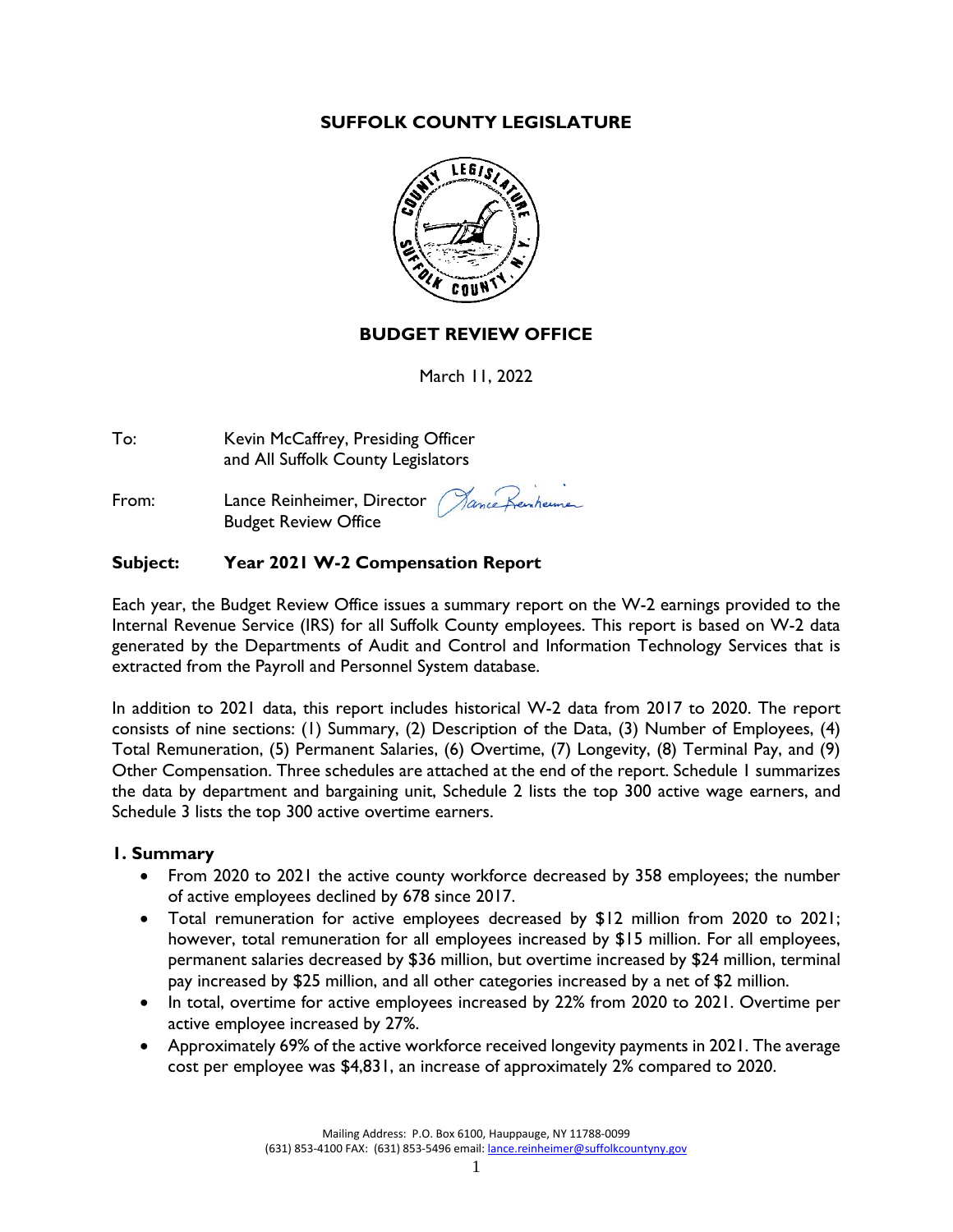- In 2021, 785 employees separating from the county payroll received a total of \$57 million in terminal pay. The average amount paid to all employees receiving terminal pay in 2021 was \$73,095, which is a 24% increase compared to 2020.
- Workers compensation had been declining since 2017, but it increased by 18% in 2020 and by another 13% in 2021.

# **2. Description of the Data**

- The wages reported on W-2 forms include all wages paid to employees during the calendar year, regardless of when they were earned.
- The IRS requires that a dollar value be attached to certain taxable benefits such as commutation in county vehicles and legal benefits offered through the various benefit funds. Because the values of these benefits must be reported as income, the earnings totals reported to the IRS on the W-2 forms is slightly greater than direct payroll costs, averaging \$134 per employee in 2021.
- The wages reported are based on when employees were compensated, not necessarily when wages were earned or accrued by the Department of Audit and Control. Consequently, there is a disconnect between W-2 compensation and actual budget expenditures.
- The W-2 data classifies employees in three categories: active, new, and terminated. Active employees were employed by the County from January 1, 2021 to December 31, 2021. New employees began county service at some point during the year. The classification "terminated" does not imply any negative employment action, but simply indicates that the individual left county employment during 2021. The majority of the data in this report focuses on active employees because inclusion of employees who worked a portion of the year skews the averages.
- This report presents information on average salaries, overtime compensation, terminal pay, and other compensation; it does not include costs for employee benefits: health insurance, Social Security, employee benefit fund, and employer contributions to the New York State Employees' Retirement System (ERS) and Police & Fire Retirement System (PFRS).
- Some employees work in positions that are not typically considered permanent authorized positions. They skew the overall data due to the specific nature of their jobs, and were omitted from calculations: Health Department part-time Registered Nurses (BU 13), temporary employees (BU 22), Health Department part-time Clinic Aides (BU 25), and School Crossing Guards.

# **3. Number of Employees**

The number of active county employees decreased by 358 from 2020 to 2021 and by 678, or 7.6%, from 2017 to 2021. Although the number of active employees on the payroll for the full year has declined each year since 2011, the total number of employees receiving compensation at some point during the year increased in several years. The observed trend can be explained by a high turnover rate in recent years. The County has increased the number of employees that are being hired to replace separating employees.

The following chart shows the number of permanent county employees receiving IRS reportable wages from 2017 to 2021. The solid line accounts for all employees, including those who worked only part of the year as a result of beginning employment or separating from the payroll. The dashed line includes only active employees that were on the payroll for the entire year.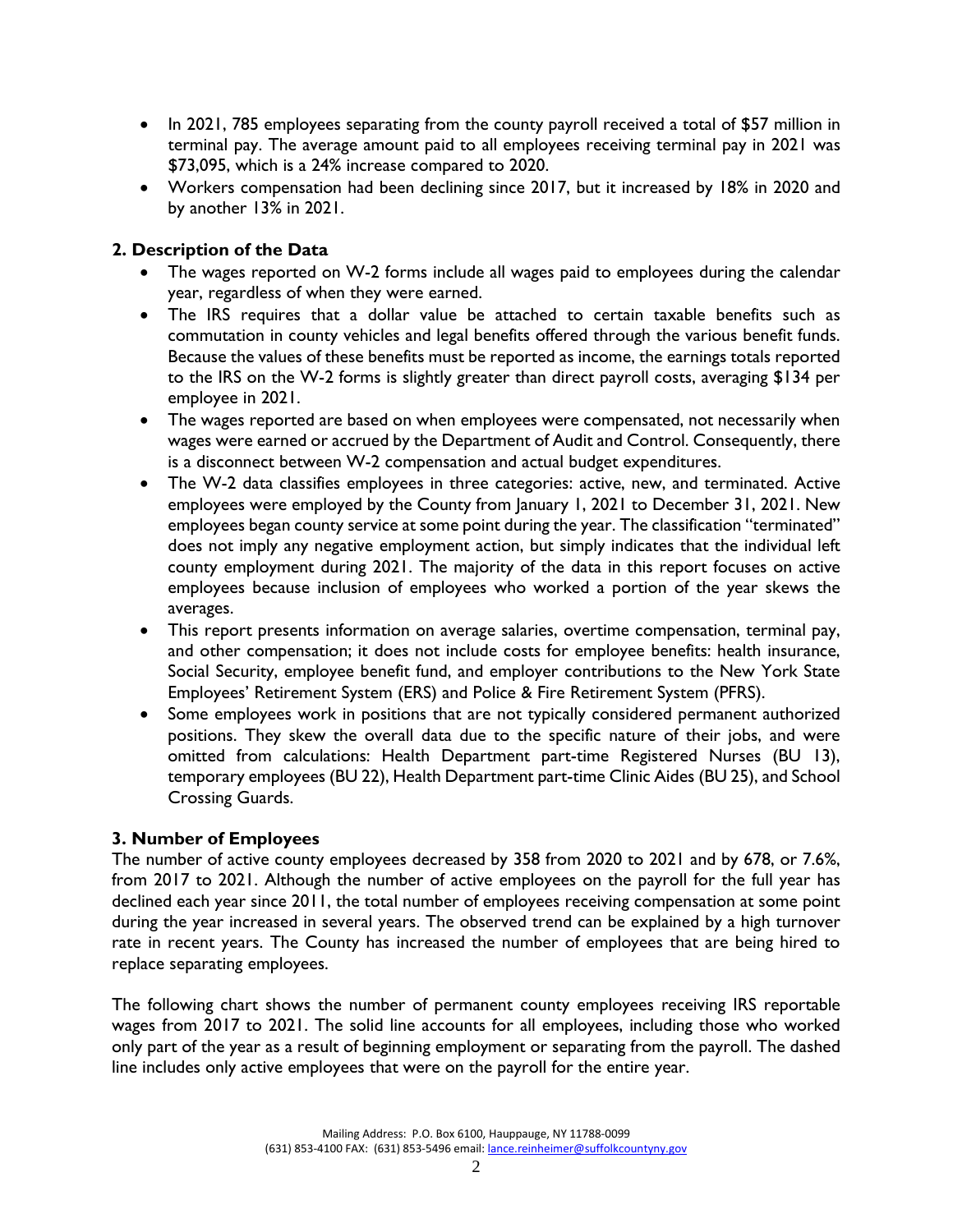

The next table shows the number of active permanent county employees by bargaining unit from 2017 to 2021. Over the five-year period, each bargaining unit declined except District Attorney Detective Investigators, exempt, and confidential employees. The Association of Municipal Employees (AME, 2 & 6) experienced the greatest decrease from 2020 to 2021 (199) and the largest reduction since 2017 (321).

| No. Active Employees 2017-2021 by Bargaining Unit    |                |                |                |                |       |                     |                 |
|------------------------------------------------------|----------------|----------------|----------------|----------------|-------|---------------------|-----------------|
| <b>Bargaining Unit</b>                               | 2017           | 2018           | 2019           | 2020           | 2021  | 2021-2017 2021-2020 |                 |
| <b>Police Benevolent Association (1)</b>             | 1,606          | 1,647          | 1,597          | 1,513          | 1,393 | (213)               | (120)           |
| Association of Municipal Employees, White Collar (2) | 3,842          | 3.805          | 3,791          | 3.730          | 3,555 | (287)               | (175)           |
| Superior Officers Association (5)                    | 454            | 452            | 455            | 435            | 448   | (6)                 | $\overline{13}$ |
| Association of Municipal Employees, Blue Collar (6)  | 668            | 670            | 666            | 658            | 634   | (34)                | (24)            |
| <b>Correction Officers Association (10)</b>          | 914            | 869            | 871            | 818            | 785   | (129)               | (33)            |
| Deputy Sheriffs Benevolent Association (II)          | 256            | 253            | 259            | 234            | 241   | (15)                |                 |
| Detective Investigators (12)                         | 45             | 41             | 40             | 46             | 51    | 6                   | 5               |
| <b>Suffolk Detectives Association (15)</b>           | 34 I           | 338            | 352            | 360            | 331   | (10)                | (29)            |
| <b>Probation Officers Association (16)</b>           | 245            | 234            | 231            | 225            | 211   | (34)                | (14)            |
| Exempt (21)                                          | 409            | 408            | 432            | 440            | 456   | 47                  | 16              |
| <b>Board of Elections (24)</b>                       | 105            | 103            | 108            | 106            | 0     | (4)                 | (5)             |
| Confidential (30)                                    | $\overline{2}$ | $\overline{2}$ | $\overline{2}$ | $\overline{2}$ | 3     |                     |                 |
| Total                                                | 8,887          | 8,822          | 8,804          | 8.567          | 8,209 | (678)               | (358)           |

Mailing Address: P.O. Box 6100, Hauppauge, NY 11788-0099 (631) 853-4100 FAX: (631) 853-5496 email[: lance.reinheimer@suffolkcountyny.gov](mailto:lance.reinheimer@suffolkcountyny.gov)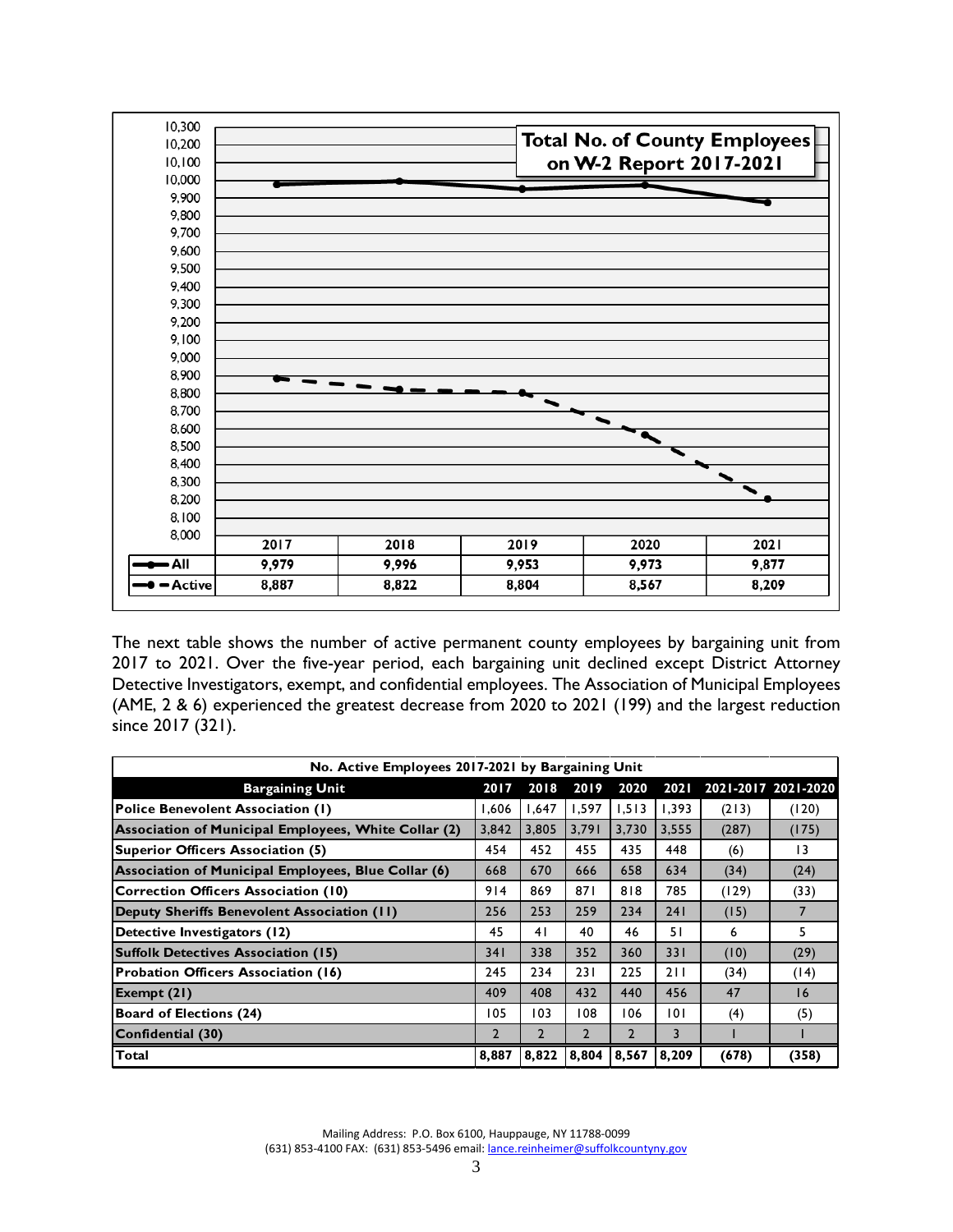### **4. Total Remuneration**

W-2 wages are divided into nine categories: salary, overtime, longevity, terminal pay, workers compensation, peace officers workers compensation, car allowance, legal benefits, and other compensation. In this report, we combine into one category the two types of workers compensation; we also combine the legal benefit and car allowance. The "other" category includes several types of compensation, but is primarily comprised of holiday pay and night differential for law enforcement. The following table shows total remuneration by category for all employees since 2017.

|      | <b>Total Remuneration for All Employees by Category</b> |               |              |                 |              |              |         |                                                             |  |  |  |
|------|---------------------------------------------------------|---------------|--------------|-----------------|--------------|--------------|---------|-------------------------------------------------------------|--|--|--|
|      |                                                         |               |              | <b>Terminal</b> | Workers      |              | Legal & |                                                             |  |  |  |
| Year | Salary                                                  | Overtime      | Longevity    | Pay             | <b>Comp</b>  | Other        | Car     | Total                                                       |  |  |  |
|      | 2017 \$786,487,697                                      | \$103,620,130 | \$29,360,175 | \$35,042,207    | \$10,423,458 | \$59,627,119 |         | $$748,587$   \$1,025,309,373                                |  |  |  |
|      | 2018 \$794,297,648                                      | \$111,333,381 | \$28,812,250 | \$43,664,019    | \$9,951,465  |              |         | \$61,371,554   \$1,078,306    \$1,050,508,623               |  |  |  |
|      | 2019   \$782,527,699                                    | \$106,625,462 | \$28,799,792 | \$41,184,418    | \$9,028,084  |              |         | $$61,480,723$ $$1,254,727$ $$1,030,900,905$                 |  |  |  |
|      | 2020 \$816,200,589                                      | \$106,685,749 | \$30,340,758 | \$40,455,153    | \$10,060,515 |              |         | $$63,447,485$ $$1,305,089$ $$1,068,495,338$                 |  |  |  |
|      | 2021   \$780,141,918                                    | \$130,258,285 | \$30,874,721 | \$65,845,766    | \$11,767,194 |              |         | $\frac{1}{2}$ \$62,998,147   \$1,321,396    \$1,083,207,427 |  |  |  |

The next table shows total remuneration for just active employees by category. The amounts are less because it excludes employees who worked only a portion of the year as well as the majority of terminal pay. Some active employees receive terminal pay if they retire from one bargaining unit and begin work in another bargaining unit without leaving county employment. The unusually large amount of terminal payments to active employees in 2021 is due primarily to settlements between the County and the Deputy Sheriffs Police Benevolent Association (DSPBA) and Correction Officers Association (COA) to pay out retroactive wages that were previously deferred until separation.

|      | Total Remuneration for Active Employees by Category |               |              |                 |              |              |             |               |  |  |  |
|------|-----------------------------------------------------|---------------|--------------|-----------------|--------------|--------------|-------------|---------------|--|--|--|
|      |                                                     |               |              | <b>Terminal</b> | Workers      |              | Legal $\&$  |               |  |  |  |
| Year | Salary                                              | Overtime      | Longevity    | Pay             | Comp         | Other        | Car         | Total         |  |  |  |
|      | 2017 \$757,369,463                                  | \$101,440,641 | \$27,109,075 | \$233,707       | \$9,710,173  | \$57,846,196 | \$737,976   | \$954,447,231 |  |  |  |
|      | 2018   \$762,182,440                                | \$108.193.447 | \$26,138,250 | \$159,576       | \$8,445,856  | 559,419,029  | \$1,051,573 | \$965,590,171 |  |  |  |
|      | 2019 \$753,478,296                                  | \$103,372,530 | \$26,233,892 | \$336,907       | \$8,006,137  | \$59,558,381 | \$1,237,569 | \$952,223,712 |  |  |  |
|      | 2020   \$780,275,529                                | \$102,472,683 | \$27,995,292 | \$90,368        | \$9,424,430  | 560,714,636  | \$1,262,020 | \$982,234,958 |  |  |  |
|      | 2021   \$737,671,078                                | \$125,166,757 | \$27,392,837 | \$8,466,978     | \$10,677,760 | \$59,231,683 | \$1,267,806 | \$969,874,899 |  |  |  |

The next two tables show total remuneration for active employees since 2017 by bargaining unit. The first table shows total dollars paid and the second table shows the amount paid per employee (total dollars / no. employees). Total remuneration for all active employees was 1.6% greater in 2021 compared to 2017, but 1.3% less than in 2020. The rate of growth in total remuneration per active employee is greater than the aggregate, increasing by 3% from 2020 to 2021 and increasing by 10% since 2017.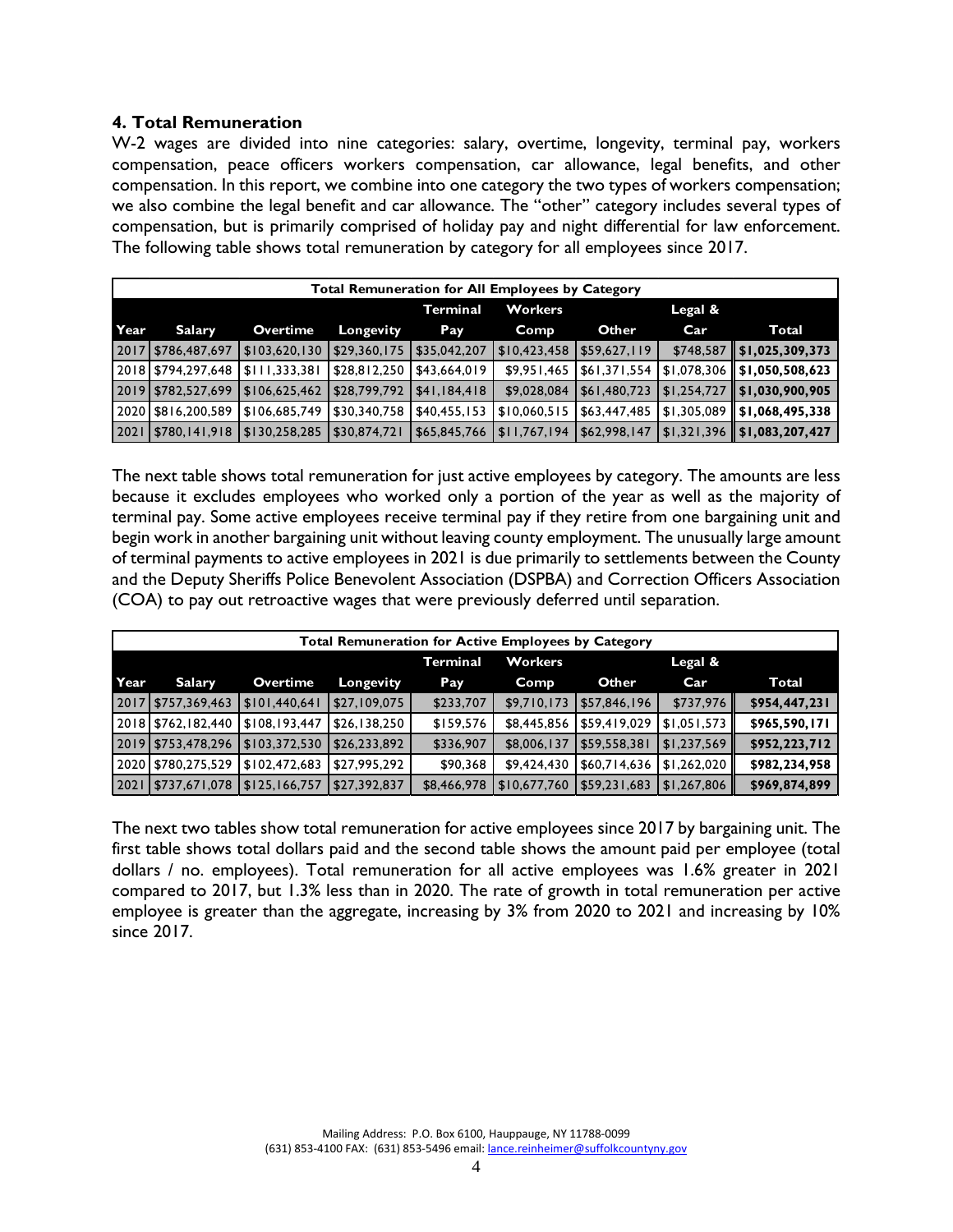| Total Remuneration for Active Employees 2017-2021 by Bargaining Unit |               |               |                                               |               |               |               |                                     |
|----------------------------------------------------------------------|---------------|---------------|-----------------------------------------------|---------------|---------------|---------------|-------------------------------------|
| <b>Bargaining Unit</b>                                               | 2017          | 2018          | 2019                                          | 2020          | 2021          | 2021-2017     | 2021-2020                           |
| Police Benevolent Association (1)                                    | \$250,262,892 |               | \$245,664,613   \$236,408,813   \$240,223,148 |               | \$227,695,910 |               | $(S22, 566, 982)$ $(S12, 527, 238)$ |
| Association of Municipal Employees, White Collar (2)                 | \$259,876,908 | \$257,696,283 | \$258,637,902 \$272,081,473                   |               | \$259,485,266 |               | $($391,642)$ $($12,596,207)$        |
| Superior Officers Association (5)                                    | \$95,840,570  | \$101,232,050 |                                               |               | \$106,958,301 | \$11,117,731  | \$3,216,881                         |
| Association of Municipal Employees, Blue Collar (6)                  | \$43,496,588  | \$43,776,612  | \$42,184,768                                  | \$44,805,654  | \$43,094,020  | (\$402,568)   | (S1, 711, 634)                      |
| Correction Officers Association (10)                                 | \$116,822,425 | \$117,693,184 | \$114,340,903 \$116,360,596                   |               | \$126,670,709 | \$9,848,284   | \$10,310,113                        |
| Deputy Sheriffs Benevolent Association (II)                          | \$32,434,619  | \$45,879,030  | \$38,239,342                                  | \$34,912,473  | \$36,975,242  | \$4,540,623   | \$2,062,769                         |
| Detective Investigators (12)                                         | \$8,105,195   | \$6,745,089   | \$6,856,385                                   | \$7,440,354   | \$8,127,323   | \$22,128      | \$686,969                           |
| <b>Suffolk Detectives Association (15)</b>                           | \$72,305,206  | \$75,013,594  | \$76,986,389                                  | \$80,193,578  | \$77,247,372  | \$4,942,166   | (\$2,946,206)                       |
| Probation Officers Association (16)                                  | \$24,222,422  | \$21,551,607  | \$21,313,233                                  | \$22,565,274  | \$22,152,518  | (\$2,069,904) | (\$412,756)                         |
| Exempt $(21)$                                                        | \$43,809,476  | \$43,009,222  | \$46,856,874                                  | \$51,539,408  | \$54,016,462  | \$10,206,986  | \$2,477,054                         |
| Board of Elections (24)                                              | \$7,176,997   | \$7,208,085   | \$7,269,828                                   | \$8,238,245   | \$7,353,277   | \$176,280     | (S884,968)                          |
| Confidential (30)                                                    | \$93,933      | \$120,802     | \$73,856                                      | \$133,335     | \$98,499      | \$4,566       | ( \$34, 836)                        |
| Total                                                                | \$954,447,231 | \$965,590,171 | \$952,223,712                                 | \$982,234,958 | \$969,874,899 | \$15,427,668  | (\$12,360,059)                      |

| Total Remuneration per Active Employees 2017-2021 by Bargaining Unit |           |           |           |           |           |             |             |
|----------------------------------------------------------------------|-----------|-----------|-----------|-----------|-----------|-------------|-------------|
| <b>Bargaining Unit</b>                                               | 2017      | 2018      | 2019      | 2020      | 2021      | 2021-2017   | 2021-2020   |
| Police Benevolent Association (1)                                    | \$155,830 | \$149,159 | \$148,033 | \$158,773 | \$163,457 | \$7,627     | \$4,684     |
| Association of Municipal Employees, White Collar (2)                 | \$67,641  | \$67,726  | \$68,224  | \$72,944  | \$72,992  | \$5,351     | \$48        |
| Superior Officers Association (5)                                    | \$211,103 | \$223,965 | \$226,495 | \$238,486 | \$238,746 | \$27,644    | \$260       |
| Association of Municipal Employees, Blue Collar (6)                  | \$65,115  | \$65,338  | \$63,340  | \$68,094  | \$67,972  | \$2,857     | (\$122)     |
| Correction Officers Association (10)                                 | \$127,814 | \$135,435 | \$131,275 | \$142,250 | \$161,364 | \$33,549    | \$19,114    |
| Deputy Sheriffs Benevolent Association (11)                          | \$126,698 | \$181,340 | \$147,642 | \$149,199 | \$153,424 | \$26,727    | \$4,226     |
| Detective Investigators (12)                                         | \$180,115 | \$164,514 | \$171,410 | \$161.747 | \$159,359 | (\$20,756)  | (\$2,388)   |
| <b>Suffolk Detectives Association (15)</b>                           | \$212,039 | \$221,934 | \$218,711 | \$222,760 | \$233,376 | \$21,337    | \$10,616    |
| Probation Officers Association (16)                                  | \$98,867  | \$92,101  | \$92,265  | \$100,290 | \$104.988 | \$6,121     | \$4,698     |
| Exempt $(21)$                                                        | \$107,114 | \$105,415 | \$108,465 | \$117,135 | \$118,457 | \$11,344    | \$1,322     |
| Board of Elections (24)                                              | \$68,352  | \$69,981  | \$67,313  | \$77,719  | \$72,805  | \$4,452     | ( \$4, 915) |
| Confidential (30)                                                    | \$46,967  | \$60,401  | \$36,928  | \$66,668  | \$32,833  | (\$14, 134) | (\$33,835)  |
| Total                                                                | \$107,398 | \$109,453 | \$108,158 | \$114,653 | \$118,148 | \$10,750    | \$3,494     |

### **5. Permanent Salaries**

Permanent salaries constitute the majority of total remuneration for active employees. Salaries are more than 91% of employee compensation for exempt, confidential, Probation Officers Association (POA), and AME white-collar employees. Salaries are a smaller percentage of total remuneration for public safety unions whose employees typically earn a substantial amount of overtime as well as payments not typically earned by other bargaining units, including holiday pay and night differential. In 2021, permanent salaries accounted for less than 67% of total compensation for the Police Benevolent Association (PBA), COA, DSPBA, and Suffolk Detectives Association (SDA).

Typically, the two major factors that affect salary costs are the number of employees and collective bargaining agreements. Currently, every bargaining unit has a contract through 2024 and received salary increases in 2021. However, increases in staff turnover and an overall reduction in the workforce have resulted in permanent salaries for active employees that are 5% less compared to 2020 and 3% less compared to 2017. The following table shows total permanent salaries for active employees since 2017.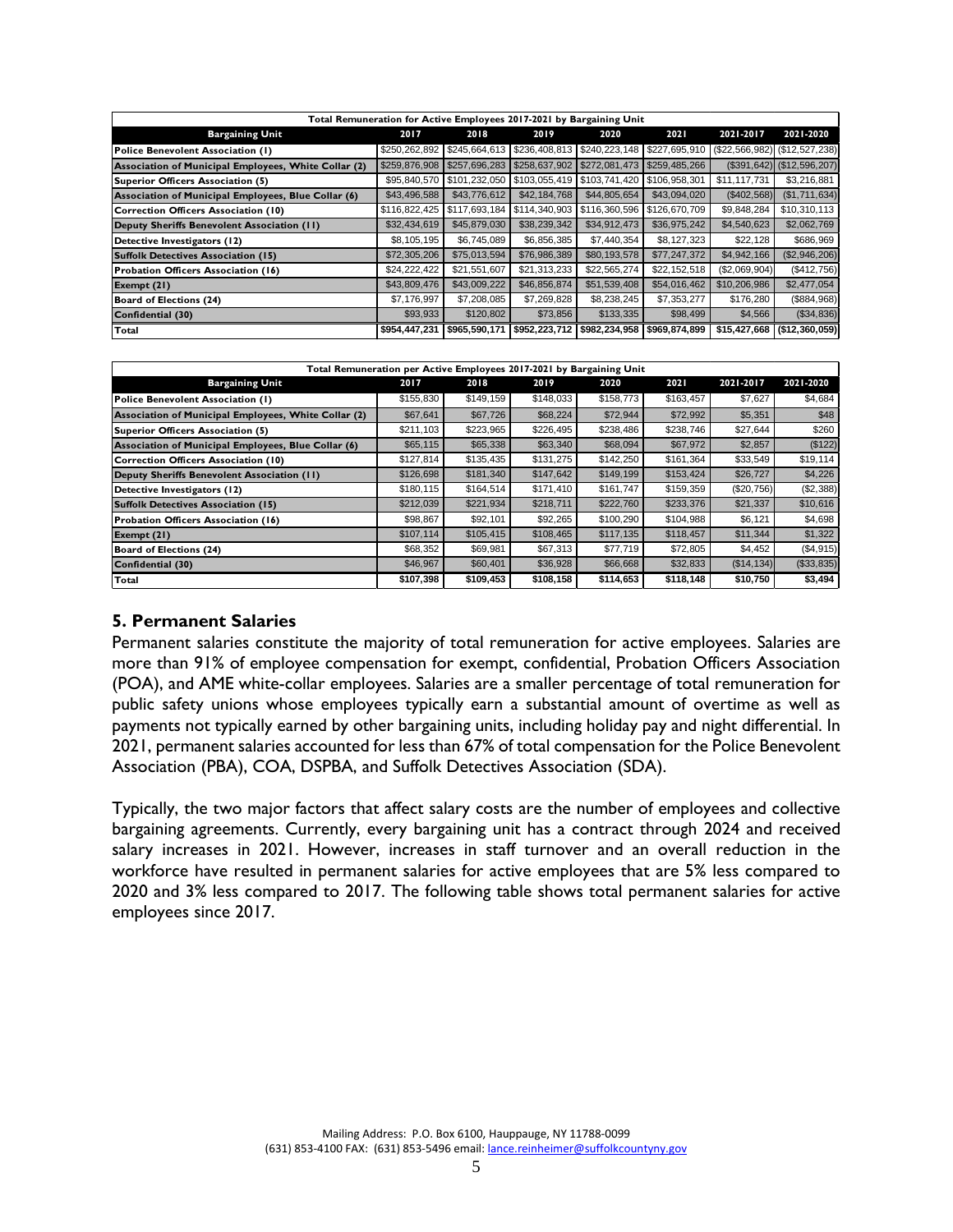| Permanent Salaries for Active Employees 2017-2021 by Bargaining Unit |               |               |                                               |               |               |                               |                                  |
|----------------------------------------------------------------------|---------------|---------------|-----------------------------------------------|---------------|---------------|-------------------------------|----------------------------------|
| <b>Bargaining Unit</b>                                               | 2017          | 2018          | 2019                                          | 2020          | 2021          | 2021-2017                     | 2021-2020                        |
| Police Benevolent Association (1)                                    | \$175,151,690 |               | \$173,750,430 \$163,821,353 \$166,754,719     |               | \$147,905,705 |                               | $($27, 245, 985)$ (\$18,849,014) |
| Association of Municipal Employees, White Collar (2)                 | \$246,423,895 | \$243,593,455 | \$244,278,137                                 | \$256,094,001 | \$241,783,782 |                               | $($4,640,113)$ $($14,310,219)$   |
| Superior Officers Association (5)                                    | \$71,328,009  | \$75,697,963  | \$76,621,259                                  | \$77,313,259  | \$77,557,349  | \$6,229,340                   | \$244,090                        |
| Association of Municipal Employees, Blue Collar (6)                  | \$35,484,252  | \$35,254,486  | \$34,747,199                                  | \$36,737,148  | \$34,435,878  | (\$1,048,374)                 | (\$2,301,270)                    |
| Correction Officers Association (10)                                 | \$80,302,054  | \$79,815,621  | \$78,934,702                                  | \$80,169,221  | \$75,393,116  | (\$4,908,938)                 | (\$4,776,105)                    |
| Deputy Sheriffs Benevolent Association (II)                          | \$20,792,123  | \$29,240,721  | \$24,885,906                                  | \$23,088,115  | \$22,867,832  | \$2,075,709                   | (\$220, 283)                     |
| Detective Investigators (12)                                         | \$6,555,242   | \$5,887,519   | \$5,577,351                                   | \$6,177,410   | \$6,920,554   | \$365,312                     | \$743,144                        |
| Suffolk Detectives Association (15)                                  | \$49,439,911  | \$50,302,299  | \$52,241,477                                  | \$55,720,749  | \$51,556,031  | \$2,116,120                   | (\$4, 164, 718)                  |
| Probation Officers Association (16)                                  | \$22,852,671  | \$20,330,135  | \$20,069,784                                  | \$21,140,452  | \$20,186,627  | (\$2,666,044)                 | (\$953,825)                      |
| Exempt $(21)$                                                        | \$43,001,228  | \$42,355,641  | \$46,087,499                                  | \$50,459,520  | \$52,860,042  | \$9,858,814                   | \$2,400,522                      |
| Board of Elections (24)                                              | \$5,947,781   | \$5,836,792   | \$6,141,985                                   | \$6,492,374   | \$6,107,105   | \$159,324                     | (\$385,269)                      |
| Confidential (30)                                                    | \$90,607      | \$117,378     | \$71,644                                      | \$128,561     | \$97,057      | \$6,450                       | (\$31,504)                       |
| Total                                                                | \$757,369,463 |               | \$762,182,440   \$753,478,296   \$780,275,529 |               | \$737,671,078 | (\$19,698,385) (\$42,604,451) |                                  |

The next table shows salary per active employee for each bargaining unit from 2017 to 2021. Countywide, salaries per employee increased by 5.4% since 2017; however, they decreased by 1.3% from 2020 to 2021.

| Permanent Salaries per Active Employee 2017-2021 by Bargaining Unit |           |           |           |           |           |            |            |
|---------------------------------------------------------------------|-----------|-----------|-----------|-----------|-----------|------------|------------|
| <b>Bargaining Unit</b>                                              | 2017      | 2018      | 2019      | 2020      | 2021      | 2021-2017  | 2021-2020  |
| Police Benevolent Association (1)                                   | \$109,061 | \$105,495 | \$102,581 | \$110,215 | \$106,178 | (\$2,883)  | (\$4,037)  |
| Association of Municipal Employees, White Collar (2)                | \$64,139  | \$64,019  | \$64,436  | \$68,658  | \$68,012  | \$3,873    | (S646)     |
| Superior Officers Association (5)                                   | \$157,110 | \$167,473 | \$168,398 | \$177,732 | \$173,119 | \$16,009   | ( \$4,613) |
| Association of Municipal Employees, Blue Collar (6)                 | \$53,120  | \$52,619  | \$52,173  | \$55,832  | \$54,315  | \$1,195    | (S1, 516)  |
| Correction Officers Association (10)                                | \$87,858  | \$91,848  | \$90,625  | \$98,006  | \$96,042  | \$8,184    | (S1, 964)  |
| Deputy Sheriffs Benevolent Association (II)                         | \$81,219  | \$115,576 | \$96,085  | \$98,667  | \$94,887  | \$13,668   | (S3,780)   |
| Detective Investigators (12)                                        | \$145,672 | \$143,598 | \$139,434 | \$134,292 | \$135,697 | (\$9,975)  | \$1,406    |
| <b>Suffolk Detectives Association (15)</b>                          | \$144,985 | \$148,823 | \$148,413 | \$154,780 | \$155,758 | \$10,773   | \$979      |
| Probation Officers Association (16)                                 | \$93,276  | \$86,881  | \$86,882  | \$93.958  | \$95,671  | \$2,395    | \$1,714    |
| Exempt (21)                                                         | \$105,137 | \$103,813 | \$106,684 | \$114,681 | \$115,921 | \$10,784   | \$1,240    |
| Board of Elections (24)                                             | \$56,646  | \$56,668  | \$56,870  | \$61,249  | \$60,466  | \$3,821    | (\$782)    |
| Confidential (30)                                                   | \$45,304  | \$58,689  | \$35,822  | \$64,281  | \$32,352  | (\$12,951) | (\$31,928) |
| Total                                                               | \$85,222  | \$86,396  | \$85,584  | \$91,079  | \$89,861  | \$4,639    | (\$1,218)  |

# **6. Overtime**

Overtime is the second largest category of employee remuneration. Overtime for active employees increased by \$22.6 million or 22% from 2020 to 2021. Overtime increased for every bargaining unit except the Detective Investigators Police Benevolent Association (DIPBA) and Board of Elections (BOE). The latter is due to lower election expenses in 2021 compared to a presidential election and primaries in 2020. The increased overtime costs can be partially explained by declining staff levels and additional work associated with Covid protocols. The largest increases were for the PBA and COA.

The next two tables show total overtime and overtime per active employee for each bargaining unit from 2017 to 2021. The PBA earns the greatest amount of total overtime, but the most overtime per employee is earned by Correction Officers.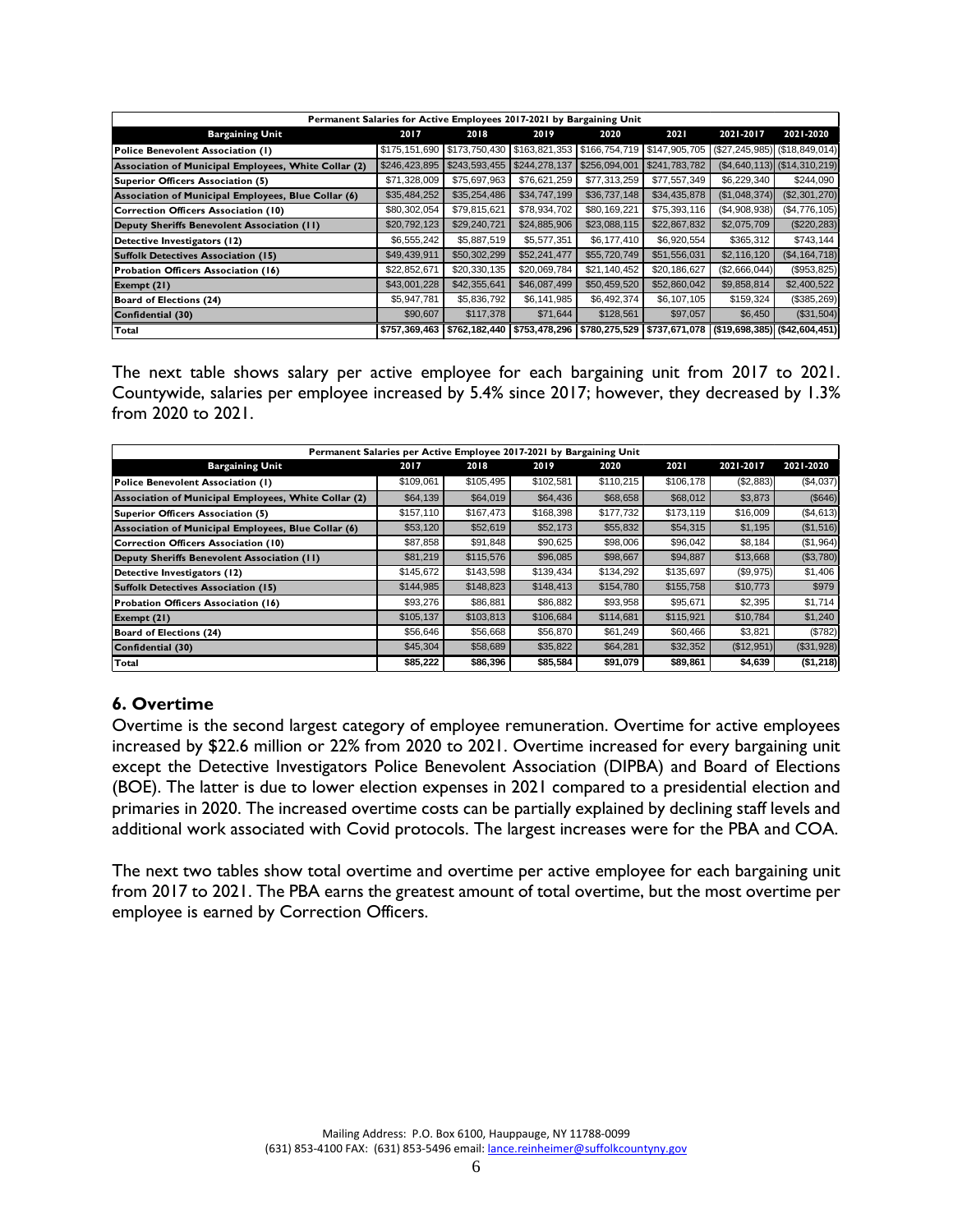|                                                      | Overtime for Active Employees 2017-2021 by Bargaining Unit |               |                                               |              |              |              |              |
|------------------------------------------------------|------------------------------------------------------------|---------------|-----------------------------------------------|--------------|--------------|--------------|--------------|
| <b>Bargaining Unit</b>                               | 2017                                                       | 2018          | 2019                                          | 2020         | 2021         | 2021-2017    | 2021-2020    |
| Police Benevolent Association (1)                    | \$30,432,892                                               | \$28,116,726  | \$28,870,674                                  | \$27,438,387 | \$35,563,477 | \$5,130,585  | \$8,125,090  |
| Association of Municipal Employees, White Collar (2) | \$7,153,376                                                | \$7,753,173   | \$7,790,026                                   | \$9,232,092  | \$11,026,793 | \$3,873,417  | \$1,794,701  |
| Superior Officers Association (5)                    | \$8,462,979                                                | \$9,454,204   | \$9,681,771                                   | \$9,502,419  | \$11,757,407 | \$3,294,428  | \$2,254,988  |
| Association of Municipal Employees, Blue Collar (6)  | \$6,256,314                                                | \$6,840,863   | \$5,886,794                                   | \$6,454,648  | \$7,024,120  | \$767,806    | \$569,472    |
| Correction Officers Association (10)                 | \$26,237,918                                               | \$27,636,231  | \$25,629,146                                  | \$25,945,533 | \$34,032,685 | \$7,794,767  | \$8,087,152  |
| Deputy Sheriffs Benevolent Association (11)          | \$8,941,760                                                | \$13,194,745  | \$10,495,560                                  | \$9,164,766  | \$9,557,905  | \$616,145    | \$393,139    |
| Detective Investigators (12)                         | \$888,716                                                  | \$343,686     | \$787,350                                     | \$728,840    | \$510,112    | (\$378,604)  | (\$218,728)  |
| Suffolk Detectives Association (15)                  | \$11,339,770                                               | \$13,035,870  | \$12,651,027                                  | \$11,792,628 | \$13,426,748 | \$2,086,978  | \$1,634,120  |
| Probation Officers Association (16)                  | \$568,386                                                  | \$469,443     | \$512,098                                     | \$563,895    | \$1,106,713  | \$538,327    | \$542,818    |
| Exempt $(21)$                                        | \$7,453                                                    | \$60,625      | \$40,478                                      | \$10,108     | \$30,084     | \$22,631     | \$19,976     |
| Board of Elections (24)                              | \$1,151,077                                                | \$1,287,881   | \$1,027,606                                   | \$1,639,367  | \$1,130,697  | (\$20,380)   | (\$508,670)  |
| Confidential (30)                                    | \$0                                                        | \$0           | \$0                                           | \$0          | \$16         | \$16         | \$16         |
| Total                                                | \$101.440.641                                              | \$108,193,447 | \$103,372,530   \$102,472,683   \$125,166,757 |              |              | \$23,726,116 | \$22,694.074 |

|                                                      | Overtime per Active Employee 2017-2021 by Bargaining Unit |          |          |          |          |           |            |
|------------------------------------------------------|-----------------------------------------------------------|----------|----------|----------|----------|-----------|------------|
| <b>Bargaining Unit</b>                               | 2017                                                      | 2018     | 2019     | 2020     | 2021     | 2021-2017 | 2021-2020  |
| Police Benevolent Association (1)                    | \$18,949                                                  | \$17,071 | \$18,078 | \$18,135 | \$25,530 | \$6,581   | \$7,395    |
| Association of Municipal Employees, White Collar (2) | \$1,862                                                   | \$2,038  | \$2,055  | \$2,475  | \$3,102  | \$1,240   | \$627      |
| Superior Officers Association (5)                    | \$18,641                                                  | \$20,916 | \$21,279 | \$21,845 | \$26,244 | \$7,603   | \$4,400    |
| Association of Municipal Employees, Blue Collar (6)  | \$9,366                                                   | \$10,210 | \$8,839  | \$9,809  | \$11,079 | \$1,713   | \$1,270    |
| Correction Officers Association (10)                 | \$28,707                                                  | \$31,802 | \$29,425 | \$31.718 | \$43,354 | \$14.647  | \$11,635   |
| Deputy Sheriffs Benevolent Association (II)          | \$34,929                                                  | \$52,153 | \$40,523 | \$39,166 | \$39,659 | \$4,731   | \$494      |
| Detective Investigators (12)                         | \$19,749                                                  | \$8,383  | \$19,684 | \$15,844 | \$10,002 | (\$9,747) | (\$5,842)  |
| <b>Suffolk Detectives Association (15)</b>           | \$33,254                                                  | \$38,568 | \$35,940 | \$32,757 | \$40,564 | \$7,310   | \$7,807    |
| Probation Officers Association (16)                  | \$2.320                                                   | \$2,006  | \$2,217  | \$2,506  | \$5,245  | \$2.925   | \$2,739    |
| Exempt $(21)$                                        | \$18                                                      | \$149    | \$94     | \$23     | \$66     | \$48      | \$43       |
| <b>Board of Elections (24)</b>                       | \$10,963                                                  | \$12,504 | \$9,515  | \$15,466 | \$11,195 | \$232     | ( \$4,271] |
| Confidential (30)                                    | \$0                                                       | \$0      | \$0      | \$0      | \$5      | \$5       | \$5        |
| Total                                                | \$11,414                                                  | \$12,264 | \$11,742 | \$11,961 | \$15,248 | \$3,833   | \$3,286    |

Note that in addition to overtime salaries (Objects 1120 - Overtime Salaries and 1620 - OT-Straight Time); the W-2 database includes Special Holiday Pay (Object 1330) in this field. Special Holiday Pay is unique to the Police Department and accounted for approximately \$6.7 million in 2021 for all employees (active, new, terminated).

### **7. Longevity**

Longevity is paid to county employees based on years of service. Employee eligibility and amount paid varies by bargaining unit. Countywide, 5,670 active employees received longevity pay in 2021, which is approximately 69% of the active county workforce. Longevity payments are typically increased incrementally when union contracts are settled; however, cost increases vary from year to year, especially for public safety unions where many employees are hired on the same date. A spike in costs exists when large groups of employees become eligible for longevity or reach the next seniority threshold. The following table shows longevity costs by bargaining unit since 2017.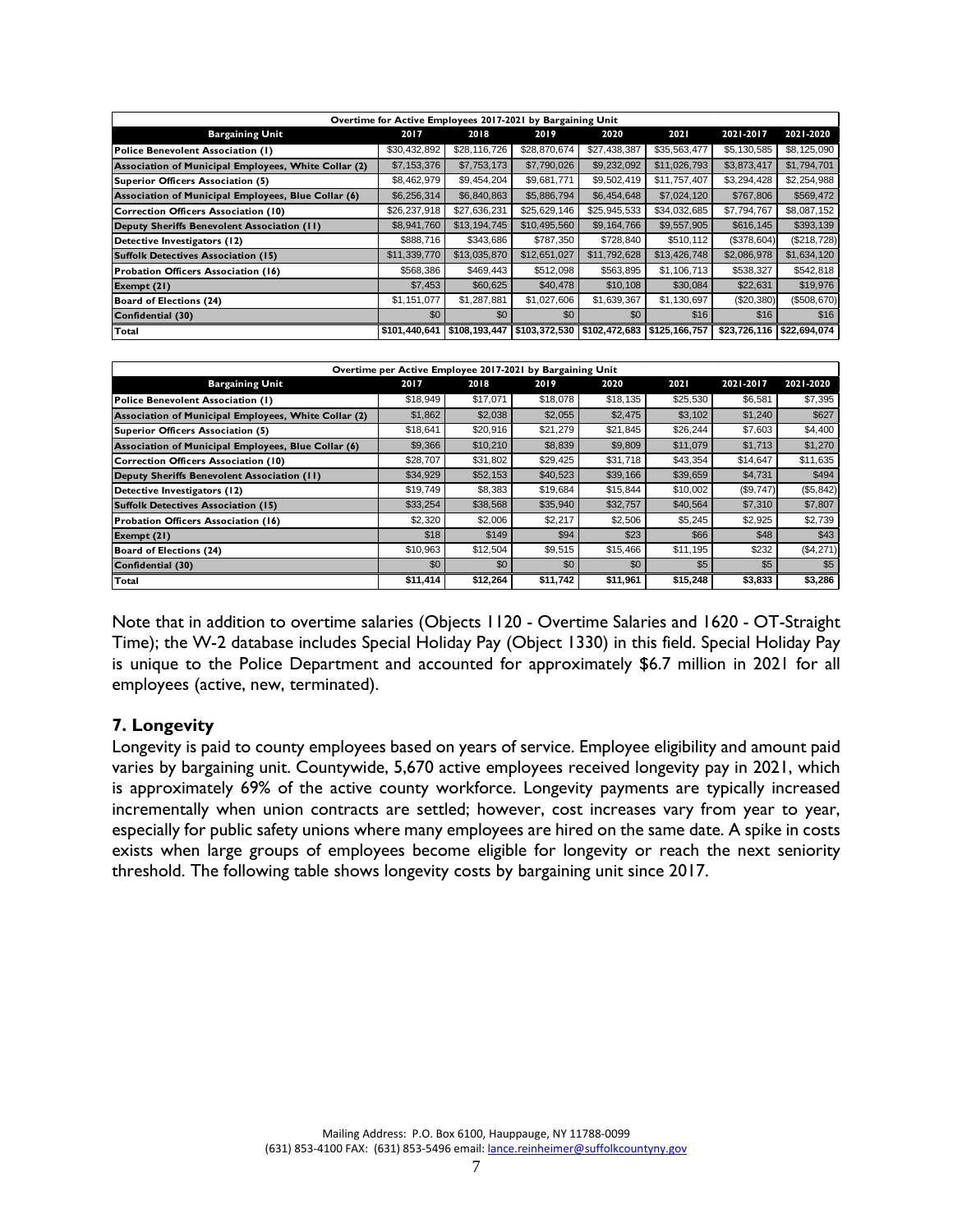|                                                      | Longevity for Active Employees by Bargaining Unit 2017-2021 |              |              |              |              |             |              |
|------------------------------------------------------|-------------------------------------------------------------|--------------|--------------|--------------|--------------|-------------|--------------|
| <b>Bargaining Unit</b>                               | 2017                                                        | 2018         | 2019         | 2020         | 2021         | 2021-2017   | 2021-2020    |
| Police Benevolent Association (1)                    | \$9,877,050                                                 | \$9,127,350  | \$8,873,950  | \$9,710,900  | \$9,182,575  | (S694, 475) | (\$528,325)  |
| Association of Municipal Employees, White Collar (2) | \$4,169,300                                                 | \$4,148,000  | \$4,142,417  | \$4,207,550  | \$4,161,412  | (S7,888)    | ( \$46, 138] |
| Superior Officers Association (5)                    | \$5,342,750                                                 | \$5,273,200  | \$5,612,600  | \$5,837,300  | \$5,919,950  | \$577,200   | \$82,650     |
| Association of Municipal Employees, Blue Collar (6)  | \$814,200                                                   | \$792,900    | \$728,700    | \$753,700    | \$736,650    | (\$77,550)  | (\$17,050)   |
| Correction Officers Association (10)                 | \$1,342,500                                                 | \$1,386,300  | \$1,321,800  | \$1,501,400  | \$1,558,750  | \$216,250   | \$57,350     |
| Deputy Sheriffs Benevolent Association (II)          | \$382,875                                                   | \$497,800    | \$451,400    | \$380,700    | \$479,750    | \$96,875    | \$99,050     |
| Detective Investigators (12)                         | \$570,450                                                   | \$426,500    | \$410,050    | \$439,500    | \$518,000    | (\$52,450)  | \$78,500     |
| <b>Suffolk Detectives Association (15)</b>           | \$3,827,500                                                 | \$3,729,000  | \$3,931,350  | \$4,355,750  | \$4,030,550  | \$203,050   | (\$325,200)  |
| Probation Officers Association (16)                  | \$379,500                                                   | \$355,750    | \$369,000    | \$378,450    | \$370,700    | (\$8,800)   | (\$7,750)    |
| Exempt $(21)$                                        | \$328,100                                                   | \$326,150    | \$319,875    | \$341,642    | \$357,300    | \$29,200    | \$15,658     |
| Board of Elections (24)                              | \$71,650                                                    | \$72,100     | \$70,650     | \$83,850     | \$76,000     | \$4,350     | (\$7,850)    |
| Confidential (30)                                    | \$3,200                                                     | \$3,200      | \$2,100      | \$4,550      | \$1,200      | (\$2,000)   | (\$3,350)    |
| Total                                                | \$27,109,075                                                | \$26,138,250 | \$26,233,892 | \$27,995,292 | \$27,392,837 | \$283,762   | (\$602, 455) |

The next chart shows the average, minimum, and maximum longevity payments per eligible active employee by bargaining unit. Eight bargaining units had an average of less than \$3,000. The average for the PBA, Superior Officers Association (SOA), SDA, and DIPBA was more than \$10,000.

| Average, Minimum, and Maximum Longevity Per Active Employee by Bargaining Unit in 2021 |       |                                               |                |                |
|----------------------------------------------------------------------------------------|-------|-----------------------------------------------|----------------|----------------|
|                                                                                        | No.   | Average Longevity Min Longevity Max Longevity |                |                |
| <b>Bargaining Unit</b>                                                                 | Emp.  | <b>Per Employee</b>                           | <b>Payment</b> | <b>Payment</b> |
| <b>Police Benevolent Association (1)</b>                                               | 905   | \$10,146                                      | \$1,350        | \$20,350       |
| AME, White Collar (2)                                                                  | 2,334 | \$1,783                                       | \$850          | \$2,550        |
| <b>Superior Officers Association (5)</b>                                               | 448   | \$13,214                                      | \$3,300        | \$24,550       |
| AME, Blue Collar (6)                                                                   | 384   | \$1,918                                       | \$1,200        | \$2,550        |
| <b>Correction Officers Association (10)</b>                                            | 651   | \$2,394                                       | \$1,350        | \$4,150        |
| Deputy Sheriffs Benevolent Assoc (11)                                                  | 172   | \$2,789                                       | \$1,350        | \$4,500        |
| Detective Investigators (12)                                                           | 24    | \$21,583                                      | \$9,750        | \$31,275       |
| <b>Suffolk Detectives Association (15)</b>                                             | 324   | \$12,440                                      | \$3,300        | \$22,350       |
| <b>Probation Officers Association (16)</b>                                             | 185   | \$2,004                                       | \$1,200        | \$2,550        |
| Exempt $(21)$                                                                          | 195   | \$1,832                                       | \$1,200        | \$4,950        |
| <b>Board of Elections (24)</b>                                                         | 47    | \$1,617                                       | \$1,200        | \$2,550        |
| Confidential (30)                                                                      | 1     | \$1,200                                       | \$1,200        | \$1,200        |
| Total                                                                                  | 5,670 | \$4,831                                       | \$850          | \$31,275       |

# **8. Terminal Pay**

Employees separating from county service are entitled to be compensated for any deferred pay as well as unused personal and vacation accruals. Retiring employees are also compensated for a portion of unused sick accruals. The two most significant factors that affect the County's terminal pay expenses are the number of retirements and the bargaining units of employees retiring. In 2021, 785 employees that separated from the county payroll received a total of \$57.4 million in terminal pay (does not include payment to active employees or employees receiving no term pay). Individual payments ranged from \$6 to \$524,233; the average amount paid to separating employees that received terminal pay in 2021 was \$73,095.

Typically, sworn personnel in the Police Department earn the majority of terminal pay. In 2021, the PBA, SOA, and SDA accounted for 24% of the number of separating employees receiving terminal pay and 79% of the total cost. In contrast, AME employees (White and Blue) accounted for 55% of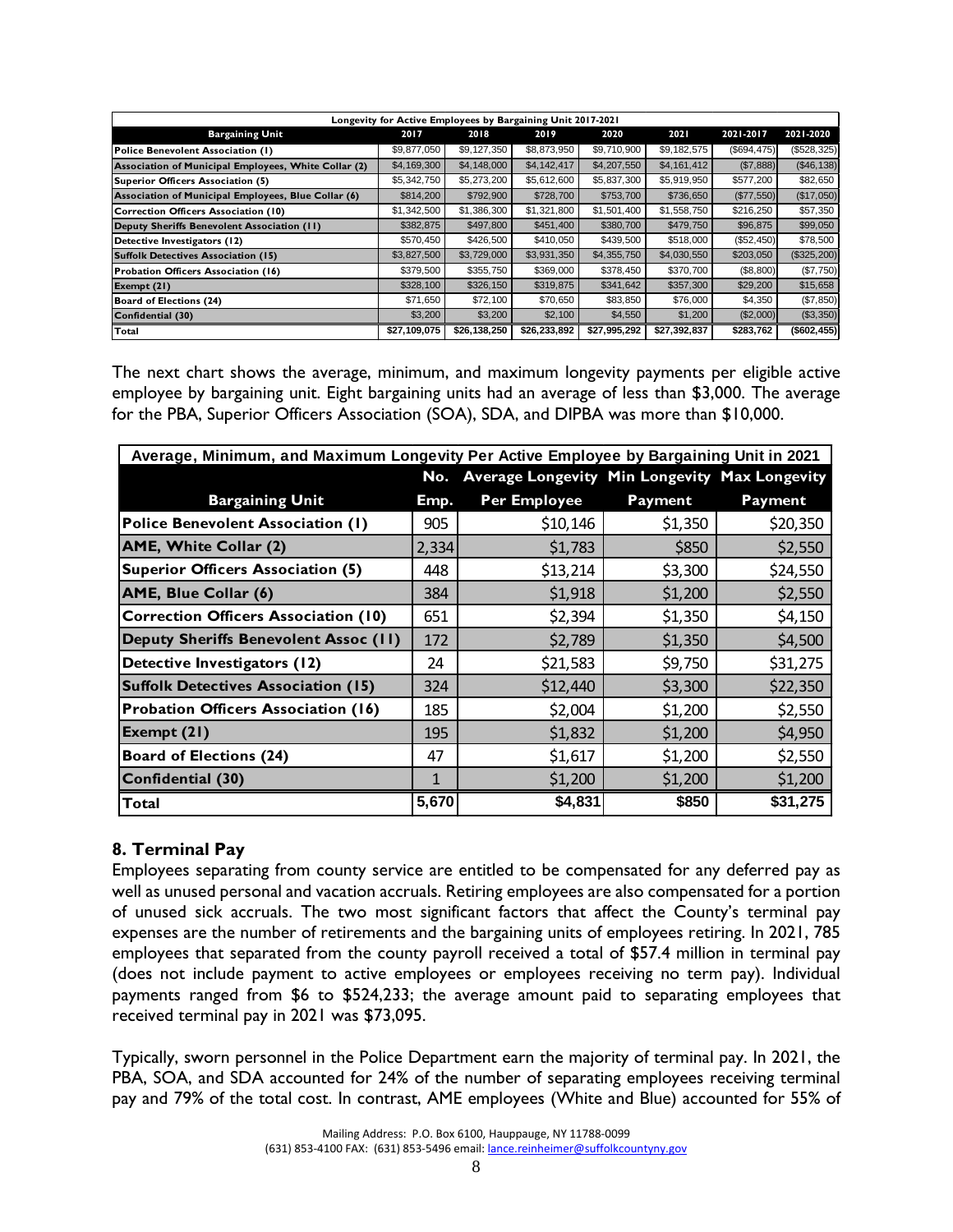employees receiving terminal pay and 11% of the total cost. The SOA had the highest average cost at \$333,356 per employee. The following table summarizes 2021 terminal pay to separating employees by bargaining unit.

| 2021 Terminal Pay to Separating Employees by Bargaining Unit |          |                  |                     |       |                                  |
|--------------------------------------------------------------|----------|------------------|---------------------|-------|----------------------------------|
|                                                              |          | No. BU% of Total | Total               |       | <b>BU% of Total Avg Term Pay</b> |
| <b>Bargaining Unit</b>                                       | Emp.     | No. Emp.         | <b>Terminal Pay</b> | Cost  | per Employee                     |
| <b>Police Benevolent Association (1)</b>                     | 95       | 12%              | \$17,668,923        | 31%   | \$185,989                        |
| AME, White Collar (2)                                        | 369      | 47%              | \$5,773,307         | 10%   | \$15,646                         |
| <b>Superior Officers Association (5)</b>                     | 46       | 6%               | \$15,334,359        | 27%   | \$333,356                        |
| AME, Blue Collar (6)                                         | 60       | 8%               | \$787,532           | $1\%$ | \$13,126                         |
| <b>Correction Officers Association (10)</b>                  | 39       | 5%               | \$1,882,134         | 3%    | \$48,260                         |
| Deputy Sheriffs Benevolent Assoc (11)                        | 48       | 6%               | \$1,587,356         | 3%    | \$33,070                         |
| Detective Investigators (12)                                 | 2        | $0\%$            | \$3,928             | $0\%$ | \$1,964                          |
| <b>Suffolk Detectives Association (15)</b>                   | 47       | 6%               | \$12,555,825        | 22%   | \$267,145                        |
| Probation Officers Association (16)                          | 20       | 3%               | \$791,764           | 1%    | \$39,588                         |
| Exempt (21)                                                  | 48       | 6%               | \$872,771           | 2%    | \$18,183                         |
| <b>Board of Elections (24)</b>                               | 11       | 1%               | \$121,971           | $0\%$ | \$11,088                         |
| Confidential (30)                                            | $\Omega$ | $0\%$            | \$0                 | $0\%$ | \$0                              |
| Total                                                        | 785      | 100%             | \$57,379,870        | 100%  | \$73,095                         |

Terminal pay for all employees increased by 63% from 2020 to 2021 and by 88% from 2017 to 2021. The following factors have contributed to the dramatic increase:

- The total number of number of employees retiring has increased.
- The value of accruals has increased due to wage increases.
- Contracts negotiated over the past several years included pay deferrals, which has increased the amount due to employees upon separation.
- Some deferrals were paid to active employees in 2021.

The following table shows terminal pay by bargaining unit from 2017 to 2021. Note that terminal pay is higher than in the previous table because that data refers only to employees separating from the payroll. Several employees retire each year, but have no break in service because they either remain active part-time or accept a position in another bargaining unit. In 2021, there were exceptionally larger payments to active employees because previously deferred wages, which are categorized as terminal pay in the W-2 report, were paid to exempt, BOE, COA, and DSPBA employees.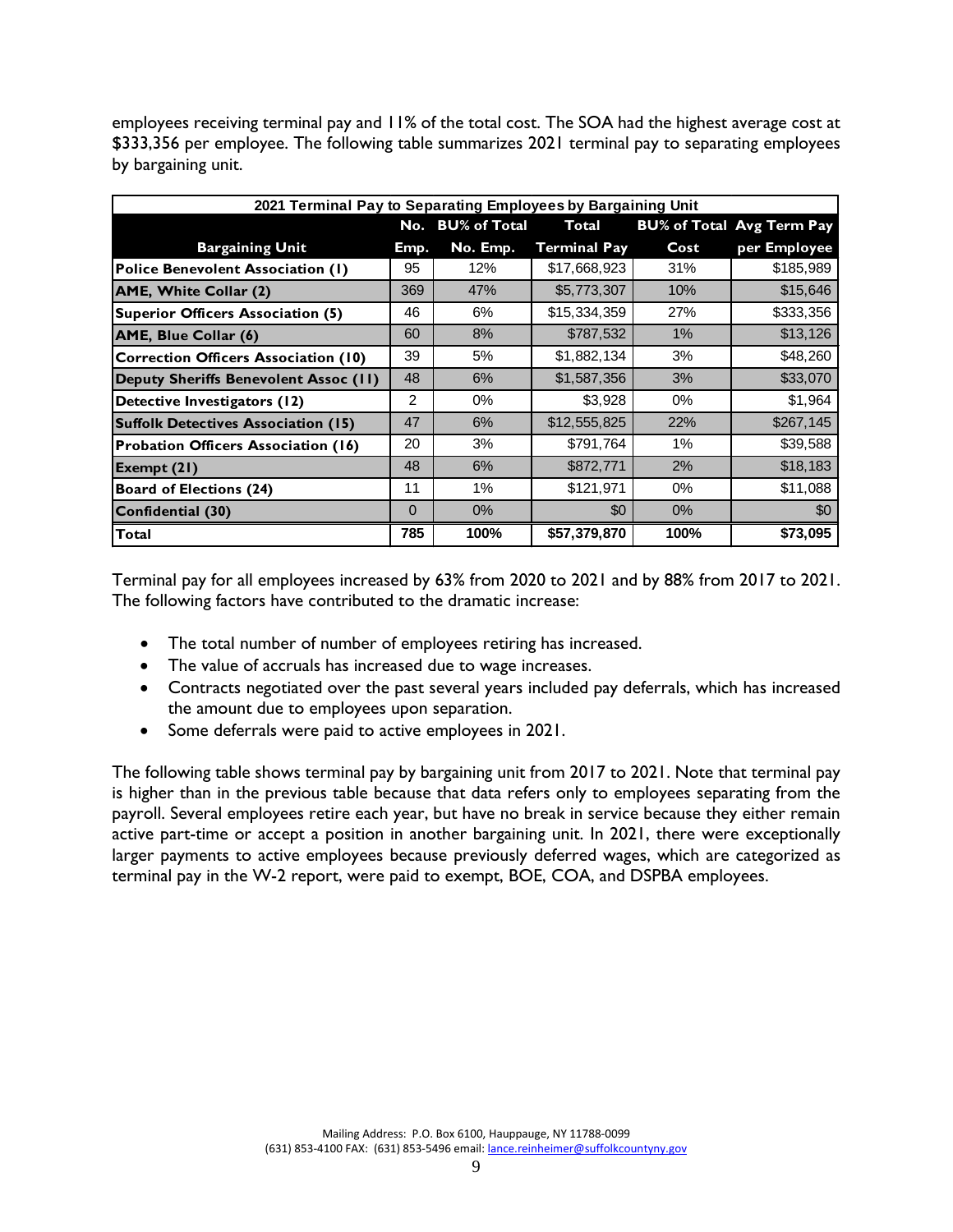|                                                      | Terminal Pay 2017-2021 by Bargaining Unit |              |              |              |              |              |              |
|------------------------------------------------------|-------------------------------------------|--------------|--------------|--------------|--------------|--------------|--------------|
| <b>Bargaining Unit</b>                               | 2017                                      | 2018         | 2019         | 2020         | 2021         | 2021-2017    | 2021-2020    |
| Police Benevolent Association (1)                    | \$9,424,699                               | \$13,863,213 | \$12,634,435 | \$8,917,561  | \$17,685,315 | \$8,260,616  | \$8,767,754  |
| Association of Municipal Employees, White Collar (2) | \$3,836,953                               | \$3,863,187  | \$4,767,572  | \$4,592,029  | \$5,863,156  | \$2,026,203  | \$1,271,127  |
| Superior Officers Association (5)                    | \$9,226,490                               | \$10,131,734 | \$9,162,696  | \$12,769,528 | \$15,334,359 | \$6,107,869  | \$2,564,831  |
| Association of Municipal Employees, Blue Collar (6)  | \$1,075,931                               | \$639.461    | \$677,318    | \$724.258    | \$787.532    | (\$288,399)  | \$63,274     |
| Correction Officers Association (10)                 | \$1,816,351                               | \$2,696,316  | \$2,528,008  | \$2,799,915  | \$8,706,277  | \$6,889,926  | \$5,906,362  |
| Deputy Sheriffs Benevolent Association (II)          | \$423,383                                 | \$660,180    | \$714,997    | \$1,809,470  | \$3,044,558  | \$2,621,175  | \$1,235,088  |
| Detective Investigators (12)                         | \$144,501                                 | \$1,054,336  | \$663,088    | \$172,222    | \$3,928      | (\$140,573)  | (\$168, 294) |
| Suffolk Detectives Association (15)                  | \$8,111,003                               | \$8,533,070  | \$8,451,224  | \$7,577,167  | \$12,555,825 | \$4,444,822  | \$4,978,658  |
| Probation Officers Association (16)                  | \$312,354                                 | \$411,652    | \$216,082    | \$563,978    | \$791,764    | \$479,410    | \$227,786    |
| Exempt (21)                                          | \$531,847                                 | \$1,764,543  | \$1,360,604  | \$504,561    | \$946,406    | \$414,559    | \$441,845    |
| Board of Elections (24)                              | \$89.375                                  | \$46,327     | \$8,394      | \$24,464     | \$126,646    | \$37,271     | \$102,182    |
| Confidential (30)                                    | \$49,320                                  | \$0          | \$0          | \$0          | \$0          | (\$49,320)   | \$0          |
| Total                                                | \$35,042,207                              | \$43,664,019 | \$41,184,418 | \$40,455,153 | \$65,845,766 | \$30,803,559 | \$25,390,613 |

### **9. Other Compensation**

This category includes workers compensation, taxable legal benefits and car allowance, and other types of remuneration. The "Other" category is primarily comprised of holiday pay and night differential for law enforcement employees. Workers compensation is paid predominantly to law enforcement employees.

From 2017 to 2021, sworn police personnel accounted for an average of 79% of workers compensation payments. Sworn police personnel, in conjunction with other peace officers and police officers, including Correction Officers, Deputy Sheriffs, Probation Officers, and Detective Investigators, accounted for an average of 95% of workers compensation payments. The following table shows workers compensation payments to active employees from 2017 to 2021. Note that amounts paid reflect only employee compensation and do not reflect indemnities, medical expenses, and other expenses. The County's total workers compensation expenditures were approximately \$31 million in 2021 as of 3/10/2022.

|                                                      | Workers Compensation for Active Employees 2017-2021 by Bargaining Unit |             |             |             |              |             |             |  |  |  |  |  |
|------------------------------------------------------|------------------------------------------------------------------------|-------------|-------------|-------------|--------------|-------------|-------------|--|--|--|--|--|
| <b>Bargaining Unit</b>                               | 2017                                                                   | 2018        | 2019        | 2020        | 2021         | 2021-2017   | 2021-2020   |  |  |  |  |  |
| Police Benevolent Association (1)                    | \$6,071,330                                                            | \$5,187,522 | \$5,511,490 | \$6,468,591 | \$7,156,161  | \$1,084,831 | \$687,570   |  |  |  |  |  |
| Association of Municipal Employees, White Collar (2) | \$306,435                                                              | \$193,903   | \$200,620   | \$435,851   | \$481.041    | \$174,606   | \$45,190    |  |  |  |  |  |
| Superior Officers Association (5)                    | \$680,882                                                              | \$529,968   | \$745,535   | \$690,622   | \$835,849    | \$154,967   | \$145,227   |  |  |  |  |  |
| Association of Municipal Employees, Blue Collar (6)  | \$200,853                                                              | \$185,801   | \$98,147    | \$163,138   | \$213,469    | \$12,616    | \$50,331    |  |  |  |  |  |
| Correction Officers Association (10)                 | \$1,553,633                                                            | \$1,373,961 | \$822,060   | \$1,034,210 | \$1,121,546  | (\$432,087) | \$87,336    |  |  |  |  |  |
| Deputy Sheriffs Benevolent Association (11)          | \$263,438                                                              | \$218,953   | \$97,198    | \$180,520   | \$130,665    | (\$132,773) | (\$49,855)  |  |  |  |  |  |
| Detective Investigators (12)                         | \$0                                                                    | \$0         | \$0         | \$0         | \$580        | \$580       | \$580       |  |  |  |  |  |
| <b>Suffolk Detectives Association (15)</b>           | \$586,208                                                              | \$685,212   | \$506,656   | \$406,539   | \$684,217    | \$98,009    | \$277,678   |  |  |  |  |  |
| Probation Officers Association (16)                  | \$47,394                                                               | \$70,536    | \$7,057     | \$15,151    | \$22,274     | (\$25, 120) | \$7,123     |  |  |  |  |  |
| Exempt $(21)$                                        | \$0                                                                    | \$0         | \$0         | \$18,914    | \$8,458      | \$8,458     | (\$10,456)  |  |  |  |  |  |
| Board of Elections (24)                              | \$0                                                                    | \$0         | \$17,374    | \$10.894    | \$23,500     | \$23,500    | \$12,606    |  |  |  |  |  |
| Confidential (30)                                    | \$0                                                                    | \$0         | \$0         | \$0         | \$0          | \$0         | \$0         |  |  |  |  |  |
| Total                                                | \$9,710,173                                                            | \$8,445,856 | \$8,006,137 | \$9,424,430 | \$10,677,760 | \$967,587   | \$1,253,330 |  |  |  |  |  |

As is the case with workers compensation, the vast majority of "other" remuneration is paid to law enforcement employees. Less than six percent of these payments were made to active employees in 2021 that were not represented by the three sworn police unions, the COA, or the DSPBA. The following table shows other compensation for active employees by bargaining unit from 2017 to 2021.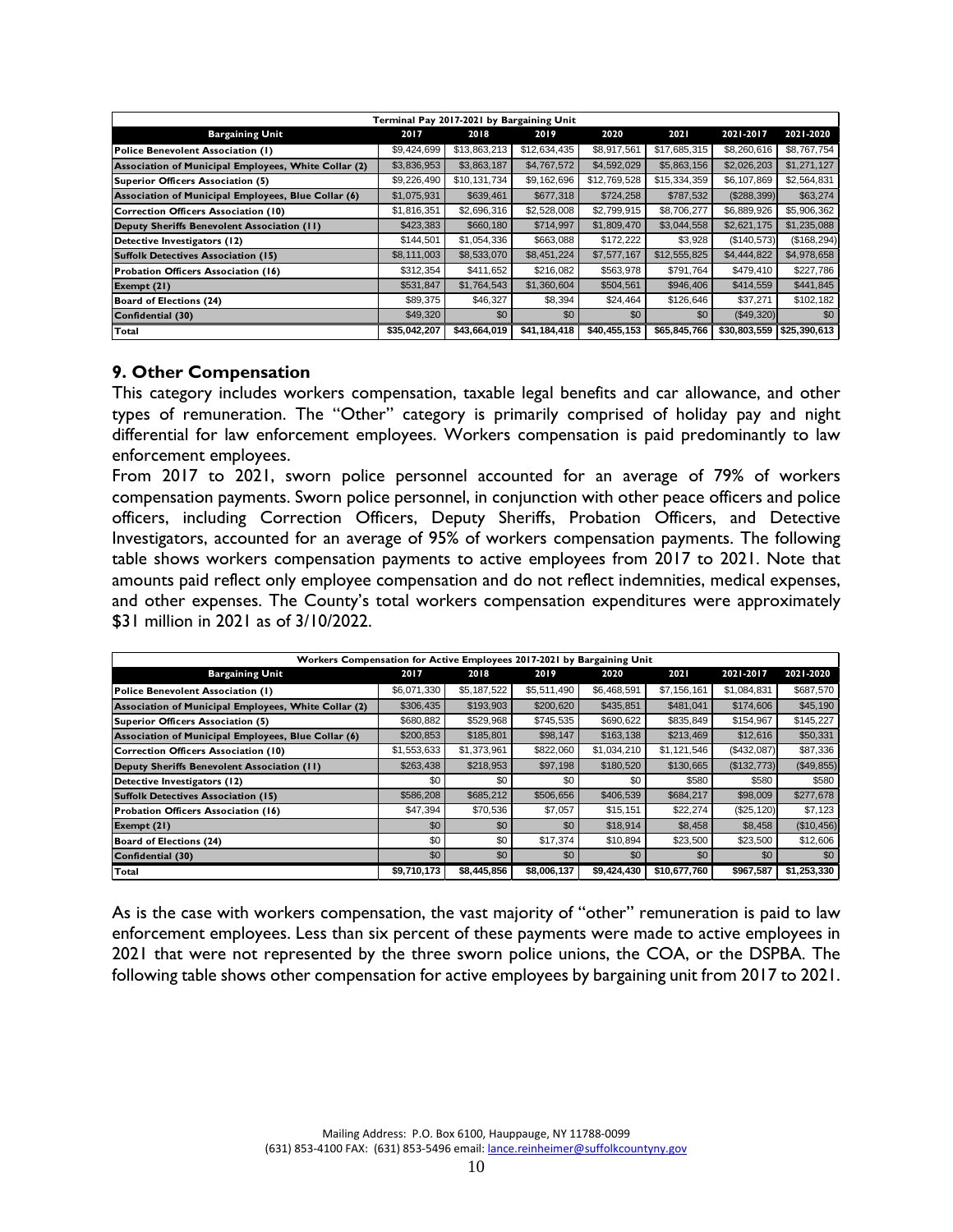|                                                      | Other Compensation for Active Employees 2017-2021 by Bargaining Unit |              |              |              |              |             |               |  |  |  |  |
|------------------------------------------------------|----------------------------------------------------------------------|--------------|--------------|--------------|--------------|-------------|---------------|--|--|--|--|
| <b>Bargaining Unit</b>                               | 2017                                                                 | 2018         | 2019         | 2020         | 2021         | 2021-2017   | 2021-2020     |  |  |  |  |
| Police Benevolent Association (1)                    | \$28,570,047                                                         | \$29,316,586 | \$29,056,552 | \$29,538,841 | \$27,596,400 | (\$973,647) | (\$1,942,441) |  |  |  |  |
| Association of Municipal Employees, White Collar (2) | \$1,414,678                                                          | \$1,436,003  | \$1,509,097  | \$1,653,981  | \$1,500,786  | \$86,108    | (S153, 195)   |  |  |  |  |
| Superior Officers Association (5)                    | \$9,990,616                                                          | \$10,241,537 | \$10,358,842 | \$10,363,890 | \$10,852,880 | \$862,264   | \$488,990     |  |  |  |  |
| Association of Municipal Employees, Blue Collar (6)  | \$573,145                                                            | \$595,246    | \$612,003    | \$584,054    | \$559,163    | (\$13,982)  | (\$24,891)    |  |  |  |  |
| Correction Officers Association (10)                 | \$7,324,523                                                          | \$7,383,967  | \$7,527,323  | \$7,618,515  | \$7,651,134  | \$326,611   | \$32,619      |  |  |  |  |
| Deputy Sheriffs Benevolent Association (11)          | \$2,038,302                                                          | \$2,663,590  | \$2,280,615  | \$2,067,335  | \$2,454,768  | \$416,466   | \$387,433     |  |  |  |  |
| Detective Investigators (12)                         | \$84,274                                                             | \$70,809     | \$74,809     | \$85,404     | \$167,877    | \$83,603    | \$82,473      |  |  |  |  |
| <b>Suffolk Detectives Association (15)</b>           | \$7,077,717                                                          | \$7,227,413  | \$7,594,279  | \$7,845,912  | \$7,483,626  | \$405,909   | (\$362,286)   |  |  |  |  |
| Probation Officers Association (16)                  | \$343,172                                                            | \$302,343    | \$308,493    | \$422,129    | \$424.204    | \$81,032    | \$2,075       |  |  |  |  |
| Exempt (21)                                          | \$429,722                                                            | \$181,535    | \$236,368    | \$534,575    | \$540,845    | \$111,123   | \$6,270       |  |  |  |  |
| Board of Elections (24)                              | \$0                                                                  | \$0          | \$0          | \$0          | \$0          | \$0         | \$0           |  |  |  |  |
| Confidential (30)                                    | \$0                                                                  | \$0          | \$0          | \$0          | \$0          | \$0         | \$0           |  |  |  |  |
| Total                                                | \$57,846,196                                                         | \$59,419,029 | \$59,558,381 | \$60,714,636 | \$59,231,683 | \$1,385,487 | (\$1,482,953) |  |  |  |  |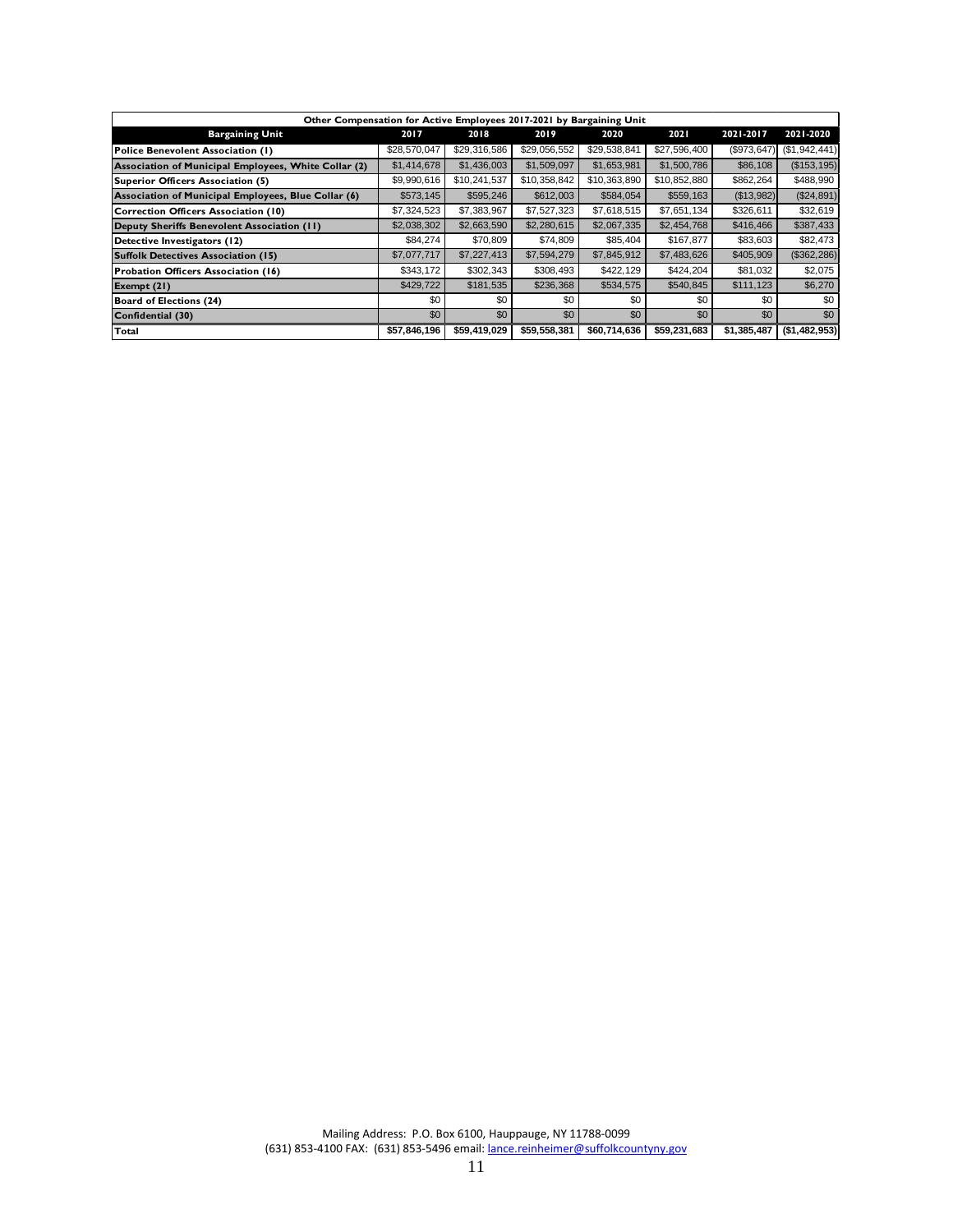| Schedule 1: 2021 Active Employees by Bargaining Unit and Department |        |               |             |                                                                                    |          |            |  |  |  |  |  |
|---------------------------------------------------------------------|--------|---------------|-------------|------------------------------------------------------------------------------------|----------|------------|--|--|--|--|--|
| Overtime as a<br>No. of<br>Total<br>Average                         |        |               |             |                                                                                    |          |            |  |  |  |  |  |
|                                                                     | Active | Total W-2     | Average W-2 | Overtime                                                                           | Overtime | % of Total |  |  |  |  |  |
| <b>Bargaining Unit</b>                                              |        |               |             | Employees Remuneration   Remuneration   Remuneration   Remuneration   Remuneration |          |            |  |  |  |  |  |
| Police Benevolent Association (1)                                   | 1,393  | \$227,695,910 | \$163,457   | \$35,563,477                                                                       | \$25,530 | 15.62%     |  |  |  |  |  |
| AME, White Collar (2)                                               | 3,555  | \$259,485,266 | \$72,992    | \$11,026,793                                                                       | \$3,102  | 4.25%      |  |  |  |  |  |
| Superior Officers Association (5)                                   | 448    | \$106,958,301 | \$238,746   | \$11,757,407                                                                       | \$26,244 | 10.99%     |  |  |  |  |  |
| AME, Blue Collar (6)                                                | 634    | \$43,094,020  | \$67,972    | \$7,024,120                                                                        | \$11,079 | 16.30%     |  |  |  |  |  |
| Correction Officers Association (10)                                | 785    | \$126,670,709 | \$161,364   | \$34,032,685                                                                       | \$43,354 | 26.87%     |  |  |  |  |  |
| Deputy Sheriffs Benevolent Assoc (11)                               | 241    | \$36,975,242  | \$153,424   | \$9,557,905                                                                        | \$39,659 | 25.85%     |  |  |  |  |  |
| Detective Investigators (12)                                        | 51     | \$8,127,323   | \$159.359   | \$510.112                                                                          | \$10,002 | 6.28%      |  |  |  |  |  |
| Suffolk Detectives Association (15)                                 | 331    | \$77,247,372  | \$233,376   | \$13,426,748                                                                       | \$40,564 | 17.38%     |  |  |  |  |  |
| Probation Officers Association (16)                                 | 211    | \$22,152,518  | \$104,988   | \$1,106,713                                                                        | \$5,245  | 5.00%      |  |  |  |  |  |
| Exempt (21)                                                         | 456    | \$54,016,462  | \$118,457   | \$30,084                                                                           | \$66     | 0.06%      |  |  |  |  |  |
| Board of Elections (24)                                             | 101    | \$7,353,277   | \$72,805    | \$1,130,697                                                                        | \$11,195 | 15.38%     |  |  |  |  |  |
| Confidential (30)                                                   | 3      | \$98,499      | \$32,833    | \$16                                                                               | \$5      | 0.02%      |  |  |  |  |  |
| Total                                                               | 8,209  | \$969,874,899 | \$118,148   | \$125,166,757                                                                      | \$15,248 | 12.91%     |  |  |  |  |  |

|                                       | No. of |               |                                                                            | Total         | Average  | Overtime as a |
|---------------------------------------|--------|---------------|----------------------------------------------------------------------------|---------------|----------|---------------|
|                                       | Active | Total W-2     | Average W-2                                                                | Overtime      | Overtime | % of Total    |
| <b>Department</b>                     |        |               | Employees Remuneration Remuneration Remuneration Remuneration Remuneration |               |          |               |
| <b>AUDIT &amp; CONTROL</b>            | 97     | \$7,542,797   | \$77,761                                                                   | \$93,617      | \$965    | 1.24%         |
| <b>BOARD OF ELECTIONS</b>             | 114    | \$8,773,778   | \$76,963                                                                   | \$1,216,763   | \$10,673 | 13.87%        |
| <b>CIVIL SERVICE</b>                  | 69     | \$5,353,454   | \$77,586                                                                   | \$151,307     | \$2,193  | 2.83%         |
| <b>COUNTY CLERK</b>                   | 92     | \$6,140,208   | \$66,741                                                                   | \$210,550     | \$2,289  | 3.43%         |
| <b>DISTRICT ATTORNEY</b>              | 397    | \$40,776,182  | \$102,711                                                                  | \$575,080     | \$1,449  | 1.41%         |
| ECONOMIC DEVELOP & PLANNING           | 75     | \$5,954,649   | \$79,395                                                                   | \$53,407      | \$712    | 0.90%         |
| <b>EXECUTIVE</b>                      | 138    | \$11,313,871  | \$81,985                                                                   | \$92,028      | \$667    | 0.81%         |
| FIRE, RESCUE & EMERGENCY SVCS         | 95     | \$8,142,060   | \$85,706                                                                   | \$1,678,604   | \$17,670 | 20.62%        |
| <b>HEALTH SERVICES</b>                | 741    | \$60,688,177  | \$81,900                                                                   | \$4,981,361   | \$6,722  | 8.21%         |
| <b>INFORMATION TECHNOLOGY SERVICE</b> | 86     | \$7,902,366   | \$91,888                                                                   | \$49,334      | \$574    | 0.62%         |
| LABOR, LICENSE & CONSUMER AFF         | 138    | \$9,366,653   | \$67,874                                                                   | \$18,154      | \$132    | 0.19%         |
| LAW                                   | 106    | \$10,069,736  | \$94,998                                                                   | \$19,768      | \$186    | 0.20%         |
| <b>LEGISLATURE</b>                    | 112    | \$8,859,383   | \$79,102                                                                   | \$7,344       | \$66     | 0.08%         |
| <b>MEDICAL EXAMINERS OFFICE</b>       | 96     | \$9,069,962   | \$94,479                                                                   | \$572,363     | \$5,962  | 6.31%         |
| <b>PARKS</b>                          | 115    | \$7,367,327   | \$64,064                                                                   | \$248,790     | \$2,163  | 3.38%         |
| <b>POLICE</b>                         | 2.650  | \$447,906,612 | \$169,021                                                                  | \$64,636,049  | \$24,391 | 14.43%        |
| <b>PROBATION</b>                      | 222    | \$20,387,024  | \$91,833                                                                   | \$327,750     | \$1,476  | 1.61%         |
| <b>PUBLIC ADMINISTRATOR</b>           | 5      | \$390,483     | \$78,097                                                                   | \$0           | \$0      | 0.00%         |
| <b>PUBLIC WORKS</b>                   | 536    | \$40,203,758  | \$75,007                                                                   | \$4,376,053   | \$8,164  | 10.88%        |
| <b>REAL PROPERTY TAX SERVICE</b>      | 15     | \$1,137,233   | \$75,816                                                                   | \$99,705      | \$6,647  | 8.77%         |
| <b>SHERIFF</b>                        | 1,151  | \$174,231,843 | \$151,374                                                                  | \$44,743,606  | \$38,874 | 25.68%        |
| <b>SOCIAL SERVICES</b>                | 1,113  | \$75,767,588  | \$68,075                                                                   | \$970,897     | \$872    | 1.28%         |
| SOIL & WATER CONSERVATION DIST        | 5      | \$367,597     | \$73,519                                                                   | \$41,107      | \$8,221  | 11.18%        |
| SUFFOLK COUNTY ETHICS BOARD           | 4      | \$235,259     | \$58,815                                                                   | \$16          | \$4      | 0.01%         |
| <b>TRAFFIC VIOLATIONS AGENCY</b>      | 37     | \$1,926,899   | \$52,078                                                                   | \$3,104       | \$84     | 0.16%         |
| <b>Total</b>                          | 8,209  | \$969,874,899 | \$118,148                                                                  | \$125,166,757 | \$15,248 | 12.91%        |

Mailing Address: P.O. Box 6100, Hauppauge, NY 11788-0099

(631) 853-4100 FAX: (631) 853-5496 email[: lance.reinheimer@suffolkcountyny.gov](mailto:lance.reinheimer@suffolkcountyny.gov)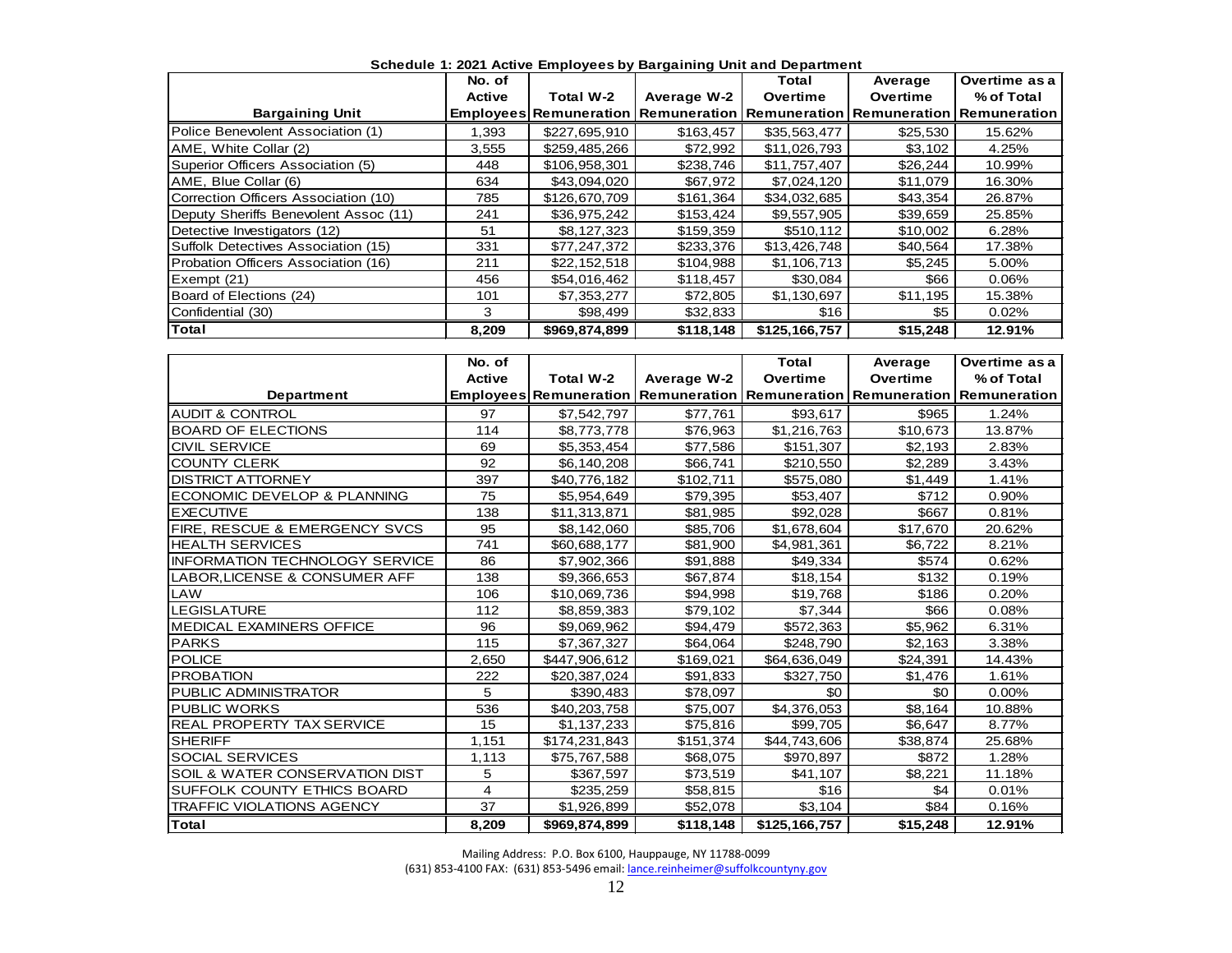|                |                   | Schedule 2: Top 300 Wage Earners (Active Employees) |                    |              |                                 |                   |                        |
|----------------|-------------------|-----------------------------------------------------|--------------------|--------------|---------------------------------|-------------------|------------------------|
|                |                   |                                                     |                    |              |                                 |                   | <b>Total</b>           |
|                | No.   Fund   Unit | <b>Department</b>                                   | Gr <sub>1</sub>    | St           | <b>Job Title</b>                | <b>BU</b>         | <b>Earnings</b>        |
| 1              | 001               | 3150 SHERIFF                                        | C <sub>2</sub>     | 05           | <b>CORR OFFICER II (INVEST)</b> | 10                | \$374,212              |
| $\overline{c}$ | 115               | 3121 POLICE                                         | $UN$ 13            |              | POLICE OFFICER                  | 1                 | \$366,820              |
| 3              | 115               | 3121 POLICE                                         | <b>UN</b>          | $ 13\rangle$ | <b>POLICE OFFICER</b>           | 1                 | \$355,084              |
| 4              | 001               | 3120 POLICE                                         | <b>UN</b>          |              | GR DETECTIVE SGT (POLICE)       | 5                 | \$337,088              |
| 5              | 001               | 3120 POLICE                                         | <b>UN</b>          |              | GR DETECTIVE SGT (POLICE)       | 5                 | \$336,091              |
| 6              | 115               | 3121 POLICE                                         | <b>UN</b>          | $ 13\rangle$ | POLICE OFFICER                  | 1                 | \$334,426              |
| $\overline{7}$ | 115               | 3121 POLICE                                         | <b>UN</b>          | 13           | POLICE OFFICER                  | 1                 | \$333,508              |
| 8              | 115               | 3121 POLICE                                         | $UN$ 13            |              | POLICE OFFICER                  | 1                 | \$331,178              |
| 9              | 115               | 3121 POLICE                                         | UN 13              |              | POLICE OFFICER                  | 1                 | \$328,300              |
| 10             | 115               | 3121 POLICE                                         | UN 13              |              | POLICE OFFICER                  | 1                 | \$327,599              |
| 11             | 115               | 3121 POLICE                                         | UN 13              |              | POLICE OFFICER                  | 1                 | \$326,680              |
| 12             | 115               | 3121 POLICE                                         | <b>UN</b>          | $ 13\rangle$ | POLICE OFFICER                  | 1                 | \$326,330              |
| 13             | 115               | 3121 POLICE                                         | UN 13              |              | POLICE OFFICER                  | 1                 | \$325,722              |
| 14             | 001               | 3120 POLICE                                         |                    |              | UN GR LIEUTENANT (POLICE)       | 5                 | \$324,889              |
| 15             | 001               | 3120 POLICE                                         | UN                 |              | GR DETECTIVE LT (POLICE)        | 5                 | \$323,288              |
| 16             | 115               | 3121 POLICE                                         | UN                 |              | GR LIEUTENANT (POLICE)          | 5                 | \$321,509              |
| 17             | 115               | 3121 POLICE                                         | <b>UN</b>          | $\vert$ 13   | POLICE OFFICER                  | $\mathbf{1}$      | \$320,829              |
| 18             | 115               | 3121 POLICE                                         | UN 13              |              | POLICE OFFICER                  | 1                 | \$319,804              |
| 19             | 001               | 3120 POLICE                                         | <b>UN</b>          |              | GR DETECTIVE SGT (POLICE)       | 5                 | \$318,677              |
| 20             | 115               | 3121 POLICE                                         | <b>UN</b>          | $ 13\rangle$ | POLICE OFFICER                  | $\mathbf{1}$      | \$317,960              |
| 21             | 115               | 3121 POLICE                                         | <b>UN</b>          | 13           | POLICE OFFICER                  | $\mathbf{1}$      | \$317,859              |
| 22             | 115               | 3121 POLICE                                         | <b>UN</b>          | $ 13\rangle$ | POLICE OFFICER                  | 1                 | \$316,944              |
| 23             | 001               | 3120 POLICE                                         | UN 09              |              | DETECTIVE (POLICE)              | 15                | \$316,227              |
| 24             | 001               | 3162 SHERIFF                                        | C <sub>1</sub>     | 05           | <b>CORRECTION OFFICER I</b>     | 10                | \$316,003              |
| 25             | 115               | 3121 POLICE                                         | <b>UN</b>          | $\vert$ 13   | POLICE OFFICER                  | $\mathbf{1}$      | \$315,487              |
| 26             | 001               | 3120 POLICE                                         | UN                 | GR           | CHIEF INSPECTOR(POLICE)03       | $\mathbf 5$       | \$314,311              |
| 27             | 001               | 3120 POLICE                                         | <b>UN</b>          | 09           | DETECTIVE (POLICE)              | 15                | \$314,219              |
| 28             | 115               | $3121$ POLICE                                       | <b>UN</b>          | 13           | POLICE OFFICER                  | $\mathbf{1}$      | \$313,461              |
| 29             | 001               | 3110 SHERIFF                                        | D <sub>2</sub>     | 05           | DPTY SHERIFF II (INVEST)        | 11                | \$313,131              |
| 30             | 115               | 3121 POLICE                                         | UN                 | 13           | POLICE OFFICER                  | $\mathbf{1}$      | \$312,659              |
| 31             | 001               | 3120 POLICE                                         | <b>UN</b>          | 09           | DETECTIVE (POLICE)              | 15                | \$311,907              |
| 32             | 001               | 3120 POLICE                                         | <b>UN</b>          |              | GR LIEUTENANT (POLICE)          | 5                 | \$311,688              |
| 33             | 001               | 3120 POLICE                                         | UN                 |              | GR DETECTIVE SGT (POLICE)       | 5                 | \$310,341              |
| 34             | 001               | 3120 POLICE                                         | UN                 |              | GR DETECTIVE SGT (POLICE)       | 5                 | \$309,925              |
| 35             | 115               | 3121 POLICE                                         | <b>UN</b>          | 13           | POLICE OFFICER                  | $\mathbf{1}$      | \$309,877              |
| 36             | 115               | 3121 POLICE                                         | <b>UN</b>          | 13           | POLICE OFFICER                  | $\mathbf{1}$      | \$309,629              |
| 37             | 115               | 3121 POLICE                                         | UN 13              |              | <b>POLICE OFFICER</b>           | 1                 | \$307,342              |
| 38             | 001               | 3158 SHERIFF                                        | $C1$ 05            |              | <b>CORRECTION OFFICER I</b>     | 10                | \$306,728              |
| 39             | 001               | 3120 POLICE                                         | UN 09              |              | DETECTIVE (POLICE)              | $15\,$            | \$306,501              |
| 40             | 001               | 3120 POLICE                                         |                    | UN 09        | DETECTIVE (POLICE)              | 15 <sub>1</sub>   | \$306,132              |
| 41             | 115               | 3121 POLICE                                         |                    |              | UN GR LIEUTENANT (POLICE)       | 5                 | \$304,092              |
|                | 001               | 3150 SHERIFF                                        |                    |              | UN GR WARDEN                    | 21                | \$303,658              |
| 42             |                   | 3110 SHERIFF                                        |                    |              | UN GR CHIEF DEPUTY SHERIFF      | 21                | \$303,595              |
| 43<br>44       | 001               | 3120 POLICE                                         |                    |              | UN GR DETECTIVE SGT (POLICE)    | 5                 | \$303,436              |
|                | 001               |                                                     |                    |              | UN GR DETECTIVE LT (POLICE)     |                   |                        |
| 45             | 001               | 3120 POLICE<br>3121 POLICE                          |                    |              | <b>POLICE OFFICER</b>           | 5<br>$\mathbf{1}$ | \$303,111<br>\$303,094 |
| 46<br>47       | 115               |                                                     | $UN$ 13<br>$UN$ 13 |              |                                 | $\mathbf{1}$      | \$302,436              |
|                | 115               | 3121 POLICE                                         |                    |              | POLICE OFFICER                  |                   |                        |
| 48             | 001               | 3110 SHERIFF                                        | D <sub>1</sub>     | 05           | DEPUTY SHERIFF I                | 11                | \$302,399              |
| 49             | 001               | 3120 POLICE                                         | UN 09              |              | DETECTIVE (POLICE)              | 15                | \$301,558              |
| 50             | 115               | 3121 POLICE                                         | $UN$ 13            |              | POLICE OFFICER                  | $\mathbf{1}$      | \$301,472              |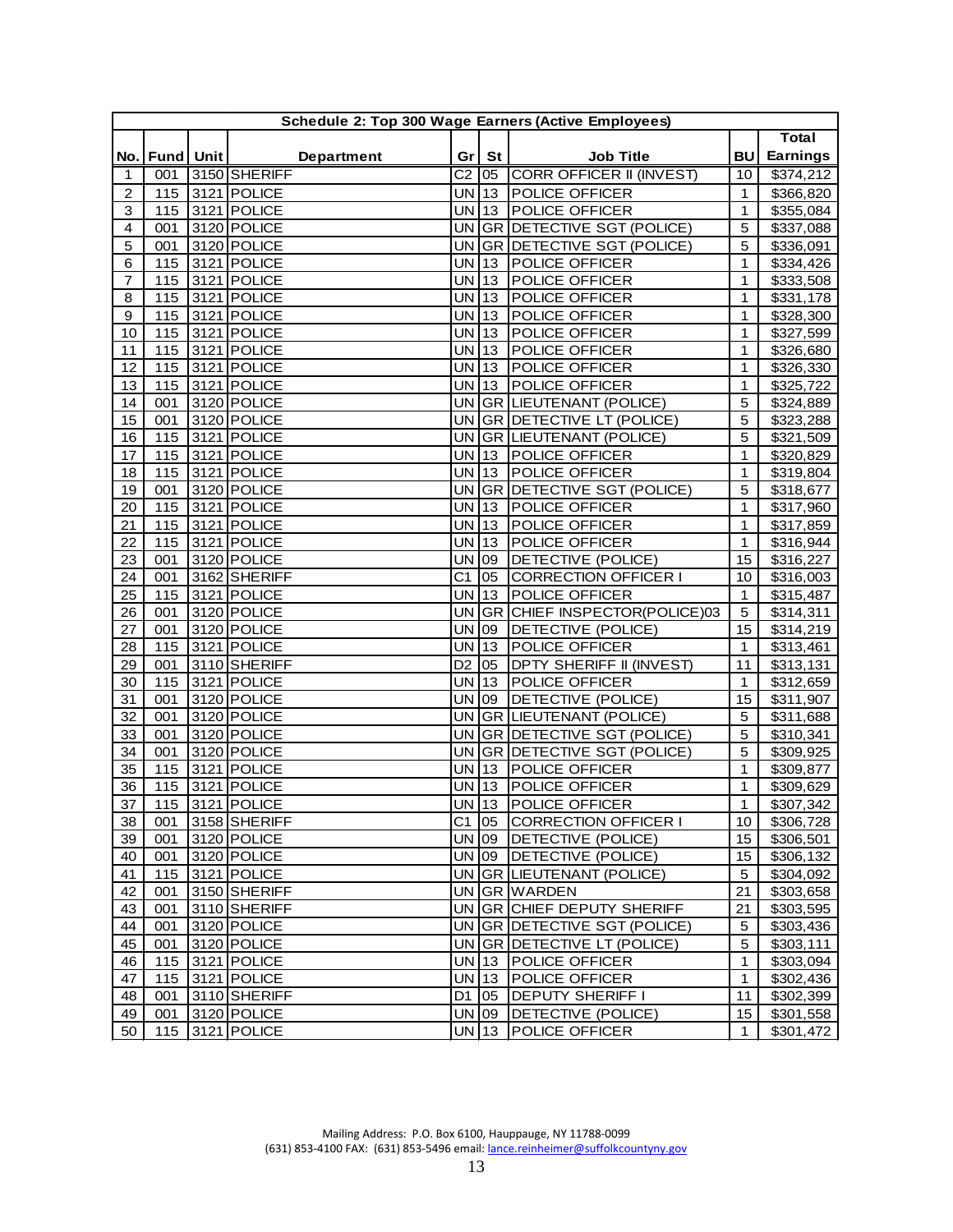|     | Schedule 2: Top 300 Wage Earners (Active Employees) |  |                   |                |              |                                |                 |                 |  |  |  |
|-----|-----------------------------------------------------|--|-------------------|----------------|--------------|--------------------------------|-----------------|-----------------|--|--|--|
|     |                                                     |  |                   |                |              |                                |                 | <b>Total</b>    |  |  |  |
| No. | Fund Unit                                           |  | <b>Department</b> |                | Gr   St      | <b>Job Title</b>               | <b>BU</b>       | <b>Earnings</b> |  |  |  |
| 51  | 001                                                 |  | 3162 SHERIFF      |                | $C2$ 05      | CORRECTION OFFICER II          | 10              | \$300,829       |  |  |  |
| 52  | 115                                                 |  | 3121 POLICE       |                |              | UN GR LIEUTENANT (POLICE)      | 5               | \$299,839       |  |  |  |
| 53  | 001                                                 |  | 3150 SHERIFF      | C <sub>2</sub> | 05           | <b>CORRECTION OFFICER II</b>   | 10              | \$299,339       |  |  |  |
| 54  | 115                                                 |  | 3121 POLICE       | <b>UN</b>      | $ 13\rangle$ | POLICE OFFICER                 | $\mathbf{1}$    | \$299,063       |  |  |  |
| 55  | 001                                                 |  | 3162 SHERIFF      | C <sub>3</sub> | 05           | <b>CORRECTION OFFICER III</b>  | 10              | \$298,383       |  |  |  |
| 56  | 115                                                 |  | 3121 POLICE       | <b>UN</b>      | $ 07\rangle$ | DETECTIVE (POLICE)             | 15              | \$298,189       |  |  |  |
| 57  | 001                                                 |  | 3120 POLICE       |                |              | UN GR DETECTIVE SGT (POLICE)   | 5               | \$297,941       |  |  |  |
| 58  | 001                                                 |  | 3162 SHERIFF      | C <sub>2</sub> | 05           | <b>CORRECTION OFFICER II</b>   | 10              | \$297,455       |  |  |  |
| 59  | 001                                                 |  | 3120 POLICE       | UN 09          |              | DETECTIVE (POLICE)             | 15              | \$296,776       |  |  |  |
| 60  | 001                                                 |  | 3120 POLICE       | <b>UN</b>      |              | GR CHF OF DIVISION(POLICE)04   | 5               | \$296,584       |  |  |  |
| 61  | 115                                                 |  | 3121 POLICE       |                | UN 13        | <b>POLICE OFFICER</b>          | $\mathbf{1}$    | \$296,556       |  |  |  |
| 62  | 115                                                 |  | 3121 POLICE       |                |              | UN GR LIEUTENANT (POLICE)      | 5               | \$295,509       |  |  |  |
| 63  | 115                                                 |  | 3121 POLICE       | <b>UN</b>      |              | GR CHF OF DIVISION (POLICE) 04 | 5               | \$295,424       |  |  |  |
| 64  | 001                                                 |  | 3120 POLICE       | <b>UN</b>      |              | GR CHF OF DIVISION (POLICE) 04 | 5               | \$294,369       |  |  |  |
| 65  | 001                                                 |  | 3150 SHERIFF      | C <sub>1</sub> | 05           | CORRECTION OFFICER I           | 10              | \$293,954       |  |  |  |
| 66  | 115                                                 |  | 3121 POLICE       | $UN$ 13        |              | <b>POLICE OFFICER</b>          | 1               | \$293,853       |  |  |  |
| 67  | 001                                                 |  | 3120 POLICE       | UN   07        |              | DETECTIVE (POLICE)             | 15              | \$293,538       |  |  |  |
| 68  | 115                                                 |  | 3121 POLICE       | <b>UN</b>      | $\vert$ 13   | POLICE OFFICER                 | 1               | \$293,507       |  |  |  |
| 69  | 115                                                 |  | 3121 POLICE       | UN 13          |              | POLICE OFFICER                 | $\mathbf{1}$    | \$293,396       |  |  |  |
| 70  | 115                                                 |  | 3121 POLICE       |                |              | UN GR CAPTAIN (POLICE)         | 5               | \$292,372       |  |  |  |
| 71  | 115                                                 |  | 3121 POLICE       | <b>UN</b>      | $ 13\rangle$ | POLICE OFFICER                 | $\mathbf{1}$    | \$292,326       |  |  |  |
| 72  | 001                                                 |  | 3120 POLICE       | <b>UN</b>      | 09           | DETECTIVE (POLICE)             | 15              | \$291,960       |  |  |  |
| 73  | 001                                                 |  | 3120 POLICE       | <b>UN</b>      | 09           | DETECTIVE (POLICE)             | 15              | \$291,323       |  |  |  |
| 74  | 001                                                 |  | 3019 POLICE       | UN             | 05           | SERGEANT (POLICE)              | 5               | \$291,202       |  |  |  |
| 75  | 115                                                 |  | 3121 POLICE       | $UN$ 13        |              | POLICE OFFICER                 | 1               | \$291,111       |  |  |  |
| 76  | 115                                                 |  | 3121 POLICE       | UN 13          |              | POLICE OFFICER                 | $\mathbf{1}$    | \$291,092       |  |  |  |
| 77  | 115                                                 |  | 3121 POLICE       | UN 13          |              | POLICE OFFICER                 | 1               | \$291,021       |  |  |  |
| 78  | 001                                                 |  | 3120 POLICE       |                |              | UN GR DETECTIVE SGT (POLICE)   | 5               | \$290,896       |  |  |  |
| 79  | 115                                                 |  | 3121 POLICE       | <b>UN</b>      | $ 13\rangle$ | POLICE OFFICER                 | $\mathbf{1}$    | \$290,815       |  |  |  |
| 80  | 001                                                 |  | 3120 POLICE       | <b>UN</b>      |              | GR DETECTIVE SGT (POLICE)      | 5               | \$290,333       |  |  |  |
| 81  | 001                                                 |  | 3120 POLICE       |                |              | UN GR DETECTIVE LT (POLICE)    | 5               | \$289,816       |  |  |  |
| 82  | 115                                                 |  | 3121 POLICE       | UN 13          |              | POLICE OFFICER                 | 1               | \$289,799       |  |  |  |
| 83  | 001                                                 |  | 3120 POLICE       | UN 09          |              | DETECTIVE (POLICE)             | 15              | \$289,640       |  |  |  |
| 84  | 001                                                 |  | 3120 POLICE       | UN 09          |              | DETECTIVE (POLICE)             | 15              | \$289,435       |  |  |  |
| 85  | 001                                                 |  | 3120 POLICE       |                |              | UN GR DETECTIVE LT (POLICE)    | 5               | \$289,343       |  |  |  |
| 86  | 115                                                 |  | 3121 POLICE       |                |              | UN GR LIEUTENANT (POLICE)      | 5               | \$289,192       |  |  |  |
| 87  |                                                     |  | 115 3121 POLICE   |                |              | UN 13 POLICE OFFICER           | $\mathbf 1$     | \$289,109       |  |  |  |
| 88  |                                                     |  | 115 3121 POLICE   |                | $UN$ 13      | <b>POLICE OFFICER</b>          | $\mathbf{1}$    | \$289,086       |  |  |  |
| 89  | 001                                                 |  | $3120$ POLICE     | UN 09          |              | DETECTIVE (POLICE)             | 15              | \$288,900       |  |  |  |
| 90  | 115                                                 |  | 3121 POLICE       |                | UN 13        | POLICE OFFICER                 | $\mathbf{1}$    | \$288,898       |  |  |  |
| 91  | 001                                                 |  | 3120 POLICE       |                |              | UN GR DETECTIVE SGT (POLICE)   | 5               | \$288,658       |  |  |  |
| 92  | 001                                                 |  | 3150 SHERIFF      |                | C3 05        | CORR OFFICER III (INVEST)      | 10              | \$288,321       |  |  |  |
| 93  | 115                                                 |  | 3121 POLICE       |                | UN 13        | POLICE OFFICER                 | $\mathbf 1$     | \$288,227       |  |  |  |
| 94  | 115                                                 |  | 3121 POLICE       |                |              | UN GR DETECTIVE SGT (POLICE)   | 5               | \$288,070       |  |  |  |
| 95  | 001                                                 |  | 3120 POLICE       |                |              | UN GR DETECTIVE SGT (POLICE)   | 5               | \$288,021       |  |  |  |
| 96  | 115                                                 |  | 3121 POLICE       |                |              | UN GR ASST CHIEF (POLICE)      | 5               | \$287,829       |  |  |  |
| 97  | 001                                                 |  | 3120 POLICE       |                |              | UN GR DETECTIVE SGT (POLICE)   | 5               | \$287,542       |  |  |  |
| 98  | 001                                                 |  | 3120 POLICE       |                |              | UN GR LIEUTENANT (POLICE)      | 5               | \$287,310       |  |  |  |
| 99  | 001                                                 |  | 3120 POLICE       |                |              | UN 09   DETECTIVE (POLICE)     | 15              | \$287,307       |  |  |  |
| 100 | 001                                                 |  | 3150 SHERIFF      |                |              | C1 05 CORRECTION OFFICER I     | 10 <sub>1</sub> | \$287,208       |  |  |  |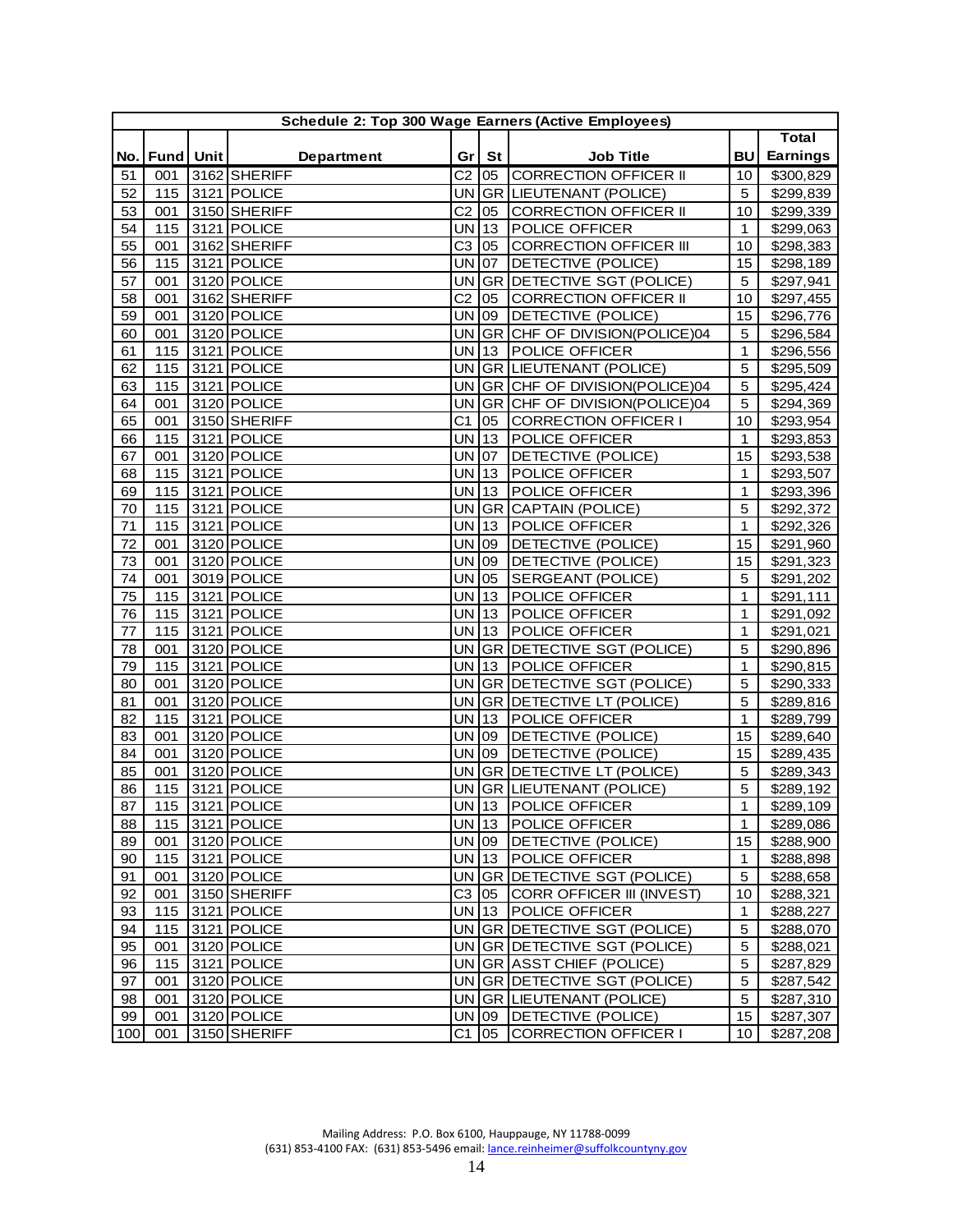|     |                   |                            |                 |              | Schedule 2: Top 300 Wage Earners (Active Employees) |              |              |
|-----|-------------------|----------------------------|-----------------|--------------|-----------------------------------------------------|--------------|--------------|
|     |                   |                            |                 |              |                                                     |              | <b>Total</b> |
|     | No.   Fund   Unit | Department                 | Gr <sub>1</sub> | St           | <b>Job Title</b>                                    | BU           | Earnings     |
| 101 | 001               | 3120 POLICE                |                 |              | UN GR CAPTAIN (POLICE)                              | 5            | \$286,578    |
| 102 | 115               | 3121 POLICE                | <b>UN</b>       | 13           | POLICE OFFICER                                      | $\mathbf 1$  | \$286,481    |
| 103 | 001               | 3115 SHERIFF               | D <sub>1</sub>  | 05           | DEPUTY SHERIFF I                                    | 11           | \$286,069    |
| 104 | 001               | 3120 POLICE                | <b>UN</b>       | 09           | DETECTIVE (POLICE)                                  | 15           | \$285,829    |
| 105 | 115               | $3121$ POLICE              | <b>UN</b>       | 13           | POLICE OFFICER                                      | 1            | \$285,423    |
| 106 | 115               | $3121$ POLICE              | <b>UN</b>       | <b>GR</b>    | DETECTIVE SGT (POLICE)                              | 5            | \$285,110    |
| 107 | 115               | 3121 POLICE                | <b>UN</b>       | 13           | POLICE OFFICER                                      | 1            | \$285,087    |
| 108 | 115               | 3121 POLICE                | UN 13           |              | POLICE OFFICER                                      | 1            | \$285,047    |
| 109 | 115               | 3121 POLICE                | UN              |              | GR DETECTIVE SGT (POLICE)                           | 5            | \$284,586    |
| 110 | 001               | 3019 POLICE                | <b>UN</b>       | 05           | SERGEANT (POLICE)                                   | 5            | \$283,897    |
| 111 | 001               | 3120 POLICE                | <b>UN</b>       | 05           | SERGEANT (POLICE)                                   | 5            | \$283,779    |
| 112 | 001               | 3150 SHERIFF               | C <sub>1</sub>  | 05           | <b>CORRECTION OFFICER I</b>                         | 10           | \$283,725    |
| 113 | 115               | 3121 POLICE                | <b>UN</b>       |              | GR DEP CHIEF (POLICE)                               | 5            | \$283,687    |
| 114 | 001               | 3120 POLICE                |                 |              | UN GR DETECTIVE LT (POLICE)                         | 5            | \$283,493    |
| 115 | 001               | 3120 POLICE                | UN              | 09           | DETECTIVE (POLICE)                                  | 15           | \$283,408    |
| 116 | 115               | 3121 POLICE                | <b>UN</b>       | $ 04\rangle$ | SERGEANT (POLICE)                                   | 5            | \$283,145    |
| 117 | 115               | 3121 POLICE                | <b>UN</b>       | $ 13\rangle$ | POLICE OFFICER                                      | $\mathbf{1}$ | \$283,019    |
| 118 | 001               | 3120 POLICE                | <b>UN</b>       | 09           | <b>DETECTIVE (POLICE)</b>                           | 15           | \$282,871    |
| 119 | 001               | 3120 POLICE                | <b>UN</b>       |              | <b>GR DETECTIVE SGT (POLICE)</b>                    | 5            | \$282,745    |
| 120 | 115               | 3121 POLICE                | <b>UN</b>       |              | GR INSPECTOR (POLICE)                               | 5            | \$282,373    |
| 121 | 115               | 3121 POLICE                | <b>UN</b>       | $ 13\rangle$ | POLICE OFFICER                                      | 1            | \$282,276    |
| 122 | 115               | 3121 POLICE                | <b>UN</b>       |              | <b>GR CAPTAIN (POLICE)</b>                          | 5            | \$282,230    |
| 123 | 001               | 3120 POLICE                | <b>UN</b>       | 05           | DETECTIVE (POLICE)                                  | 15           | \$282,055    |
| 124 | 115               | 3121 POLICE                | UN              |              | <b>GR DETECTIVE SGT (POLICE)</b>                    | 5            | \$281,784    |
| 125 | 001               | 3162 SHERIFF               | C <sub>2</sub>  | 105          | <b>CORRECTION OFFICER II</b>                        | 10           | \$281,762    |
| 126 | 115               | 3121 POLICE                | <b>UN</b>       | GR           | CAPTAIN (POLICE)                                    | 5            | \$281,747    |
| 127 | 115               | 3121 POLICE                | <b>UN</b>       | $ 13\rangle$ | POLICE OFFICER                                      | $\mathbf{1}$ | \$281,686    |
| 128 | 001               | 3150 SHERIFF               | C <sub>1</sub>  | 05           | <b>CORRECTION OFFICER I</b>                         | 10           | \$281,672    |
| 129 | 001               | 3120 POLICE                | <b>UN</b>       | 09           | DETECTIVE (POLICE)                                  | 15           | \$281,545    |
| 130 | 001               | 3120 POLICE                | UN              | 09           | DETECTIVE (POLICE)                                  | 15           | \$281,447    |
| 131 | 115               | 3121 POLICE                | <b>UN</b>       | $ 13\rangle$ | POLICE OFFICER                                      | $\mathbf{1}$ | \$281,371    |
| 132 | 001               | 3150 SHERIFF               | <b>DW</b> 05    |              | DEPUTY WARDEN                                       | 10           | \$281,223    |
| 133 | 115               | 3121 POLICE                | UN              | <b>GR</b>    | DETECTIVE SGT (POLICE)                              | 5            | \$281,026    |
| 134 | 115               | 3121 POLICE                | <b>UN</b>       | $ 13\rangle$ | POLICE OFFICER                                      | 1            | \$281,010    |
| 135 | 115               | 3121 POLICE                | <b>UN</b>       |              | GR LIEUTENANT (POLICE)                              | 5            | \$280,888    |
| 136 | 001               | 3120 POLICE                | <b>UN</b>       | 09           | DETECTIVE (POLICE)                                  | 15           | \$280,816    |
| 137 | 001               | 3120 POLICE                |                 |              | UN GR INSPECTOR (POLICE)                            | 5            | \$280,793    |
|     |                   |                            | UN 09           |              |                                                     |              |              |
| 138 | 001               | 3120 POLICE                |                 |              | DETECTIVE (POLICE)                                  | 15           | \$280,444    |
| 139 | 115               | 3121 POLICE<br>3121 POLICE |                 |              | UN GR DETECTIVE SGT (POLICE)                        | 5            | \$280,143    |
| 140 | 115               |                            |                 |              | UN GR DETECTIVE LT (POLICE)                         | 5            | \$280,052    |
| 141 | 001               | 3120 POLICE                |                 | UN 09        | DETECTIVE (POLICE)                                  | 15           | \$280,043    |
| 142 | 001               | 3110 SHERIFF               |                 |              | UN GR CHIEF OF STAFF (SHERIFF)                      | 21           | \$279,916    |
| 143 | 115               | 3121 POLICE                | $UN$ 05         |              | SERGEANT (POLICE)                                   | 5            | \$279,867    |
| 144 | 001               | 3120 POLICE                | UN 09           |              | DETECTIVE (POLICE)                                  | 15           | \$279,729    |
| 145 | 001               | 3120 POLICE                | UN 09           |              | DETECTIVE (POLICE)                                  | 15           | \$279,705    |
| 146 | 001               | 3120 POLICE                | UN 09           |              | DETECTIVE (POLICE)                                  | 15           | \$279,494    |
| 147 | 001               | 3120 POLICE                |                 |              | UN GR DETECTIVE SGT (POLICE)                        | 5            | \$279,136    |
| 148 | 001               | 3120 POLICE                |                 | UN 09        | DETECTIVE (POLICE)                                  | 15           | \$278,861    |
| 149 | 001               | 3120 POLICE                |                 |              | UN GR DETECTIVE SGT (POLICE)                        | 5            | \$278,439    |
| 150 | 001               | 3120 POLICE                |                 |              | UN GR DETECTIVE SGT (POLICE)                        | 5            | \$278,356    |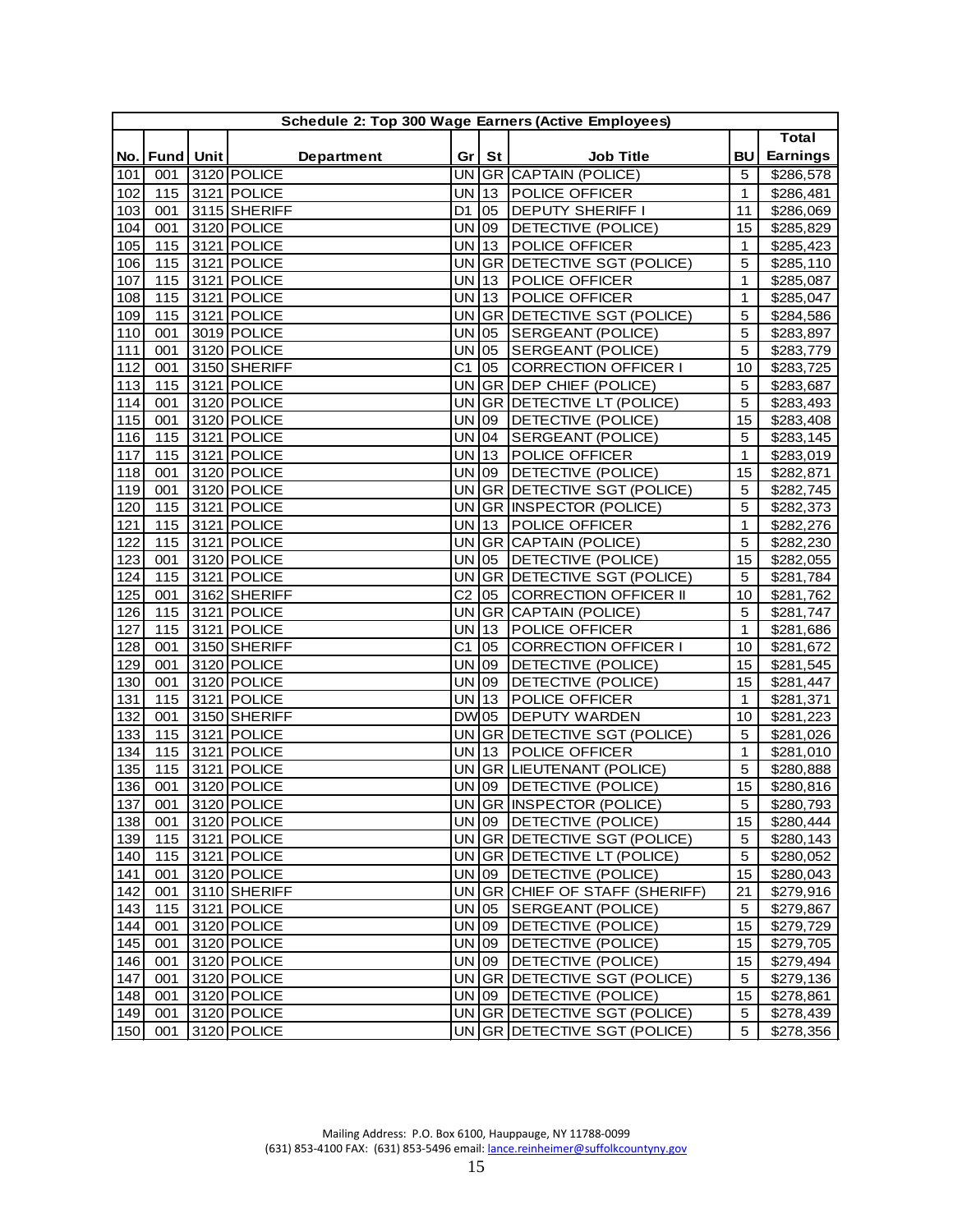| <b>Total</b><br><b>Earnings</b><br><b>BU</b><br><b>Department</b><br>Gr <sub>1</sub><br>St<br><b>Job Title</b><br>No. Fund Unit<br><b>DEPUTY SHERIFF I</b><br>3115 SHERIFF<br>\$278,236<br>151<br>001<br>D1<br>05<br>11<br>3120 POLICE<br>UN 09<br>152<br>DETECTIVE (POLICE)<br>15<br>\$278,051<br>001<br>3120 POLICE<br>153<br><b>UN</b><br>GR DETECTIVE LT (POLICE)<br>$\overline{5}$<br>001<br>\$278,001<br>3120 POLICE<br><b>UN</b><br>DETECTIVE (POLICE)<br>15<br>154<br>09<br>\$277,967<br>001<br>3121 POLICE<br><b>GR DETECTIVE SGT (POLICE)</b><br><b>UN</b><br>155<br>115<br>5<br>\$277,788<br>3120 POLICE<br><b>UN</b><br>GR DETECTIVE SGT (POLICE)<br>\$277,771<br>156<br>001<br>5<br>3120 POLICE<br>157<br><b>UN</b><br>GR DETECTIVE SGT (POLICE)<br>5<br>001<br>\$277,518<br>UN GR DETECTIVE LT (POLICE)<br>158<br>3120 POLICE<br>\$277,406<br>001<br>5<br>159<br>5<br>115<br>3121 POLICE<br>UN GR CAPTAIN (POLICE)<br>\$277,357<br>160<br>3120 POLICE<br>UN<br>GR DETECTIVE SGT (POLICE)<br>5<br>001<br>\$277,338<br>3121 POLICE<br>161<br>115<br>UN 13<br><b>POLICE OFFICER</b><br>1<br>\$277,140<br>162<br>115<br>3121 POLICE<br>UN GR INSPECTOR (POLICE)<br>5<br>\$277,099<br>163<br>3121 POLICE<br>UN GR CAPTAIN (POLICE)<br>5<br>115<br>\$276,934<br>3121 POLICE<br><b>UN</b><br>GR INSPECTOR (POLICE)<br>5<br>164<br>115<br>\$276,718<br>3120 POLICE<br><b>UN</b><br>GR  INSPECTOR (POLICE)<br>5<br>\$276,480<br>165<br>001<br>$3121$ POLICE<br>166<br>GR DETECTIVE LT (POLICE)<br>5<br>\$276,383<br>115<br><b>UN</b><br>167<br>3150 SHERIFF<br>C <sub>1</sub><br>05 CORRECTION OFFICER I<br>\$276,372<br>001<br>10<br>168<br>3120 POLICE<br><b>UN</b><br>GR DETECTIVE SGT (POLICE)<br>5<br>\$276,160<br>001<br>169<br>3120 POLICE<br><b>UN</b><br>5<br>001<br>GR DETECTIVE SGT (POLICE)<br>\$275,942<br>3120 POLICE<br>GR DETECTIVE SGT (POLICE)<br>5<br>170<br>001<br><b>UN</b><br>\$275,886<br>3121 POLICE<br>GR INSPECTOR (POLICE)<br>5<br>171<br>115<br>UN<br>\$275,867<br>GR DETECTIVE SGT (POLICE)<br>172<br>115<br>3121 POLICE<br><b>UN</b><br>$\overline{5}$<br>\$275,669<br>3120 POLICE<br><b>UN</b><br>DETECTIVE (POLICE)<br>173<br>001<br>09<br>\$275,582<br>15<br>3120 POLICE<br>174<br><b>UN</b><br><b>GR CAPTAIN (POLICE)</b><br>\$274,821<br>001<br>5<br>175<br>\$274,624<br>3120 POLICE<br><b>UN</b><br>DETECTIVE (POLICE)<br>15<br>001<br>09<br>176<br>3121 POLICE<br> 13<br>POLICE OFFICER<br>\$274,601<br>115<br>UN<br>1<br>177<br>3121 POLICE<br><b>UN</b><br> 13<br>POLICE OFFICER<br>1<br>115<br>\$274,406<br>3120 POLICE<br><b>UN</b><br>178<br>$ 09\rangle$<br>DETECTIVE (POLICE)<br>15<br>001<br>\$273,839<br>$3121$ POLICE<br>POLICE OFFICER<br>115<br><b>UN</b><br>$ 13\rangle$<br>179<br>$\mathbf{1}$<br>\$273,787<br>5<br>3120 POLICE<br>SERGEANT (POLICE)<br>180<br>001<br><b>UN</b><br>05<br>\$273,770<br>115<br>3121 POLICE<br><b>UN</b><br>SERGEANT (POLICE)<br>5<br>181<br>05<br>\$273,680<br>182<br>3120 POLICE<br><b>UN</b><br>GR<br>CAPTAIN (POLICE)<br>5<br>001<br>\$273,613<br>3121 POLICE<br>183<br>GR LIEUTENANT (POLICE)<br>5<br>115<br><b>UN</b><br>\$273,420<br>184<br>3120 POLICE<br><b>UN</b><br>DETECTIVE (POLICE)<br>15<br>\$273,412<br>001<br>09<br>185<br>DETECTIVE (POLICE)<br>3120 POLICE<br>09<br>\$273,394<br>001<br><b>UN</b><br>15<br>3121 POLICE<br>$UN$ 13<br>POLICE OFFICER<br>186<br>$\mathbf{1}$<br>\$273,104<br>115<br>3127 POLICE<br>UN GR SERGEANT (POLICE)<br>$\overline{5}$<br>187<br>$\overline{115}$<br>\$273,076<br>188<br>3120 POLICE<br>UN 09<br>DETECTIVE (POLICE)<br>15<br>001<br>\$272,780<br>189<br>3120 POLICE<br>$UN$ 04<br>DETECTIVE (POLICE)<br>15 <sub>1</sub><br>\$272,555<br>001<br>3120 POLICE<br>UN 06<br>DETECTIVE (POLICE)<br>190<br>001<br>15<br>\$272,046<br>$C2$ 05<br>3162 SHERIFF<br>191<br>001<br><b>CORRECTION OFFICER II</b><br>\$271,956<br>10<br>192<br>115<br>3121 POLICE<br>UN GR INSPECTOR (POLICE)<br>5<br>\$271,856<br>193<br>UN 13<br><b>POLICE OFFICER</b><br>115<br>3121 POLICE<br>$\mathbf{1}$<br>\$271,800<br>UN GR INSPECTOR (POLICE)<br>194<br>115<br>3121 POLICE<br>5<br>\$271,750<br>UN 09<br>15<br>195<br>001<br>3120 POLICE<br>DETECTIVE (POLICE)<br>\$271,576<br>196<br>115<br>3121 POLICE<br>UN GR DETECTIVE SGT (POLICE)<br>5<br>\$271,571<br>5<br>3121 POLICE<br>UN GR INSPECTOR (POLICE)<br>197<br>115<br>\$271,475<br>3121 POLICE<br>UN GR DETECTIVE LT (POLICE)<br>5<br>198<br>115<br>\$271,266<br>199<br>3120 POLICE<br>UN GR DEP INSPECTOR (POLICE)<br>5<br>001<br>\$271,223<br>200<br>3120 POLICE<br>UN 05<br>SERGEANT (POLICE)<br>5<br>\$271,093<br>001 |  | Schedule 2: Top 300 Wage Earners (Active Employees) |  |  |  |
|---------------------------------------------------------------------------------------------------------------------------------------------------------------------------------------------------------------------------------------------------------------------------------------------------------------------------------------------------------------------------------------------------------------------------------------------------------------------------------------------------------------------------------------------------------------------------------------------------------------------------------------------------------------------------------------------------------------------------------------------------------------------------------------------------------------------------------------------------------------------------------------------------------------------------------------------------------------------------------------------------------------------------------------------------------------------------------------------------------------------------------------------------------------------------------------------------------------------------------------------------------------------------------------------------------------------------------------------------------------------------------------------------------------------------------------------------------------------------------------------------------------------------------------------------------------------------------------------------------------------------------------------------------------------------------------------------------------------------------------------------------------------------------------------------------------------------------------------------------------------------------------------------------------------------------------------------------------------------------------------------------------------------------------------------------------------------------------------------------------------------------------------------------------------------------------------------------------------------------------------------------------------------------------------------------------------------------------------------------------------------------------------------------------------------------------------------------------------------------------------------------------------------------------------------------------------------------------------------------------------------------------------------------------------------------------------------------------------------------------------------------------------------------------------------------------------------------------------------------------------------------------------------------------------------------------------------------------------------------------------------------------------------------------------------------------------------------------------------------------------------------------------------------------------------------------------------------------------------------------------------------------------------------------------------------------------------------------------------------------------------------------------------------------------------------------------------------------------------------------------------------------------------------------------------------------------------------------------------------------------------------------------------------------------------------------------------------------------------------------------------------------------------------------------------------------------------------------------------------------------------------------------------------------------------------------------------------------------------------------------------------------------------------------------------------------------------------------------------------------------------------------------------------------------------------------------------------------------------------------------------------------------------------------------------------------------------------------------------------------------------------------------------------------------------------------------------------------------------------------------------------------------------------------------------------------------------------------------------------|--|-----------------------------------------------------|--|--|--|
|                                                                                                                                                                                                                                                                                                                                                                                                                                                                                                                                                                                                                                                                                                                                                                                                                                                                                                                                                                                                                                                                                                                                                                                                                                                                                                                                                                                                                                                                                                                                                                                                                                                                                                                                                                                                                                                                                                                                                                                                                                                                                                                                                                                                                                                                                                                                                                                                                                                                                                                                                                                                                                                                                                                                                                                                                                                                                                                                                                                                                                                                                                                                                                                                                                                                                                                                                                                                                                                                                                                                                                                                                                                                                                                                                                                                                                                                                                                                                                                                                                                                                                                                                                                                                                                                                                                                                                                                                                                                                                                                                                                                         |  |                                                     |  |  |  |
|                                                                                                                                                                                                                                                                                                                                                                                                                                                                                                                                                                                                                                                                                                                                                                                                                                                                                                                                                                                                                                                                                                                                                                                                                                                                                                                                                                                                                                                                                                                                                                                                                                                                                                                                                                                                                                                                                                                                                                                                                                                                                                                                                                                                                                                                                                                                                                                                                                                                                                                                                                                                                                                                                                                                                                                                                                                                                                                                                                                                                                                                                                                                                                                                                                                                                                                                                                                                                                                                                                                                                                                                                                                                                                                                                                                                                                                                                                                                                                                                                                                                                                                                                                                                                                                                                                                                                                                                                                                                                                                                                                                                         |  |                                                     |  |  |  |
|                                                                                                                                                                                                                                                                                                                                                                                                                                                                                                                                                                                                                                                                                                                                                                                                                                                                                                                                                                                                                                                                                                                                                                                                                                                                                                                                                                                                                                                                                                                                                                                                                                                                                                                                                                                                                                                                                                                                                                                                                                                                                                                                                                                                                                                                                                                                                                                                                                                                                                                                                                                                                                                                                                                                                                                                                                                                                                                                                                                                                                                                                                                                                                                                                                                                                                                                                                                                                                                                                                                                                                                                                                                                                                                                                                                                                                                                                                                                                                                                                                                                                                                                                                                                                                                                                                                                                                                                                                                                                                                                                                                                         |  |                                                     |  |  |  |
|                                                                                                                                                                                                                                                                                                                                                                                                                                                                                                                                                                                                                                                                                                                                                                                                                                                                                                                                                                                                                                                                                                                                                                                                                                                                                                                                                                                                                                                                                                                                                                                                                                                                                                                                                                                                                                                                                                                                                                                                                                                                                                                                                                                                                                                                                                                                                                                                                                                                                                                                                                                                                                                                                                                                                                                                                                                                                                                                                                                                                                                                                                                                                                                                                                                                                                                                                                                                                                                                                                                                                                                                                                                                                                                                                                                                                                                                                                                                                                                                                                                                                                                                                                                                                                                                                                                                                                                                                                                                                                                                                                                                         |  |                                                     |  |  |  |
|                                                                                                                                                                                                                                                                                                                                                                                                                                                                                                                                                                                                                                                                                                                                                                                                                                                                                                                                                                                                                                                                                                                                                                                                                                                                                                                                                                                                                                                                                                                                                                                                                                                                                                                                                                                                                                                                                                                                                                                                                                                                                                                                                                                                                                                                                                                                                                                                                                                                                                                                                                                                                                                                                                                                                                                                                                                                                                                                                                                                                                                                                                                                                                                                                                                                                                                                                                                                                                                                                                                                                                                                                                                                                                                                                                                                                                                                                                                                                                                                                                                                                                                                                                                                                                                                                                                                                                                                                                                                                                                                                                                                         |  |                                                     |  |  |  |
|                                                                                                                                                                                                                                                                                                                                                                                                                                                                                                                                                                                                                                                                                                                                                                                                                                                                                                                                                                                                                                                                                                                                                                                                                                                                                                                                                                                                                                                                                                                                                                                                                                                                                                                                                                                                                                                                                                                                                                                                                                                                                                                                                                                                                                                                                                                                                                                                                                                                                                                                                                                                                                                                                                                                                                                                                                                                                                                                                                                                                                                                                                                                                                                                                                                                                                                                                                                                                                                                                                                                                                                                                                                                                                                                                                                                                                                                                                                                                                                                                                                                                                                                                                                                                                                                                                                                                                                                                                                                                                                                                                                                         |  |                                                     |  |  |  |
|                                                                                                                                                                                                                                                                                                                                                                                                                                                                                                                                                                                                                                                                                                                                                                                                                                                                                                                                                                                                                                                                                                                                                                                                                                                                                                                                                                                                                                                                                                                                                                                                                                                                                                                                                                                                                                                                                                                                                                                                                                                                                                                                                                                                                                                                                                                                                                                                                                                                                                                                                                                                                                                                                                                                                                                                                                                                                                                                                                                                                                                                                                                                                                                                                                                                                                                                                                                                                                                                                                                                                                                                                                                                                                                                                                                                                                                                                                                                                                                                                                                                                                                                                                                                                                                                                                                                                                                                                                                                                                                                                                                                         |  |                                                     |  |  |  |
|                                                                                                                                                                                                                                                                                                                                                                                                                                                                                                                                                                                                                                                                                                                                                                                                                                                                                                                                                                                                                                                                                                                                                                                                                                                                                                                                                                                                                                                                                                                                                                                                                                                                                                                                                                                                                                                                                                                                                                                                                                                                                                                                                                                                                                                                                                                                                                                                                                                                                                                                                                                                                                                                                                                                                                                                                                                                                                                                                                                                                                                                                                                                                                                                                                                                                                                                                                                                                                                                                                                                                                                                                                                                                                                                                                                                                                                                                                                                                                                                                                                                                                                                                                                                                                                                                                                                                                                                                                                                                                                                                                                                         |  |                                                     |  |  |  |
|                                                                                                                                                                                                                                                                                                                                                                                                                                                                                                                                                                                                                                                                                                                                                                                                                                                                                                                                                                                                                                                                                                                                                                                                                                                                                                                                                                                                                                                                                                                                                                                                                                                                                                                                                                                                                                                                                                                                                                                                                                                                                                                                                                                                                                                                                                                                                                                                                                                                                                                                                                                                                                                                                                                                                                                                                                                                                                                                                                                                                                                                                                                                                                                                                                                                                                                                                                                                                                                                                                                                                                                                                                                                                                                                                                                                                                                                                                                                                                                                                                                                                                                                                                                                                                                                                                                                                                                                                                                                                                                                                                                                         |  |                                                     |  |  |  |
|                                                                                                                                                                                                                                                                                                                                                                                                                                                                                                                                                                                                                                                                                                                                                                                                                                                                                                                                                                                                                                                                                                                                                                                                                                                                                                                                                                                                                                                                                                                                                                                                                                                                                                                                                                                                                                                                                                                                                                                                                                                                                                                                                                                                                                                                                                                                                                                                                                                                                                                                                                                                                                                                                                                                                                                                                                                                                                                                                                                                                                                                                                                                                                                                                                                                                                                                                                                                                                                                                                                                                                                                                                                                                                                                                                                                                                                                                                                                                                                                                                                                                                                                                                                                                                                                                                                                                                                                                                                                                                                                                                                                         |  |                                                     |  |  |  |
|                                                                                                                                                                                                                                                                                                                                                                                                                                                                                                                                                                                                                                                                                                                                                                                                                                                                                                                                                                                                                                                                                                                                                                                                                                                                                                                                                                                                                                                                                                                                                                                                                                                                                                                                                                                                                                                                                                                                                                                                                                                                                                                                                                                                                                                                                                                                                                                                                                                                                                                                                                                                                                                                                                                                                                                                                                                                                                                                                                                                                                                                                                                                                                                                                                                                                                                                                                                                                                                                                                                                                                                                                                                                                                                                                                                                                                                                                                                                                                                                                                                                                                                                                                                                                                                                                                                                                                                                                                                                                                                                                                                                         |  |                                                     |  |  |  |
|                                                                                                                                                                                                                                                                                                                                                                                                                                                                                                                                                                                                                                                                                                                                                                                                                                                                                                                                                                                                                                                                                                                                                                                                                                                                                                                                                                                                                                                                                                                                                                                                                                                                                                                                                                                                                                                                                                                                                                                                                                                                                                                                                                                                                                                                                                                                                                                                                                                                                                                                                                                                                                                                                                                                                                                                                                                                                                                                                                                                                                                                                                                                                                                                                                                                                                                                                                                                                                                                                                                                                                                                                                                                                                                                                                                                                                                                                                                                                                                                                                                                                                                                                                                                                                                                                                                                                                                                                                                                                                                                                                                                         |  |                                                     |  |  |  |
|                                                                                                                                                                                                                                                                                                                                                                                                                                                                                                                                                                                                                                                                                                                                                                                                                                                                                                                                                                                                                                                                                                                                                                                                                                                                                                                                                                                                                                                                                                                                                                                                                                                                                                                                                                                                                                                                                                                                                                                                                                                                                                                                                                                                                                                                                                                                                                                                                                                                                                                                                                                                                                                                                                                                                                                                                                                                                                                                                                                                                                                                                                                                                                                                                                                                                                                                                                                                                                                                                                                                                                                                                                                                                                                                                                                                                                                                                                                                                                                                                                                                                                                                                                                                                                                                                                                                                                                                                                                                                                                                                                                                         |  |                                                     |  |  |  |
|                                                                                                                                                                                                                                                                                                                                                                                                                                                                                                                                                                                                                                                                                                                                                                                                                                                                                                                                                                                                                                                                                                                                                                                                                                                                                                                                                                                                                                                                                                                                                                                                                                                                                                                                                                                                                                                                                                                                                                                                                                                                                                                                                                                                                                                                                                                                                                                                                                                                                                                                                                                                                                                                                                                                                                                                                                                                                                                                                                                                                                                                                                                                                                                                                                                                                                                                                                                                                                                                                                                                                                                                                                                                                                                                                                                                                                                                                                                                                                                                                                                                                                                                                                                                                                                                                                                                                                                                                                                                                                                                                                                                         |  |                                                     |  |  |  |
|                                                                                                                                                                                                                                                                                                                                                                                                                                                                                                                                                                                                                                                                                                                                                                                                                                                                                                                                                                                                                                                                                                                                                                                                                                                                                                                                                                                                                                                                                                                                                                                                                                                                                                                                                                                                                                                                                                                                                                                                                                                                                                                                                                                                                                                                                                                                                                                                                                                                                                                                                                                                                                                                                                                                                                                                                                                                                                                                                                                                                                                                                                                                                                                                                                                                                                                                                                                                                                                                                                                                                                                                                                                                                                                                                                                                                                                                                                                                                                                                                                                                                                                                                                                                                                                                                                                                                                                                                                                                                                                                                                                                         |  |                                                     |  |  |  |
|                                                                                                                                                                                                                                                                                                                                                                                                                                                                                                                                                                                                                                                                                                                                                                                                                                                                                                                                                                                                                                                                                                                                                                                                                                                                                                                                                                                                                                                                                                                                                                                                                                                                                                                                                                                                                                                                                                                                                                                                                                                                                                                                                                                                                                                                                                                                                                                                                                                                                                                                                                                                                                                                                                                                                                                                                                                                                                                                                                                                                                                                                                                                                                                                                                                                                                                                                                                                                                                                                                                                                                                                                                                                                                                                                                                                                                                                                                                                                                                                                                                                                                                                                                                                                                                                                                                                                                                                                                                                                                                                                                                                         |  |                                                     |  |  |  |
|                                                                                                                                                                                                                                                                                                                                                                                                                                                                                                                                                                                                                                                                                                                                                                                                                                                                                                                                                                                                                                                                                                                                                                                                                                                                                                                                                                                                                                                                                                                                                                                                                                                                                                                                                                                                                                                                                                                                                                                                                                                                                                                                                                                                                                                                                                                                                                                                                                                                                                                                                                                                                                                                                                                                                                                                                                                                                                                                                                                                                                                                                                                                                                                                                                                                                                                                                                                                                                                                                                                                                                                                                                                                                                                                                                                                                                                                                                                                                                                                                                                                                                                                                                                                                                                                                                                                                                                                                                                                                                                                                                                                         |  |                                                     |  |  |  |
|                                                                                                                                                                                                                                                                                                                                                                                                                                                                                                                                                                                                                                                                                                                                                                                                                                                                                                                                                                                                                                                                                                                                                                                                                                                                                                                                                                                                                                                                                                                                                                                                                                                                                                                                                                                                                                                                                                                                                                                                                                                                                                                                                                                                                                                                                                                                                                                                                                                                                                                                                                                                                                                                                                                                                                                                                                                                                                                                                                                                                                                                                                                                                                                                                                                                                                                                                                                                                                                                                                                                                                                                                                                                                                                                                                                                                                                                                                                                                                                                                                                                                                                                                                                                                                                                                                                                                                                                                                                                                                                                                                                                         |  |                                                     |  |  |  |
|                                                                                                                                                                                                                                                                                                                                                                                                                                                                                                                                                                                                                                                                                                                                                                                                                                                                                                                                                                                                                                                                                                                                                                                                                                                                                                                                                                                                                                                                                                                                                                                                                                                                                                                                                                                                                                                                                                                                                                                                                                                                                                                                                                                                                                                                                                                                                                                                                                                                                                                                                                                                                                                                                                                                                                                                                                                                                                                                                                                                                                                                                                                                                                                                                                                                                                                                                                                                                                                                                                                                                                                                                                                                                                                                                                                                                                                                                                                                                                                                                                                                                                                                                                                                                                                                                                                                                                                                                                                                                                                                                                                                         |  |                                                     |  |  |  |
|                                                                                                                                                                                                                                                                                                                                                                                                                                                                                                                                                                                                                                                                                                                                                                                                                                                                                                                                                                                                                                                                                                                                                                                                                                                                                                                                                                                                                                                                                                                                                                                                                                                                                                                                                                                                                                                                                                                                                                                                                                                                                                                                                                                                                                                                                                                                                                                                                                                                                                                                                                                                                                                                                                                                                                                                                                                                                                                                                                                                                                                                                                                                                                                                                                                                                                                                                                                                                                                                                                                                                                                                                                                                                                                                                                                                                                                                                                                                                                                                                                                                                                                                                                                                                                                                                                                                                                                                                                                                                                                                                                                                         |  |                                                     |  |  |  |
|                                                                                                                                                                                                                                                                                                                                                                                                                                                                                                                                                                                                                                                                                                                                                                                                                                                                                                                                                                                                                                                                                                                                                                                                                                                                                                                                                                                                                                                                                                                                                                                                                                                                                                                                                                                                                                                                                                                                                                                                                                                                                                                                                                                                                                                                                                                                                                                                                                                                                                                                                                                                                                                                                                                                                                                                                                                                                                                                                                                                                                                                                                                                                                                                                                                                                                                                                                                                                                                                                                                                                                                                                                                                                                                                                                                                                                                                                                                                                                                                                                                                                                                                                                                                                                                                                                                                                                                                                                                                                                                                                                                                         |  |                                                     |  |  |  |
|                                                                                                                                                                                                                                                                                                                                                                                                                                                                                                                                                                                                                                                                                                                                                                                                                                                                                                                                                                                                                                                                                                                                                                                                                                                                                                                                                                                                                                                                                                                                                                                                                                                                                                                                                                                                                                                                                                                                                                                                                                                                                                                                                                                                                                                                                                                                                                                                                                                                                                                                                                                                                                                                                                                                                                                                                                                                                                                                                                                                                                                                                                                                                                                                                                                                                                                                                                                                                                                                                                                                                                                                                                                                                                                                                                                                                                                                                                                                                                                                                                                                                                                                                                                                                                                                                                                                                                                                                                                                                                                                                                                                         |  |                                                     |  |  |  |
|                                                                                                                                                                                                                                                                                                                                                                                                                                                                                                                                                                                                                                                                                                                                                                                                                                                                                                                                                                                                                                                                                                                                                                                                                                                                                                                                                                                                                                                                                                                                                                                                                                                                                                                                                                                                                                                                                                                                                                                                                                                                                                                                                                                                                                                                                                                                                                                                                                                                                                                                                                                                                                                                                                                                                                                                                                                                                                                                                                                                                                                                                                                                                                                                                                                                                                                                                                                                                                                                                                                                                                                                                                                                                                                                                                                                                                                                                                                                                                                                                                                                                                                                                                                                                                                                                                                                                                                                                                                                                                                                                                                                         |  |                                                     |  |  |  |
|                                                                                                                                                                                                                                                                                                                                                                                                                                                                                                                                                                                                                                                                                                                                                                                                                                                                                                                                                                                                                                                                                                                                                                                                                                                                                                                                                                                                                                                                                                                                                                                                                                                                                                                                                                                                                                                                                                                                                                                                                                                                                                                                                                                                                                                                                                                                                                                                                                                                                                                                                                                                                                                                                                                                                                                                                                                                                                                                                                                                                                                                                                                                                                                                                                                                                                                                                                                                                                                                                                                                                                                                                                                                                                                                                                                                                                                                                                                                                                                                                                                                                                                                                                                                                                                                                                                                                                                                                                                                                                                                                                                                         |  |                                                     |  |  |  |
|                                                                                                                                                                                                                                                                                                                                                                                                                                                                                                                                                                                                                                                                                                                                                                                                                                                                                                                                                                                                                                                                                                                                                                                                                                                                                                                                                                                                                                                                                                                                                                                                                                                                                                                                                                                                                                                                                                                                                                                                                                                                                                                                                                                                                                                                                                                                                                                                                                                                                                                                                                                                                                                                                                                                                                                                                                                                                                                                                                                                                                                                                                                                                                                                                                                                                                                                                                                                                                                                                                                                                                                                                                                                                                                                                                                                                                                                                                                                                                                                                                                                                                                                                                                                                                                                                                                                                                                                                                                                                                                                                                                                         |  |                                                     |  |  |  |
|                                                                                                                                                                                                                                                                                                                                                                                                                                                                                                                                                                                                                                                                                                                                                                                                                                                                                                                                                                                                                                                                                                                                                                                                                                                                                                                                                                                                                                                                                                                                                                                                                                                                                                                                                                                                                                                                                                                                                                                                                                                                                                                                                                                                                                                                                                                                                                                                                                                                                                                                                                                                                                                                                                                                                                                                                                                                                                                                                                                                                                                                                                                                                                                                                                                                                                                                                                                                                                                                                                                                                                                                                                                                                                                                                                                                                                                                                                                                                                                                                                                                                                                                                                                                                                                                                                                                                                                                                                                                                                                                                                                                         |  |                                                     |  |  |  |
|                                                                                                                                                                                                                                                                                                                                                                                                                                                                                                                                                                                                                                                                                                                                                                                                                                                                                                                                                                                                                                                                                                                                                                                                                                                                                                                                                                                                                                                                                                                                                                                                                                                                                                                                                                                                                                                                                                                                                                                                                                                                                                                                                                                                                                                                                                                                                                                                                                                                                                                                                                                                                                                                                                                                                                                                                                                                                                                                                                                                                                                                                                                                                                                                                                                                                                                                                                                                                                                                                                                                                                                                                                                                                                                                                                                                                                                                                                                                                                                                                                                                                                                                                                                                                                                                                                                                                                                                                                                                                                                                                                                                         |  |                                                     |  |  |  |
|                                                                                                                                                                                                                                                                                                                                                                                                                                                                                                                                                                                                                                                                                                                                                                                                                                                                                                                                                                                                                                                                                                                                                                                                                                                                                                                                                                                                                                                                                                                                                                                                                                                                                                                                                                                                                                                                                                                                                                                                                                                                                                                                                                                                                                                                                                                                                                                                                                                                                                                                                                                                                                                                                                                                                                                                                                                                                                                                                                                                                                                                                                                                                                                                                                                                                                                                                                                                                                                                                                                                                                                                                                                                                                                                                                                                                                                                                                                                                                                                                                                                                                                                                                                                                                                                                                                                                                                                                                                                                                                                                                                                         |  |                                                     |  |  |  |
|                                                                                                                                                                                                                                                                                                                                                                                                                                                                                                                                                                                                                                                                                                                                                                                                                                                                                                                                                                                                                                                                                                                                                                                                                                                                                                                                                                                                                                                                                                                                                                                                                                                                                                                                                                                                                                                                                                                                                                                                                                                                                                                                                                                                                                                                                                                                                                                                                                                                                                                                                                                                                                                                                                                                                                                                                                                                                                                                                                                                                                                                                                                                                                                                                                                                                                                                                                                                                                                                                                                                                                                                                                                                                                                                                                                                                                                                                                                                                                                                                                                                                                                                                                                                                                                                                                                                                                                                                                                                                                                                                                                                         |  |                                                     |  |  |  |
|                                                                                                                                                                                                                                                                                                                                                                                                                                                                                                                                                                                                                                                                                                                                                                                                                                                                                                                                                                                                                                                                                                                                                                                                                                                                                                                                                                                                                                                                                                                                                                                                                                                                                                                                                                                                                                                                                                                                                                                                                                                                                                                                                                                                                                                                                                                                                                                                                                                                                                                                                                                                                                                                                                                                                                                                                                                                                                                                                                                                                                                                                                                                                                                                                                                                                                                                                                                                                                                                                                                                                                                                                                                                                                                                                                                                                                                                                                                                                                                                                                                                                                                                                                                                                                                                                                                                                                                                                                                                                                                                                                                                         |  |                                                     |  |  |  |
|                                                                                                                                                                                                                                                                                                                                                                                                                                                                                                                                                                                                                                                                                                                                                                                                                                                                                                                                                                                                                                                                                                                                                                                                                                                                                                                                                                                                                                                                                                                                                                                                                                                                                                                                                                                                                                                                                                                                                                                                                                                                                                                                                                                                                                                                                                                                                                                                                                                                                                                                                                                                                                                                                                                                                                                                                                                                                                                                                                                                                                                                                                                                                                                                                                                                                                                                                                                                                                                                                                                                                                                                                                                                                                                                                                                                                                                                                                                                                                                                                                                                                                                                                                                                                                                                                                                                                                                                                                                                                                                                                                                                         |  |                                                     |  |  |  |
|                                                                                                                                                                                                                                                                                                                                                                                                                                                                                                                                                                                                                                                                                                                                                                                                                                                                                                                                                                                                                                                                                                                                                                                                                                                                                                                                                                                                                                                                                                                                                                                                                                                                                                                                                                                                                                                                                                                                                                                                                                                                                                                                                                                                                                                                                                                                                                                                                                                                                                                                                                                                                                                                                                                                                                                                                                                                                                                                                                                                                                                                                                                                                                                                                                                                                                                                                                                                                                                                                                                                                                                                                                                                                                                                                                                                                                                                                                                                                                                                                                                                                                                                                                                                                                                                                                                                                                                                                                                                                                                                                                                                         |  |                                                     |  |  |  |
|                                                                                                                                                                                                                                                                                                                                                                                                                                                                                                                                                                                                                                                                                                                                                                                                                                                                                                                                                                                                                                                                                                                                                                                                                                                                                                                                                                                                                                                                                                                                                                                                                                                                                                                                                                                                                                                                                                                                                                                                                                                                                                                                                                                                                                                                                                                                                                                                                                                                                                                                                                                                                                                                                                                                                                                                                                                                                                                                                                                                                                                                                                                                                                                                                                                                                                                                                                                                                                                                                                                                                                                                                                                                                                                                                                                                                                                                                                                                                                                                                                                                                                                                                                                                                                                                                                                                                                                                                                                                                                                                                                                                         |  |                                                     |  |  |  |
|                                                                                                                                                                                                                                                                                                                                                                                                                                                                                                                                                                                                                                                                                                                                                                                                                                                                                                                                                                                                                                                                                                                                                                                                                                                                                                                                                                                                                                                                                                                                                                                                                                                                                                                                                                                                                                                                                                                                                                                                                                                                                                                                                                                                                                                                                                                                                                                                                                                                                                                                                                                                                                                                                                                                                                                                                                                                                                                                                                                                                                                                                                                                                                                                                                                                                                                                                                                                                                                                                                                                                                                                                                                                                                                                                                                                                                                                                                                                                                                                                                                                                                                                                                                                                                                                                                                                                                                                                                                                                                                                                                                                         |  |                                                     |  |  |  |
|                                                                                                                                                                                                                                                                                                                                                                                                                                                                                                                                                                                                                                                                                                                                                                                                                                                                                                                                                                                                                                                                                                                                                                                                                                                                                                                                                                                                                                                                                                                                                                                                                                                                                                                                                                                                                                                                                                                                                                                                                                                                                                                                                                                                                                                                                                                                                                                                                                                                                                                                                                                                                                                                                                                                                                                                                                                                                                                                                                                                                                                                                                                                                                                                                                                                                                                                                                                                                                                                                                                                                                                                                                                                                                                                                                                                                                                                                                                                                                                                                                                                                                                                                                                                                                                                                                                                                                                                                                                                                                                                                                                                         |  |                                                     |  |  |  |
|                                                                                                                                                                                                                                                                                                                                                                                                                                                                                                                                                                                                                                                                                                                                                                                                                                                                                                                                                                                                                                                                                                                                                                                                                                                                                                                                                                                                                                                                                                                                                                                                                                                                                                                                                                                                                                                                                                                                                                                                                                                                                                                                                                                                                                                                                                                                                                                                                                                                                                                                                                                                                                                                                                                                                                                                                                                                                                                                                                                                                                                                                                                                                                                                                                                                                                                                                                                                                                                                                                                                                                                                                                                                                                                                                                                                                                                                                                                                                                                                                                                                                                                                                                                                                                                                                                                                                                                                                                                                                                                                                                                                         |  |                                                     |  |  |  |
|                                                                                                                                                                                                                                                                                                                                                                                                                                                                                                                                                                                                                                                                                                                                                                                                                                                                                                                                                                                                                                                                                                                                                                                                                                                                                                                                                                                                                                                                                                                                                                                                                                                                                                                                                                                                                                                                                                                                                                                                                                                                                                                                                                                                                                                                                                                                                                                                                                                                                                                                                                                                                                                                                                                                                                                                                                                                                                                                                                                                                                                                                                                                                                                                                                                                                                                                                                                                                                                                                                                                                                                                                                                                                                                                                                                                                                                                                                                                                                                                                                                                                                                                                                                                                                                                                                                                                                                                                                                                                                                                                                                                         |  |                                                     |  |  |  |
|                                                                                                                                                                                                                                                                                                                                                                                                                                                                                                                                                                                                                                                                                                                                                                                                                                                                                                                                                                                                                                                                                                                                                                                                                                                                                                                                                                                                                                                                                                                                                                                                                                                                                                                                                                                                                                                                                                                                                                                                                                                                                                                                                                                                                                                                                                                                                                                                                                                                                                                                                                                                                                                                                                                                                                                                                                                                                                                                                                                                                                                                                                                                                                                                                                                                                                                                                                                                                                                                                                                                                                                                                                                                                                                                                                                                                                                                                                                                                                                                                                                                                                                                                                                                                                                                                                                                                                                                                                                                                                                                                                                                         |  |                                                     |  |  |  |
|                                                                                                                                                                                                                                                                                                                                                                                                                                                                                                                                                                                                                                                                                                                                                                                                                                                                                                                                                                                                                                                                                                                                                                                                                                                                                                                                                                                                                                                                                                                                                                                                                                                                                                                                                                                                                                                                                                                                                                                                                                                                                                                                                                                                                                                                                                                                                                                                                                                                                                                                                                                                                                                                                                                                                                                                                                                                                                                                                                                                                                                                                                                                                                                                                                                                                                                                                                                                                                                                                                                                                                                                                                                                                                                                                                                                                                                                                                                                                                                                                                                                                                                                                                                                                                                                                                                                                                                                                                                                                                                                                                                                         |  |                                                     |  |  |  |
|                                                                                                                                                                                                                                                                                                                                                                                                                                                                                                                                                                                                                                                                                                                                                                                                                                                                                                                                                                                                                                                                                                                                                                                                                                                                                                                                                                                                                                                                                                                                                                                                                                                                                                                                                                                                                                                                                                                                                                                                                                                                                                                                                                                                                                                                                                                                                                                                                                                                                                                                                                                                                                                                                                                                                                                                                                                                                                                                                                                                                                                                                                                                                                                                                                                                                                                                                                                                                                                                                                                                                                                                                                                                                                                                                                                                                                                                                                                                                                                                                                                                                                                                                                                                                                                                                                                                                                                                                                                                                                                                                                                                         |  |                                                     |  |  |  |
|                                                                                                                                                                                                                                                                                                                                                                                                                                                                                                                                                                                                                                                                                                                                                                                                                                                                                                                                                                                                                                                                                                                                                                                                                                                                                                                                                                                                                                                                                                                                                                                                                                                                                                                                                                                                                                                                                                                                                                                                                                                                                                                                                                                                                                                                                                                                                                                                                                                                                                                                                                                                                                                                                                                                                                                                                                                                                                                                                                                                                                                                                                                                                                                                                                                                                                                                                                                                                                                                                                                                                                                                                                                                                                                                                                                                                                                                                                                                                                                                                                                                                                                                                                                                                                                                                                                                                                                                                                                                                                                                                                                                         |  |                                                     |  |  |  |
|                                                                                                                                                                                                                                                                                                                                                                                                                                                                                                                                                                                                                                                                                                                                                                                                                                                                                                                                                                                                                                                                                                                                                                                                                                                                                                                                                                                                                                                                                                                                                                                                                                                                                                                                                                                                                                                                                                                                                                                                                                                                                                                                                                                                                                                                                                                                                                                                                                                                                                                                                                                                                                                                                                                                                                                                                                                                                                                                                                                                                                                                                                                                                                                                                                                                                                                                                                                                                                                                                                                                                                                                                                                                                                                                                                                                                                                                                                                                                                                                                                                                                                                                                                                                                                                                                                                                                                                                                                                                                                                                                                                                         |  |                                                     |  |  |  |
|                                                                                                                                                                                                                                                                                                                                                                                                                                                                                                                                                                                                                                                                                                                                                                                                                                                                                                                                                                                                                                                                                                                                                                                                                                                                                                                                                                                                                                                                                                                                                                                                                                                                                                                                                                                                                                                                                                                                                                                                                                                                                                                                                                                                                                                                                                                                                                                                                                                                                                                                                                                                                                                                                                                                                                                                                                                                                                                                                                                                                                                                                                                                                                                                                                                                                                                                                                                                                                                                                                                                                                                                                                                                                                                                                                                                                                                                                                                                                                                                                                                                                                                                                                                                                                                                                                                                                                                                                                                                                                                                                                                                         |  |                                                     |  |  |  |
|                                                                                                                                                                                                                                                                                                                                                                                                                                                                                                                                                                                                                                                                                                                                                                                                                                                                                                                                                                                                                                                                                                                                                                                                                                                                                                                                                                                                                                                                                                                                                                                                                                                                                                                                                                                                                                                                                                                                                                                                                                                                                                                                                                                                                                                                                                                                                                                                                                                                                                                                                                                                                                                                                                                                                                                                                                                                                                                                                                                                                                                                                                                                                                                                                                                                                                                                                                                                                                                                                                                                                                                                                                                                                                                                                                                                                                                                                                                                                                                                                                                                                                                                                                                                                                                                                                                                                                                                                                                                                                                                                                                                         |  |                                                     |  |  |  |
|                                                                                                                                                                                                                                                                                                                                                                                                                                                                                                                                                                                                                                                                                                                                                                                                                                                                                                                                                                                                                                                                                                                                                                                                                                                                                                                                                                                                                                                                                                                                                                                                                                                                                                                                                                                                                                                                                                                                                                                                                                                                                                                                                                                                                                                                                                                                                                                                                                                                                                                                                                                                                                                                                                                                                                                                                                                                                                                                                                                                                                                                                                                                                                                                                                                                                                                                                                                                                                                                                                                                                                                                                                                                                                                                                                                                                                                                                                                                                                                                                                                                                                                                                                                                                                                                                                                                                                                                                                                                                                                                                                                                         |  |                                                     |  |  |  |
|                                                                                                                                                                                                                                                                                                                                                                                                                                                                                                                                                                                                                                                                                                                                                                                                                                                                                                                                                                                                                                                                                                                                                                                                                                                                                                                                                                                                                                                                                                                                                                                                                                                                                                                                                                                                                                                                                                                                                                                                                                                                                                                                                                                                                                                                                                                                                                                                                                                                                                                                                                                                                                                                                                                                                                                                                                                                                                                                                                                                                                                                                                                                                                                                                                                                                                                                                                                                                                                                                                                                                                                                                                                                                                                                                                                                                                                                                                                                                                                                                                                                                                                                                                                                                                                                                                                                                                                                                                                                                                                                                                                                         |  |                                                     |  |  |  |
|                                                                                                                                                                                                                                                                                                                                                                                                                                                                                                                                                                                                                                                                                                                                                                                                                                                                                                                                                                                                                                                                                                                                                                                                                                                                                                                                                                                                                                                                                                                                                                                                                                                                                                                                                                                                                                                                                                                                                                                                                                                                                                                                                                                                                                                                                                                                                                                                                                                                                                                                                                                                                                                                                                                                                                                                                                                                                                                                                                                                                                                                                                                                                                                                                                                                                                                                                                                                                                                                                                                                                                                                                                                                                                                                                                                                                                                                                                                                                                                                                                                                                                                                                                                                                                                                                                                                                                                                                                                                                                                                                                                                         |  |                                                     |  |  |  |
|                                                                                                                                                                                                                                                                                                                                                                                                                                                                                                                                                                                                                                                                                                                                                                                                                                                                                                                                                                                                                                                                                                                                                                                                                                                                                                                                                                                                                                                                                                                                                                                                                                                                                                                                                                                                                                                                                                                                                                                                                                                                                                                                                                                                                                                                                                                                                                                                                                                                                                                                                                                                                                                                                                                                                                                                                                                                                                                                                                                                                                                                                                                                                                                                                                                                                                                                                                                                                                                                                                                                                                                                                                                                                                                                                                                                                                                                                                                                                                                                                                                                                                                                                                                                                                                                                                                                                                                                                                                                                                                                                                                                         |  |                                                     |  |  |  |
|                                                                                                                                                                                                                                                                                                                                                                                                                                                                                                                                                                                                                                                                                                                                                                                                                                                                                                                                                                                                                                                                                                                                                                                                                                                                                                                                                                                                                                                                                                                                                                                                                                                                                                                                                                                                                                                                                                                                                                                                                                                                                                                                                                                                                                                                                                                                                                                                                                                                                                                                                                                                                                                                                                                                                                                                                                                                                                                                                                                                                                                                                                                                                                                                                                                                                                                                                                                                                                                                                                                                                                                                                                                                                                                                                                                                                                                                                                                                                                                                                                                                                                                                                                                                                                                                                                                                                                                                                                                                                                                                                                                                         |  |                                                     |  |  |  |
|                                                                                                                                                                                                                                                                                                                                                                                                                                                                                                                                                                                                                                                                                                                                                                                                                                                                                                                                                                                                                                                                                                                                                                                                                                                                                                                                                                                                                                                                                                                                                                                                                                                                                                                                                                                                                                                                                                                                                                                                                                                                                                                                                                                                                                                                                                                                                                                                                                                                                                                                                                                                                                                                                                                                                                                                                                                                                                                                                                                                                                                                                                                                                                                                                                                                                                                                                                                                                                                                                                                                                                                                                                                                                                                                                                                                                                                                                                                                                                                                                                                                                                                                                                                                                                                                                                                                                                                                                                                                                                                                                                                                         |  |                                                     |  |  |  |
|                                                                                                                                                                                                                                                                                                                                                                                                                                                                                                                                                                                                                                                                                                                                                                                                                                                                                                                                                                                                                                                                                                                                                                                                                                                                                                                                                                                                                                                                                                                                                                                                                                                                                                                                                                                                                                                                                                                                                                                                                                                                                                                                                                                                                                                                                                                                                                                                                                                                                                                                                                                                                                                                                                                                                                                                                                                                                                                                                                                                                                                                                                                                                                                                                                                                                                                                                                                                                                                                                                                                                                                                                                                                                                                                                                                                                                                                                                                                                                                                                                                                                                                                                                                                                                                                                                                                                                                                                                                                                                                                                                                                         |  |                                                     |  |  |  |
|                                                                                                                                                                                                                                                                                                                                                                                                                                                                                                                                                                                                                                                                                                                                                                                                                                                                                                                                                                                                                                                                                                                                                                                                                                                                                                                                                                                                                                                                                                                                                                                                                                                                                                                                                                                                                                                                                                                                                                                                                                                                                                                                                                                                                                                                                                                                                                                                                                                                                                                                                                                                                                                                                                                                                                                                                                                                                                                                                                                                                                                                                                                                                                                                                                                                                                                                                                                                                                                                                                                                                                                                                                                                                                                                                                                                                                                                                                                                                                                                                                                                                                                                                                                                                                                                                                                                                                                                                                                                                                                                                                                                         |  |                                                     |  |  |  |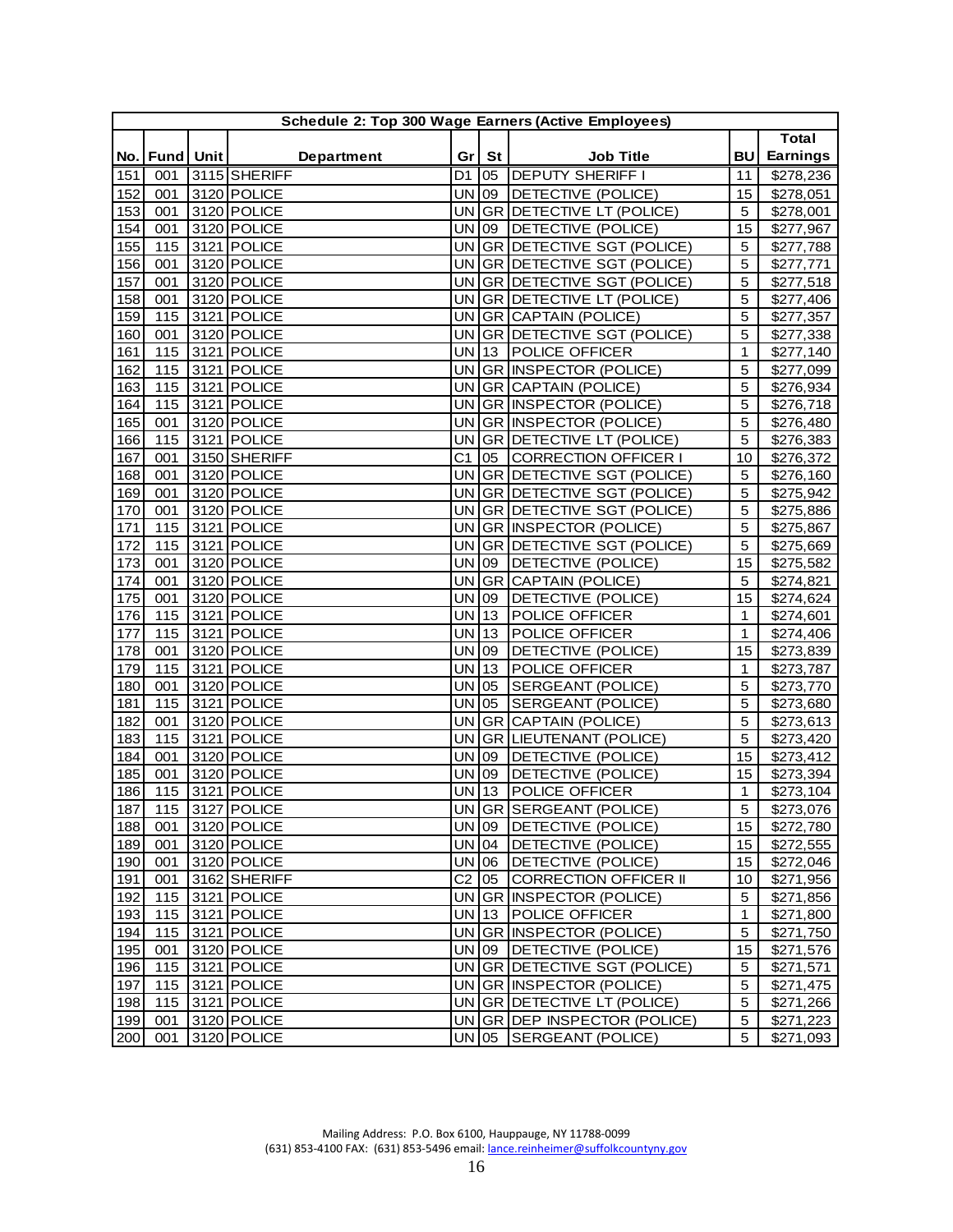| <b>Total</b><br><b>Earnings</b><br><b>BU</b><br><b>Fund</b> Unit<br>Gr<br>St<br>No.<br><b>Department</b><br><b>Job Title</b><br><b>POLICE OFFICER</b><br>\$271,019<br>3121 POLICE<br>UN 13<br>201<br>115<br>1<br><b>UN</b><br>202<br>3120 POLICE<br><b>GR CAPTAIN (POLICE)</b><br>5<br>001<br>\$271,009<br>203<br>3121 POLICE<br><b>UN</b><br>13<br>POLICE OFFICER<br>115<br>1<br>\$270,965<br>115<br>3121 POLICE<br><b>UN</b><br>GR LIEUTENANT (POLICE)<br>5<br>204<br>\$270,960<br>5<br>205<br>3121 POLICE<br>115<br><b>UN</b><br>GR  INSPECTOR (POLICE)<br>\$270,908<br>206<br>115<br>3121 POLICE<br><b>UN</b><br>SERGEANT (POLICE)<br>5<br>05<br>\$270,725<br>3120 POLICE<br><b>UN</b><br>DETECTIVE (POLICE)<br>207<br>001<br>09<br>15<br>\$270,696<br>3120 POLICE<br><b>UN</b><br>208<br><b>GR</b><br>INSPECTOR (POLICE)<br>001<br>5<br>\$270,650<br>3120 POLICE<br>209<br><b>UN</b><br>DETECTIVE (POLICE)<br>15<br>\$270,590<br>001<br>09<br>3121 POLICE<br>210<br>115<br>UN<br>13<br>POLICE OFFICER<br>\$270,282<br>$\mathbf{1}$<br>211<br>3120 POLICE<br>UN<br>DETECTIVE (POLICE)<br>15<br>001<br>06<br>\$270,135<br>212<br><b>UN</b><br>5<br>115<br>3121 POLICE<br><b>GR LIEUTENANT (POLICE)</b><br>\$270,081<br>213<br><b>UN</b><br>115<br>3121 POLICE<br>13<br>POLICE OFFICER<br>$\mathbf{1}$<br>\$270,055<br>115<br>3121 POLICE<br><b>UN</b><br>DETECTIVE (POLICE)<br>15<br>214<br>09<br>\$269,965<br>215<br>3120 POLICE<br><b>UN</b><br>GR<br>SERGEANT (POLICE)<br>5<br>001<br>\$269,847<br>3158 SHERIFF<br>C <sub>1</sub><br><b>CORRECTION OFFICER I</b><br>216<br>001<br>05<br>10<br>\$269,729<br>$3121$ POLICE<br>UN<br>SERGEANT (POLICE)<br>217<br>115<br>05<br>5<br>\$269,668<br>C <sub>3</sub><br>218<br>3162 SHERIFF<br><b>CORRECTION OFFICER III</b><br>001<br>10<br>\$269,328<br>05<br>219<br>3120 POLICE<br><b>UN</b><br>DETECTIVE (POLICE)<br>001<br>09<br>15<br>\$269,320<br>C <sub>4</sub><br>220<br>3150 SHERIFF<br>CORR OFFICER IV (INVEST)<br>\$269,010<br>001<br>05<br>10<br>221<br>3120 POLICE<br>UN<br>106<br>DETECTIVE (POLICE)<br>15<br>001<br>\$268,912<br>222<br>3120 POLICE<br><b>UN</b><br>09<br>DETECTIVE (POLICE)<br>15<br>001<br>\$268,575<br>223<br>3121 POLICE<br><b>UN</b><br> 13<br>POLICE OFFICER<br>115<br>$\mathbf{1}$<br>\$268,524<br>3120 POLICE<br><b>UN</b><br>DETECTIVE (POLICE)<br>15<br>224<br>001<br>09<br>\$268,212<br>225<br>3121 POLICE<br><b>UN</b><br>GR<br>DETECTIVE SGT (POLICE)<br>5<br>115<br>\$268,122<br>3120 POLICE<br>$\overline{5}$<br><b>UN</b><br>GR DEP INSPECTOR (POLICE)<br>226<br>001<br>\$268,069<br>3120 POLICE<br><b>UN</b><br>DETECTIVE (POLICE)<br>227<br>001<br>09<br>15<br>\$267,716<br>3162 SHERIFF<br><b>DW</b><br>228<br>DEPUTY WARDEN<br>001<br>05<br>10<br>\$267,709<br>229<br>3120 POLICE<br><b>UN</b><br>DETECTIVE SGT (POLICE)<br>5<br>001<br><b>GR</b><br>\$267,654<br><b>DEPUTY SHERIFF II</b><br>230<br>3110 SHERIFF<br>D <sub>2</sub><br>11<br>\$267,125<br>001<br>05<br>231<br>3110 SHERIFF<br>DPTY SHERIFF II (INVEST)<br>001<br>D <sub>2</sub><br>05<br>11<br>\$266,987<br>232<br>3150 SHERIFF<br><b>DW</b> 05<br>DEPUTY WARDEN<br>001<br>10<br>\$266,917<br>233<br>115<br>3121 POLICE<br><b>UN</b><br><b>GR LIEUTENANT (POLICE)</b><br>5<br>\$266,878<br>3121 POLICE<br>115<br><b>UN</b><br>GR DETECTIVE LT (POLICE)<br>5<br>\$266,875<br>234<br>235<br>3110 SHERIFF<br><b>DEPUTY SHERIFF I</b><br>001<br>D <sub>1</sub><br>05<br>11<br>\$266,674<br>236<br>115<br>3121 POLICE<br>UN GR DEP INSPECTOR (POLICE)<br>5<br>\$266,670<br>115 3121 POLICE<br>UN GR LIEUTENANT (POLICE)<br>237<br>\$266,640<br>5<br>3120 POLICE<br>UN 09<br>DETECTIVE (POLICE)<br>238<br>15<br>\$266,609<br>001<br>3120 POLICE<br>UN 09<br>239<br>DETECTIVE (POLICE)<br>15<br>\$266,389<br>001<br>240<br>3121 POLICE<br>UN GR LIEUTENANT (POLICE)<br>5<br>\$266,229<br>115<br><b>DEPUTY SHERIFF II</b><br>241<br>3110 SHERIFF<br>D <sub>2</sub><br>05<br>11<br>\$266,116<br>001<br>C <sub>1</sub><br>242<br>3162 SHERIFF<br>05<br>CORRECTION OFFICER I<br>10<br>\$266,109<br>001<br>115<br>3121 POLICE<br>UN 13<br>243<br>POLICE OFFICER<br>$\mathbf{1}$<br>\$266,087<br>UN 07<br>244<br>115<br>3121 POLICE<br>DETECTIVE (POLICE)<br>15<br>\$266,046<br>245<br>3120 POLICE<br>UN 05<br>DETECTIVE (POLICE)<br>001<br>15<br>\$265,900<br>3121 POLICE<br>UN 05<br>SERGEANT (POLICE)<br>246<br>115<br>5<br>\$265,885<br>UN 09<br>247<br>3120 POLICE<br>DETECTIVE (POLICE)<br>001<br>15<br>\$265,750<br>248<br>3121 POLICE<br>UN GR DETECTIVE SGT (POLICE)<br>115<br>\$265,722<br>5<br>249<br>3115 SHERIFF<br><b>DEPUTY SHERIFF I</b><br>\$265,511<br>001<br>D1   05<br>11<br>UN GR LIEUTENANT (POLICE)<br>250<br>115<br>3121 POLICE<br>5<br>\$265,497 | Schedule 2: Top 300 Wage Earners (Active Employees) |  |  |  |  |  |  |  |  |  |  |
|-------------------------------------------------------------------------------------------------------------------------------------------------------------------------------------------------------------------------------------------------------------------------------------------------------------------------------------------------------------------------------------------------------------------------------------------------------------------------------------------------------------------------------------------------------------------------------------------------------------------------------------------------------------------------------------------------------------------------------------------------------------------------------------------------------------------------------------------------------------------------------------------------------------------------------------------------------------------------------------------------------------------------------------------------------------------------------------------------------------------------------------------------------------------------------------------------------------------------------------------------------------------------------------------------------------------------------------------------------------------------------------------------------------------------------------------------------------------------------------------------------------------------------------------------------------------------------------------------------------------------------------------------------------------------------------------------------------------------------------------------------------------------------------------------------------------------------------------------------------------------------------------------------------------------------------------------------------------------------------------------------------------------------------------------------------------------------------------------------------------------------------------------------------------------------------------------------------------------------------------------------------------------------------------------------------------------------------------------------------------------------------------------------------------------------------------------------------------------------------------------------------------------------------------------------------------------------------------------------------------------------------------------------------------------------------------------------------------------------------------------------------------------------------------------------------------------------------------------------------------------------------------------------------------------------------------------------------------------------------------------------------------------------------------------------------------------------------------------------------------------------------------------------------------------------------------------------------------------------------------------------------------------------------------------------------------------------------------------------------------------------------------------------------------------------------------------------------------------------------------------------------------------------------------------------------------------------------------------------------------------------------------------------------------------------------------------------------------------------------------------------------------------------------------------------------------------------------------------------------------------------------------------------------------------------------------------------------------------------------------------------------------------------------------------------------------------------------------------------------------------------------------------------------------------------------------------------------------------------------------------------------------------------------------------------------------------------------------------------------------------------------------------------------------------------------------------------------------------------------------------------------------------------------------------------------------------------------------------------------------------------------------------------------------------------------------------------------------------------|-----------------------------------------------------|--|--|--|--|--|--|--|--|--|--|
|                                                                                                                                                                                                                                                                                                                                                                                                                                                                                                                                                                                                                                                                                                                                                                                                                                                                                                                                                                                                                                                                                                                                                                                                                                                                                                                                                                                                                                                                                                                                                                                                                                                                                                                                                                                                                                                                                                                                                                                                                                                                                                                                                                                                                                                                                                                                                                                                                                                                                                                                                                                                                                                                                                                                                                                                                                                                                                                                                                                                                                                                                                                                                                                                                                                                                                                                                                                                                                                                                                                                                                                                                                                                                                                                                                                                                                                                                                                                                                                                                                                                                                                                                                                                                                                                                                                                                                                                                                                                                                                                                                                                                                                                                                                               |                                                     |  |  |  |  |  |  |  |  |  |  |
|                                                                                                                                                                                                                                                                                                                                                                                                                                                                                                                                                                                                                                                                                                                                                                                                                                                                                                                                                                                                                                                                                                                                                                                                                                                                                                                                                                                                                                                                                                                                                                                                                                                                                                                                                                                                                                                                                                                                                                                                                                                                                                                                                                                                                                                                                                                                                                                                                                                                                                                                                                                                                                                                                                                                                                                                                                                                                                                                                                                                                                                                                                                                                                                                                                                                                                                                                                                                                                                                                                                                                                                                                                                                                                                                                                                                                                                                                                                                                                                                                                                                                                                                                                                                                                                                                                                                                                                                                                                                                                                                                                                                                                                                                                                               |                                                     |  |  |  |  |  |  |  |  |  |  |
|                                                                                                                                                                                                                                                                                                                                                                                                                                                                                                                                                                                                                                                                                                                                                                                                                                                                                                                                                                                                                                                                                                                                                                                                                                                                                                                                                                                                                                                                                                                                                                                                                                                                                                                                                                                                                                                                                                                                                                                                                                                                                                                                                                                                                                                                                                                                                                                                                                                                                                                                                                                                                                                                                                                                                                                                                                                                                                                                                                                                                                                                                                                                                                                                                                                                                                                                                                                                                                                                                                                                                                                                                                                                                                                                                                                                                                                                                                                                                                                                                                                                                                                                                                                                                                                                                                                                                                                                                                                                                                                                                                                                                                                                                                                               |                                                     |  |  |  |  |  |  |  |  |  |  |
|                                                                                                                                                                                                                                                                                                                                                                                                                                                                                                                                                                                                                                                                                                                                                                                                                                                                                                                                                                                                                                                                                                                                                                                                                                                                                                                                                                                                                                                                                                                                                                                                                                                                                                                                                                                                                                                                                                                                                                                                                                                                                                                                                                                                                                                                                                                                                                                                                                                                                                                                                                                                                                                                                                                                                                                                                                                                                                                                                                                                                                                                                                                                                                                                                                                                                                                                                                                                                                                                                                                                                                                                                                                                                                                                                                                                                                                                                                                                                                                                                                                                                                                                                                                                                                                                                                                                                                                                                                                                                                                                                                                                                                                                                                                               |                                                     |  |  |  |  |  |  |  |  |  |  |
|                                                                                                                                                                                                                                                                                                                                                                                                                                                                                                                                                                                                                                                                                                                                                                                                                                                                                                                                                                                                                                                                                                                                                                                                                                                                                                                                                                                                                                                                                                                                                                                                                                                                                                                                                                                                                                                                                                                                                                                                                                                                                                                                                                                                                                                                                                                                                                                                                                                                                                                                                                                                                                                                                                                                                                                                                                                                                                                                                                                                                                                                                                                                                                                                                                                                                                                                                                                                                                                                                                                                                                                                                                                                                                                                                                                                                                                                                                                                                                                                                                                                                                                                                                                                                                                                                                                                                                                                                                                                                                                                                                                                                                                                                                                               |                                                     |  |  |  |  |  |  |  |  |  |  |
|                                                                                                                                                                                                                                                                                                                                                                                                                                                                                                                                                                                                                                                                                                                                                                                                                                                                                                                                                                                                                                                                                                                                                                                                                                                                                                                                                                                                                                                                                                                                                                                                                                                                                                                                                                                                                                                                                                                                                                                                                                                                                                                                                                                                                                                                                                                                                                                                                                                                                                                                                                                                                                                                                                                                                                                                                                                                                                                                                                                                                                                                                                                                                                                                                                                                                                                                                                                                                                                                                                                                                                                                                                                                                                                                                                                                                                                                                                                                                                                                                                                                                                                                                                                                                                                                                                                                                                                                                                                                                                                                                                                                                                                                                                                               |                                                     |  |  |  |  |  |  |  |  |  |  |
|                                                                                                                                                                                                                                                                                                                                                                                                                                                                                                                                                                                                                                                                                                                                                                                                                                                                                                                                                                                                                                                                                                                                                                                                                                                                                                                                                                                                                                                                                                                                                                                                                                                                                                                                                                                                                                                                                                                                                                                                                                                                                                                                                                                                                                                                                                                                                                                                                                                                                                                                                                                                                                                                                                                                                                                                                                                                                                                                                                                                                                                                                                                                                                                                                                                                                                                                                                                                                                                                                                                                                                                                                                                                                                                                                                                                                                                                                                                                                                                                                                                                                                                                                                                                                                                                                                                                                                                                                                                                                                                                                                                                                                                                                                                               |                                                     |  |  |  |  |  |  |  |  |  |  |
|                                                                                                                                                                                                                                                                                                                                                                                                                                                                                                                                                                                                                                                                                                                                                                                                                                                                                                                                                                                                                                                                                                                                                                                                                                                                                                                                                                                                                                                                                                                                                                                                                                                                                                                                                                                                                                                                                                                                                                                                                                                                                                                                                                                                                                                                                                                                                                                                                                                                                                                                                                                                                                                                                                                                                                                                                                                                                                                                                                                                                                                                                                                                                                                                                                                                                                                                                                                                                                                                                                                                                                                                                                                                                                                                                                                                                                                                                                                                                                                                                                                                                                                                                                                                                                                                                                                                                                                                                                                                                                                                                                                                                                                                                                                               |                                                     |  |  |  |  |  |  |  |  |  |  |
|                                                                                                                                                                                                                                                                                                                                                                                                                                                                                                                                                                                                                                                                                                                                                                                                                                                                                                                                                                                                                                                                                                                                                                                                                                                                                                                                                                                                                                                                                                                                                                                                                                                                                                                                                                                                                                                                                                                                                                                                                                                                                                                                                                                                                                                                                                                                                                                                                                                                                                                                                                                                                                                                                                                                                                                                                                                                                                                                                                                                                                                                                                                                                                                                                                                                                                                                                                                                                                                                                                                                                                                                                                                                                                                                                                                                                                                                                                                                                                                                                                                                                                                                                                                                                                                                                                                                                                                                                                                                                                                                                                                                                                                                                                                               |                                                     |  |  |  |  |  |  |  |  |  |  |
|                                                                                                                                                                                                                                                                                                                                                                                                                                                                                                                                                                                                                                                                                                                                                                                                                                                                                                                                                                                                                                                                                                                                                                                                                                                                                                                                                                                                                                                                                                                                                                                                                                                                                                                                                                                                                                                                                                                                                                                                                                                                                                                                                                                                                                                                                                                                                                                                                                                                                                                                                                                                                                                                                                                                                                                                                                                                                                                                                                                                                                                                                                                                                                                                                                                                                                                                                                                                                                                                                                                                                                                                                                                                                                                                                                                                                                                                                                                                                                                                                                                                                                                                                                                                                                                                                                                                                                                                                                                                                                                                                                                                                                                                                                                               |                                                     |  |  |  |  |  |  |  |  |  |  |
|                                                                                                                                                                                                                                                                                                                                                                                                                                                                                                                                                                                                                                                                                                                                                                                                                                                                                                                                                                                                                                                                                                                                                                                                                                                                                                                                                                                                                                                                                                                                                                                                                                                                                                                                                                                                                                                                                                                                                                                                                                                                                                                                                                                                                                                                                                                                                                                                                                                                                                                                                                                                                                                                                                                                                                                                                                                                                                                                                                                                                                                                                                                                                                                                                                                                                                                                                                                                                                                                                                                                                                                                                                                                                                                                                                                                                                                                                                                                                                                                                                                                                                                                                                                                                                                                                                                                                                                                                                                                                                                                                                                                                                                                                                                               |                                                     |  |  |  |  |  |  |  |  |  |  |
|                                                                                                                                                                                                                                                                                                                                                                                                                                                                                                                                                                                                                                                                                                                                                                                                                                                                                                                                                                                                                                                                                                                                                                                                                                                                                                                                                                                                                                                                                                                                                                                                                                                                                                                                                                                                                                                                                                                                                                                                                                                                                                                                                                                                                                                                                                                                                                                                                                                                                                                                                                                                                                                                                                                                                                                                                                                                                                                                                                                                                                                                                                                                                                                                                                                                                                                                                                                                                                                                                                                                                                                                                                                                                                                                                                                                                                                                                                                                                                                                                                                                                                                                                                                                                                                                                                                                                                                                                                                                                                                                                                                                                                                                                                                               |                                                     |  |  |  |  |  |  |  |  |  |  |
|                                                                                                                                                                                                                                                                                                                                                                                                                                                                                                                                                                                                                                                                                                                                                                                                                                                                                                                                                                                                                                                                                                                                                                                                                                                                                                                                                                                                                                                                                                                                                                                                                                                                                                                                                                                                                                                                                                                                                                                                                                                                                                                                                                                                                                                                                                                                                                                                                                                                                                                                                                                                                                                                                                                                                                                                                                                                                                                                                                                                                                                                                                                                                                                                                                                                                                                                                                                                                                                                                                                                                                                                                                                                                                                                                                                                                                                                                                                                                                                                                                                                                                                                                                                                                                                                                                                                                                                                                                                                                                                                                                                                                                                                                                                               |                                                     |  |  |  |  |  |  |  |  |  |  |
|                                                                                                                                                                                                                                                                                                                                                                                                                                                                                                                                                                                                                                                                                                                                                                                                                                                                                                                                                                                                                                                                                                                                                                                                                                                                                                                                                                                                                                                                                                                                                                                                                                                                                                                                                                                                                                                                                                                                                                                                                                                                                                                                                                                                                                                                                                                                                                                                                                                                                                                                                                                                                                                                                                                                                                                                                                                                                                                                                                                                                                                                                                                                                                                                                                                                                                                                                                                                                                                                                                                                                                                                                                                                                                                                                                                                                                                                                                                                                                                                                                                                                                                                                                                                                                                                                                                                                                                                                                                                                                                                                                                                                                                                                                                               |                                                     |  |  |  |  |  |  |  |  |  |  |
|                                                                                                                                                                                                                                                                                                                                                                                                                                                                                                                                                                                                                                                                                                                                                                                                                                                                                                                                                                                                                                                                                                                                                                                                                                                                                                                                                                                                                                                                                                                                                                                                                                                                                                                                                                                                                                                                                                                                                                                                                                                                                                                                                                                                                                                                                                                                                                                                                                                                                                                                                                                                                                                                                                                                                                                                                                                                                                                                                                                                                                                                                                                                                                                                                                                                                                                                                                                                                                                                                                                                                                                                                                                                                                                                                                                                                                                                                                                                                                                                                                                                                                                                                                                                                                                                                                                                                                                                                                                                                                                                                                                                                                                                                                                               |                                                     |  |  |  |  |  |  |  |  |  |  |
|                                                                                                                                                                                                                                                                                                                                                                                                                                                                                                                                                                                                                                                                                                                                                                                                                                                                                                                                                                                                                                                                                                                                                                                                                                                                                                                                                                                                                                                                                                                                                                                                                                                                                                                                                                                                                                                                                                                                                                                                                                                                                                                                                                                                                                                                                                                                                                                                                                                                                                                                                                                                                                                                                                                                                                                                                                                                                                                                                                                                                                                                                                                                                                                                                                                                                                                                                                                                                                                                                                                                                                                                                                                                                                                                                                                                                                                                                                                                                                                                                                                                                                                                                                                                                                                                                                                                                                                                                                                                                                                                                                                                                                                                                                                               |                                                     |  |  |  |  |  |  |  |  |  |  |
|                                                                                                                                                                                                                                                                                                                                                                                                                                                                                                                                                                                                                                                                                                                                                                                                                                                                                                                                                                                                                                                                                                                                                                                                                                                                                                                                                                                                                                                                                                                                                                                                                                                                                                                                                                                                                                                                                                                                                                                                                                                                                                                                                                                                                                                                                                                                                                                                                                                                                                                                                                                                                                                                                                                                                                                                                                                                                                                                                                                                                                                                                                                                                                                                                                                                                                                                                                                                                                                                                                                                                                                                                                                                                                                                                                                                                                                                                                                                                                                                                                                                                                                                                                                                                                                                                                                                                                                                                                                                                                                                                                                                                                                                                                                               |                                                     |  |  |  |  |  |  |  |  |  |  |
|                                                                                                                                                                                                                                                                                                                                                                                                                                                                                                                                                                                                                                                                                                                                                                                                                                                                                                                                                                                                                                                                                                                                                                                                                                                                                                                                                                                                                                                                                                                                                                                                                                                                                                                                                                                                                                                                                                                                                                                                                                                                                                                                                                                                                                                                                                                                                                                                                                                                                                                                                                                                                                                                                                                                                                                                                                                                                                                                                                                                                                                                                                                                                                                                                                                                                                                                                                                                                                                                                                                                                                                                                                                                                                                                                                                                                                                                                                                                                                                                                                                                                                                                                                                                                                                                                                                                                                                                                                                                                                                                                                                                                                                                                                                               |                                                     |  |  |  |  |  |  |  |  |  |  |
|                                                                                                                                                                                                                                                                                                                                                                                                                                                                                                                                                                                                                                                                                                                                                                                                                                                                                                                                                                                                                                                                                                                                                                                                                                                                                                                                                                                                                                                                                                                                                                                                                                                                                                                                                                                                                                                                                                                                                                                                                                                                                                                                                                                                                                                                                                                                                                                                                                                                                                                                                                                                                                                                                                                                                                                                                                                                                                                                                                                                                                                                                                                                                                                                                                                                                                                                                                                                                                                                                                                                                                                                                                                                                                                                                                                                                                                                                                                                                                                                                                                                                                                                                                                                                                                                                                                                                                                                                                                                                                                                                                                                                                                                                                                               |                                                     |  |  |  |  |  |  |  |  |  |  |
|                                                                                                                                                                                                                                                                                                                                                                                                                                                                                                                                                                                                                                                                                                                                                                                                                                                                                                                                                                                                                                                                                                                                                                                                                                                                                                                                                                                                                                                                                                                                                                                                                                                                                                                                                                                                                                                                                                                                                                                                                                                                                                                                                                                                                                                                                                                                                                                                                                                                                                                                                                                                                                                                                                                                                                                                                                                                                                                                                                                                                                                                                                                                                                                                                                                                                                                                                                                                                                                                                                                                                                                                                                                                                                                                                                                                                                                                                                                                                                                                                                                                                                                                                                                                                                                                                                                                                                                                                                                                                                                                                                                                                                                                                                                               |                                                     |  |  |  |  |  |  |  |  |  |  |
|                                                                                                                                                                                                                                                                                                                                                                                                                                                                                                                                                                                                                                                                                                                                                                                                                                                                                                                                                                                                                                                                                                                                                                                                                                                                                                                                                                                                                                                                                                                                                                                                                                                                                                                                                                                                                                                                                                                                                                                                                                                                                                                                                                                                                                                                                                                                                                                                                                                                                                                                                                                                                                                                                                                                                                                                                                                                                                                                                                                                                                                                                                                                                                                                                                                                                                                                                                                                                                                                                                                                                                                                                                                                                                                                                                                                                                                                                                                                                                                                                                                                                                                                                                                                                                                                                                                                                                                                                                                                                                                                                                                                                                                                                                                               |                                                     |  |  |  |  |  |  |  |  |  |  |
|                                                                                                                                                                                                                                                                                                                                                                                                                                                                                                                                                                                                                                                                                                                                                                                                                                                                                                                                                                                                                                                                                                                                                                                                                                                                                                                                                                                                                                                                                                                                                                                                                                                                                                                                                                                                                                                                                                                                                                                                                                                                                                                                                                                                                                                                                                                                                                                                                                                                                                                                                                                                                                                                                                                                                                                                                                                                                                                                                                                                                                                                                                                                                                                                                                                                                                                                                                                                                                                                                                                                                                                                                                                                                                                                                                                                                                                                                                                                                                                                                                                                                                                                                                                                                                                                                                                                                                                                                                                                                                                                                                                                                                                                                                                               |                                                     |  |  |  |  |  |  |  |  |  |  |
|                                                                                                                                                                                                                                                                                                                                                                                                                                                                                                                                                                                                                                                                                                                                                                                                                                                                                                                                                                                                                                                                                                                                                                                                                                                                                                                                                                                                                                                                                                                                                                                                                                                                                                                                                                                                                                                                                                                                                                                                                                                                                                                                                                                                                                                                                                                                                                                                                                                                                                                                                                                                                                                                                                                                                                                                                                                                                                                                                                                                                                                                                                                                                                                                                                                                                                                                                                                                                                                                                                                                                                                                                                                                                                                                                                                                                                                                                                                                                                                                                                                                                                                                                                                                                                                                                                                                                                                                                                                                                                                                                                                                                                                                                                                               |                                                     |  |  |  |  |  |  |  |  |  |  |
|                                                                                                                                                                                                                                                                                                                                                                                                                                                                                                                                                                                                                                                                                                                                                                                                                                                                                                                                                                                                                                                                                                                                                                                                                                                                                                                                                                                                                                                                                                                                                                                                                                                                                                                                                                                                                                                                                                                                                                                                                                                                                                                                                                                                                                                                                                                                                                                                                                                                                                                                                                                                                                                                                                                                                                                                                                                                                                                                                                                                                                                                                                                                                                                                                                                                                                                                                                                                                                                                                                                                                                                                                                                                                                                                                                                                                                                                                                                                                                                                                                                                                                                                                                                                                                                                                                                                                                                                                                                                                                                                                                                                                                                                                                                               |                                                     |  |  |  |  |  |  |  |  |  |  |
|                                                                                                                                                                                                                                                                                                                                                                                                                                                                                                                                                                                                                                                                                                                                                                                                                                                                                                                                                                                                                                                                                                                                                                                                                                                                                                                                                                                                                                                                                                                                                                                                                                                                                                                                                                                                                                                                                                                                                                                                                                                                                                                                                                                                                                                                                                                                                                                                                                                                                                                                                                                                                                                                                                                                                                                                                                                                                                                                                                                                                                                                                                                                                                                                                                                                                                                                                                                                                                                                                                                                                                                                                                                                                                                                                                                                                                                                                                                                                                                                                                                                                                                                                                                                                                                                                                                                                                                                                                                                                                                                                                                                                                                                                                                               |                                                     |  |  |  |  |  |  |  |  |  |  |
|                                                                                                                                                                                                                                                                                                                                                                                                                                                                                                                                                                                                                                                                                                                                                                                                                                                                                                                                                                                                                                                                                                                                                                                                                                                                                                                                                                                                                                                                                                                                                                                                                                                                                                                                                                                                                                                                                                                                                                                                                                                                                                                                                                                                                                                                                                                                                                                                                                                                                                                                                                                                                                                                                                                                                                                                                                                                                                                                                                                                                                                                                                                                                                                                                                                                                                                                                                                                                                                                                                                                                                                                                                                                                                                                                                                                                                                                                                                                                                                                                                                                                                                                                                                                                                                                                                                                                                                                                                                                                                                                                                                                                                                                                                                               |                                                     |  |  |  |  |  |  |  |  |  |  |
|                                                                                                                                                                                                                                                                                                                                                                                                                                                                                                                                                                                                                                                                                                                                                                                                                                                                                                                                                                                                                                                                                                                                                                                                                                                                                                                                                                                                                                                                                                                                                                                                                                                                                                                                                                                                                                                                                                                                                                                                                                                                                                                                                                                                                                                                                                                                                                                                                                                                                                                                                                                                                                                                                                                                                                                                                                                                                                                                                                                                                                                                                                                                                                                                                                                                                                                                                                                                                                                                                                                                                                                                                                                                                                                                                                                                                                                                                                                                                                                                                                                                                                                                                                                                                                                                                                                                                                                                                                                                                                                                                                                                                                                                                                                               |                                                     |  |  |  |  |  |  |  |  |  |  |
|                                                                                                                                                                                                                                                                                                                                                                                                                                                                                                                                                                                                                                                                                                                                                                                                                                                                                                                                                                                                                                                                                                                                                                                                                                                                                                                                                                                                                                                                                                                                                                                                                                                                                                                                                                                                                                                                                                                                                                                                                                                                                                                                                                                                                                                                                                                                                                                                                                                                                                                                                                                                                                                                                                                                                                                                                                                                                                                                                                                                                                                                                                                                                                                                                                                                                                                                                                                                                                                                                                                                                                                                                                                                                                                                                                                                                                                                                                                                                                                                                                                                                                                                                                                                                                                                                                                                                                                                                                                                                                                                                                                                                                                                                                                               |                                                     |  |  |  |  |  |  |  |  |  |  |
|                                                                                                                                                                                                                                                                                                                                                                                                                                                                                                                                                                                                                                                                                                                                                                                                                                                                                                                                                                                                                                                                                                                                                                                                                                                                                                                                                                                                                                                                                                                                                                                                                                                                                                                                                                                                                                                                                                                                                                                                                                                                                                                                                                                                                                                                                                                                                                                                                                                                                                                                                                                                                                                                                                                                                                                                                                                                                                                                                                                                                                                                                                                                                                                                                                                                                                                                                                                                                                                                                                                                                                                                                                                                                                                                                                                                                                                                                                                                                                                                                                                                                                                                                                                                                                                                                                                                                                                                                                                                                                                                                                                                                                                                                                                               |                                                     |  |  |  |  |  |  |  |  |  |  |
|                                                                                                                                                                                                                                                                                                                                                                                                                                                                                                                                                                                                                                                                                                                                                                                                                                                                                                                                                                                                                                                                                                                                                                                                                                                                                                                                                                                                                                                                                                                                                                                                                                                                                                                                                                                                                                                                                                                                                                                                                                                                                                                                                                                                                                                                                                                                                                                                                                                                                                                                                                                                                                                                                                                                                                                                                                                                                                                                                                                                                                                                                                                                                                                                                                                                                                                                                                                                                                                                                                                                                                                                                                                                                                                                                                                                                                                                                                                                                                                                                                                                                                                                                                                                                                                                                                                                                                                                                                                                                                                                                                                                                                                                                                                               |                                                     |  |  |  |  |  |  |  |  |  |  |
|                                                                                                                                                                                                                                                                                                                                                                                                                                                                                                                                                                                                                                                                                                                                                                                                                                                                                                                                                                                                                                                                                                                                                                                                                                                                                                                                                                                                                                                                                                                                                                                                                                                                                                                                                                                                                                                                                                                                                                                                                                                                                                                                                                                                                                                                                                                                                                                                                                                                                                                                                                                                                                                                                                                                                                                                                                                                                                                                                                                                                                                                                                                                                                                                                                                                                                                                                                                                                                                                                                                                                                                                                                                                                                                                                                                                                                                                                                                                                                                                                                                                                                                                                                                                                                                                                                                                                                                                                                                                                                                                                                                                                                                                                                                               |                                                     |  |  |  |  |  |  |  |  |  |  |
|                                                                                                                                                                                                                                                                                                                                                                                                                                                                                                                                                                                                                                                                                                                                                                                                                                                                                                                                                                                                                                                                                                                                                                                                                                                                                                                                                                                                                                                                                                                                                                                                                                                                                                                                                                                                                                                                                                                                                                                                                                                                                                                                                                                                                                                                                                                                                                                                                                                                                                                                                                                                                                                                                                                                                                                                                                                                                                                                                                                                                                                                                                                                                                                                                                                                                                                                                                                                                                                                                                                                                                                                                                                                                                                                                                                                                                                                                                                                                                                                                                                                                                                                                                                                                                                                                                                                                                                                                                                                                                                                                                                                                                                                                                                               |                                                     |  |  |  |  |  |  |  |  |  |  |
|                                                                                                                                                                                                                                                                                                                                                                                                                                                                                                                                                                                                                                                                                                                                                                                                                                                                                                                                                                                                                                                                                                                                                                                                                                                                                                                                                                                                                                                                                                                                                                                                                                                                                                                                                                                                                                                                                                                                                                                                                                                                                                                                                                                                                                                                                                                                                                                                                                                                                                                                                                                                                                                                                                                                                                                                                                                                                                                                                                                                                                                                                                                                                                                                                                                                                                                                                                                                                                                                                                                                                                                                                                                                                                                                                                                                                                                                                                                                                                                                                                                                                                                                                                                                                                                                                                                                                                                                                                                                                                                                                                                                                                                                                                                               |                                                     |  |  |  |  |  |  |  |  |  |  |
|                                                                                                                                                                                                                                                                                                                                                                                                                                                                                                                                                                                                                                                                                                                                                                                                                                                                                                                                                                                                                                                                                                                                                                                                                                                                                                                                                                                                                                                                                                                                                                                                                                                                                                                                                                                                                                                                                                                                                                                                                                                                                                                                                                                                                                                                                                                                                                                                                                                                                                                                                                                                                                                                                                                                                                                                                                                                                                                                                                                                                                                                                                                                                                                                                                                                                                                                                                                                                                                                                                                                                                                                                                                                                                                                                                                                                                                                                                                                                                                                                                                                                                                                                                                                                                                                                                                                                                                                                                                                                                                                                                                                                                                                                                                               |                                                     |  |  |  |  |  |  |  |  |  |  |
|                                                                                                                                                                                                                                                                                                                                                                                                                                                                                                                                                                                                                                                                                                                                                                                                                                                                                                                                                                                                                                                                                                                                                                                                                                                                                                                                                                                                                                                                                                                                                                                                                                                                                                                                                                                                                                                                                                                                                                                                                                                                                                                                                                                                                                                                                                                                                                                                                                                                                                                                                                                                                                                                                                                                                                                                                                                                                                                                                                                                                                                                                                                                                                                                                                                                                                                                                                                                                                                                                                                                                                                                                                                                                                                                                                                                                                                                                                                                                                                                                                                                                                                                                                                                                                                                                                                                                                                                                                                                                                                                                                                                                                                                                                                               |                                                     |  |  |  |  |  |  |  |  |  |  |
|                                                                                                                                                                                                                                                                                                                                                                                                                                                                                                                                                                                                                                                                                                                                                                                                                                                                                                                                                                                                                                                                                                                                                                                                                                                                                                                                                                                                                                                                                                                                                                                                                                                                                                                                                                                                                                                                                                                                                                                                                                                                                                                                                                                                                                                                                                                                                                                                                                                                                                                                                                                                                                                                                                                                                                                                                                                                                                                                                                                                                                                                                                                                                                                                                                                                                                                                                                                                                                                                                                                                                                                                                                                                                                                                                                                                                                                                                                                                                                                                                                                                                                                                                                                                                                                                                                                                                                                                                                                                                                                                                                                                                                                                                                                               |                                                     |  |  |  |  |  |  |  |  |  |  |
|                                                                                                                                                                                                                                                                                                                                                                                                                                                                                                                                                                                                                                                                                                                                                                                                                                                                                                                                                                                                                                                                                                                                                                                                                                                                                                                                                                                                                                                                                                                                                                                                                                                                                                                                                                                                                                                                                                                                                                                                                                                                                                                                                                                                                                                                                                                                                                                                                                                                                                                                                                                                                                                                                                                                                                                                                                                                                                                                                                                                                                                                                                                                                                                                                                                                                                                                                                                                                                                                                                                                                                                                                                                                                                                                                                                                                                                                                                                                                                                                                                                                                                                                                                                                                                                                                                                                                                                                                                                                                                                                                                                                                                                                                                                               |                                                     |  |  |  |  |  |  |  |  |  |  |
|                                                                                                                                                                                                                                                                                                                                                                                                                                                                                                                                                                                                                                                                                                                                                                                                                                                                                                                                                                                                                                                                                                                                                                                                                                                                                                                                                                                                                                                                                                                                                                                                                                                                                                                                                                                                                                                                                                                                                                                                                                                                                                                                                                                                                                                                                                                                                                                                                                                                                                                                                                                                                                                                                                                                                                                                                                                                                                                                                                                                                                                                                                                                                                                                                                                                                                                                                                                                                                                                                                                                                                                                                                                                                                                                                                                                                                                                                                                                                                                                                                                                                                                                                                                                                                                                                                                                                                                                                                                                                                                                                                                                                                                                                                                               |                                                     |  |  |  |  |  |  |  |  |  |  |
|                                                                                                                                                                                                                                                                                                                                                                                                                                                                                                                                                                                                                                                                                                                                                                                                                                                                                                                                                                                                                                                                                                                                                                                                                                                                                                                                                                                                                                                                                                                                                                                                                                                                                                                                                                                                                                                                                                                                                                                                                                                                                                                                                                                                                                                                                                                                                                                                                                                                                                                                                                                                                                                                                                                                                                                                                                                                                                                                                                                                                                                                                                                                                                                                                                                                                                                                                                                                                                                                                                                                                                                                                                                                                                                                                                                                                                                                                                                                                                                                                                                                                                                                                                                                                                                                                                                                                                                                                                                                                                                                                                                                                                                                                                                               |                                                     |  |  |  |  |  |  |  |  |  |  |
|                                                                                                                                                                                                                                                                                                                                                                                                                                                                                                                                                                                                                                                                                                                                                                                                                                                                                                                                                                                                                                                                                                                                                                                                                                                                                                                                                                                                                                                                                                                                                                                                                                                                                                                                                                                                                                                                                                                                                                                                                                                                                                                                                                                                                                                                                                                                                                                                                                                                                                                                                                                                                                                                                                                                                                                                                                                                                                                                                                                                                                                                                                                                                                                                                                                                                                                                                                                                                                                                                                                                                                                                                                                                                                                                                                                                                                                                                                                                                                                                                                                                                                                                                                                                                                                                                                                                                                                                                                                                                                                                                                                                                                                                                                                               |                                                     |  |  |  |  |  |  |  |  |  |  |
|                                                                                                                                                                                                                                                                                                                                                                                                                                                                                                                                                                                                                                                                                                                                                                                                                                                                                                                                                                                                                                                                                                                                                                                                                                                                                                                                                                                                                                                                                                                                                                                                                                                                                                                                                                                                                                                                                                                                                                                                                                                                                                                                                                                                                                                                                                                                                                                                                                                                                                                                                                                                                                                                                                                                                                                                                                                                                                                                                                                                                                                                                                                                                                                                                                                                                                                                                                                                                                                                                                                                                                                                                                                                                                                                                                                                                                                                                                                                                                                                                                                                                                                                                                                                                                                                                                                                                                                                                                                                                                                                                                                                                                                                                                                               |                                                     |  |  |  |  |  |  |  |  |  |  |
|                                                                                                                                                                                                                                                                                                                                                                                                                                                                                                                                                                                                                                                                                                                                                                                                                                                                                                                                                                                                                                                                                                                                                                                                                                                                                                                                                                                                                                                                                                                                                                                                                                                                                                                                                                                                                                                                                                                                                                                                                                                                                                                                                                                                                                                                                                                                                                                                                                                                                                                                                                                                                                                                                                                                                                                                                                                                                                                                                                                                                                                                                                                                                                                                                                                                                                                                                                                                                                                                                                                                                                                                                                                                                                                                                                                                                                                                                                                                                                                                                                                                                                                                                                                                                                                                                                                                                                                                                                                                                                                                                                                                                                                                                                                               |                                                     |  |  |  |  |  |  |  |  |  |  |
|                                                                                                                                                                                                                                                                                                                                                                                                                                                                                                                                                                                                                                                                                                                                                                                                                                                                                                                                                                                                                                                                                                                                                                                                                                                                                                                                                                                                                                                                                                                                                                                                                                                                                                                                                                                                                                                                                                                                                                                                                                                                                                                                                                                                                                                                                                                                                                                                                                                                                                                                                                                                                                                                                                                                                                                                                                                                                                                                                                                                                                                                                                                                                                                                                                                                                                                                                                                                                                                                                                                                                                                                                                                                                                                                                                                                                                                                                                                                                                                                                                                                                                                                                                                                                                                                                                                                                                                                                                                                                                                                                                                                                                                                                                                               |                                                     |  |  |  |  |  |  |  |  |  |  |
|                                                                                                                                                                                                                                                                                                                                                                                                                                                                                                                                                                                                                                                                                                                                                                                                                                                                                                                                                                                                                                                                                                                                                                                                                                                                                                                                                                                                                                                                                                                                                                                                                                                                                                                                                                                                                                                                                                                                                                                                                                                                                                                                                                                                                                                                                                                                                                                                                                                                                                                                                                                                                                                                                                                                                                                                                                                                                                                                                                                                                                                                                                                                                                                                                                                                                                                                                                                                                                                                                                                                                                                                                                                                                                                                                                                                                                                                                                                                                                                                                                                                                                                                                                                                                                                                                                                                                                                                                                                                                                                                                                                                                                                                                                                               |                                                     |  |  |  |  |  |  |  |  |  |  |
|                                                                                                                                                                                                                                                                                                                                                                                                                                                                                                                                                                                                                                                                                                                                                                                                                                                                                                                                                                                                                                                                                                                                                                                                                                                                                                                                                                                                                                                                                                                                                                                                                                                                                                                                                                                                                                                                                                                                                                                                                                                                                                                                                                                                                                                                                                                                                                                                                                                                                                                                                                                                                                                                                                                                                                                                                                                                                                                                                                                                                                                                                                                                                                                                                                                                                                                                                                                                                                                                                                                                                                                                                                                                                                                                                                                                                                                                                                                                                                                                                                                                                                                                                                                                                                                                                                                                                                                                                                                                                                                                                                                                                                                                                                                               |                                                     |  |  |  |  |  |  |  |  |  |  |
|                                                                                                                                                                                                                                                                                                                                                                                                                                                                                                                                                                                                                                                                                                                                                                                                                                                                                                                                                                                                                                                                                                                                                                                                                                                                                                                                                                                                                                                                                                                                                                                                                                                                                                                                                                                                                                                                                                                                                                                                                                                                                                                                                                                                                                                                                                                                                                                                                                                                                                                                                                                                                                                                                                                                                                                                                                                                                                                                                                                                                                                                                                                                                                                                                                                                                                                                                                                                                                                                                                                                                                                                                                                                                                                                                                                                                                                                                                                                                                                                                                                                                                                                                                                                                                                                                                                                                                                                                                                                                                                                                                                                                                                                                                                               |                                                     |  |  |  |  |  |  |  |  |  |  |
|                                                                                                                                                                                                                                                                                                                                                                                                                                                                                                                                                                                                                                                                                                                                                                                                                                                                                                                                                                                                                                                                                                                                                                                                                                                                                                                                                                                                                                                                                                                                                                                                                                                                                                                                                                                                                                                                                                                                                                                                                                                                                                                                                                                                                                                                                                                                                                                                                                                                                                                                                                                                                                                                                                                                                                                                                                                                                                                                                                                                                                                                                                                                                                                                                                                                                                                                                                                                                                                                                                                                                                                                                                                                                                                                                                                                                                                                                                                                                                                                                                                                                                                                                                                                                                                                                                                                                                                                                                                                                                                                                                                                                                                                                                                               |                                                     |  |  |  |  |  |  |  |  |  |  |
|                                                                                                                                                                                                                                                                                                                                                                                                                                                                                                                                                                                                                                                                                                                                                                                                                                                                                                                                                                                                                                                                                                                                                                                                                                                                                                                                                                                                                                                                                                                                                                                                                                                                                                                                                                                                                                                                                                                                                                                                                                                                                                                                                                                                                                                                                                                                                                                                                                                                                                                                                                                                                                                                                                                                                                                                                                                                                                                                                                                                                                                                                                                                                                                                                                                                                                                                                                                                                                                                                                                                                                                                                                                                                                                                                                                                                                                                                                                                                                                                                                                                                                                                                                                                                                                                                                                                                                                                                                                                                                                                                                                                                                                                                                                               |                                                     |  |  |  |  |  |  |  |  |  |  |
|                                                                                                                                                                                                                                                                                                                                                                                                                                                                                                                                                                                                                                                                                                                                                                                                                                                                                                                                                                                                                                                                                                                                                                                                                                                                                                                                                                                                                                                                                                                                                                                                                                                                                                                                                                                                                                                                                                                                                                                                                                                                                                                                                                                                                                                                                                                                                                                                                                                                                                                                                                                                                                                                                                                                                                                                                                                                                                                                                                                                                                                                                                                                                                                                                                                                                                                                                                                                                                                                                                                                                                                                                                                                                                                                                                                                                                                                                                                                                                                                                                                                                                                                                                                                                                                                                                                                                                                                                                                                                                                                                                                                                                                                                                                               |                                                     |  |  |  |  |  |  |  |  |  |  |
|                                                                                                                                                                                                                                                                                                                                                                                                                                                                                                                                                                                                                                                                                                                                                                                                                                                                                                                                                                                                                                                                                                                                                                                                                                                                                                                                                                                                                                                                                                                                                                                                                                                                                                                                                                                                                                                                                                                                                                                                                                                                                                                                                                                                                                                                                                                                                                                                                                                                                                                                                                                                                                                                                                                                                                                                                                                                                                                                                                                                                                                                                                                                                                                                                                                                                                                                                                                                                                                                                                                                                                                                                                                                                                                                                                                                                                                                                                                                                                                                                                                                                                                                                                                                                                                                                                                                                                                                                                                                                                                                                                                                                                                                                                                               |                                                     |  |  |  |  |  |  |  |  |  |  |
|                                                                                                                                                                                                                                                                                                                                                                                                                                                                                                                                                                                                                                                                                                                                                                                                                                                                                                                                                                                                                                                                                                                                                                                                                                                                                                                                                                                                                                                                                                                                                                                                                                                                                                                                                                                                                                                                                                                                                                                                                                                                                                                                                                                                                                                                                                                                                                                                                                                                                                                                                                                                                                                                                                                                                                                                                                                                                                                                                                                                                                                                                                                                                                                                                                                                                                                                                                                                                                                                                                                                                                                                                                                                                                                                                                                                                                                                                                                                                                                                                                                                                                                                                                                                                                                                                                                                                                                                                                                                                                                                                                                                                                                                                                                               |                                                     |  |  |  |  |  |  |  |  |  |  |
|                                                                                                                                                                                                                                                                                                                                                                                                                                                                                                                                                                                                                                                                                                                                                                                                                                                                                                                                                                                                                                                                                                                                                                                                                                                                                                                                                                                                                                                                                                                                                                                                                                                                                                                                                                                                                                                                                                                                                                                                                                                                                                                                                                                                                                                                                                                                                                                                                                                                                                                                                                                                                                                                                                                                                                                                                                                                                                                                                                                                                                                                                                                                                                                                                                                                                                                                                                                                                                                                                                                                                                                                                                                                                                                                                                                                                                                                                                                                                                                                                                                                                                                                                                                                                                                                                                                                                                                                                                                                                                                                                                                                                                                                                                                               |                                                     |  |  |  |  |  |  |  |  |  |  |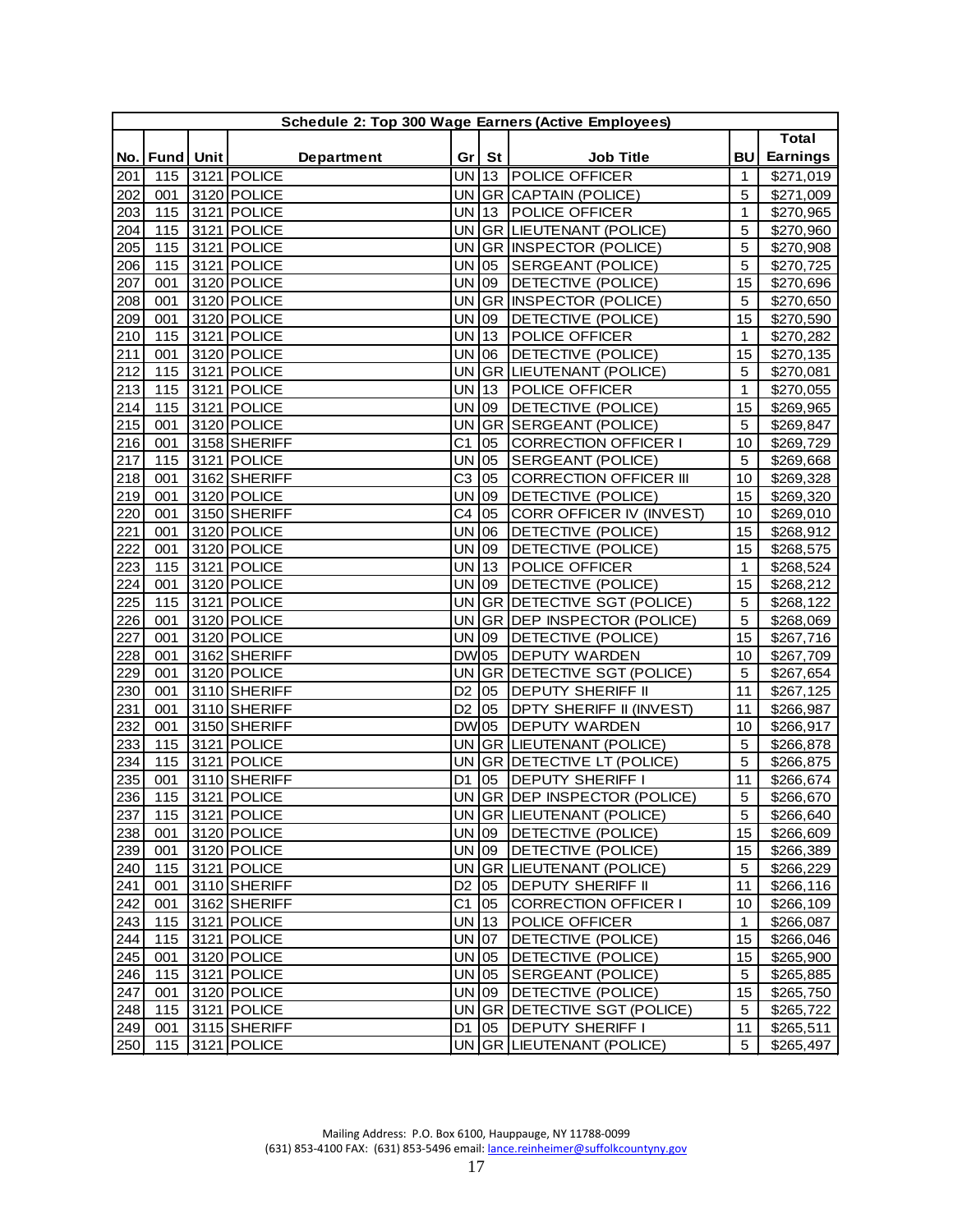| No.   Fund   Unit<br>Department<br>Gr<br>St<br><b>Job Title</b>                   | BU             | Total           |
|-----------------------------------------------------------------------------------|----------------|-----------------|
|                                                                                   |                |                 |
|                                                                                   |                | <b>Earnings</b> |
| UN GR DETECTIVE SGT (POLICE)<br>3120 POLICE<br>251<br>001                         | 5              | \$265,413       |
| <b>UN</b><br>05<br>252<br>115<br>3121 POLICE<br>SERGEANT (POLICE)                 | 5              | \$265,282       |
| 115<br>3121 POLICE<br><b>UN</b><br><b>GR LIEUTENANT (POLICE)</b><br>253           | 5              | \$265,029       |
| 3121 POLICE<br>POLICE OFFICER<br>254<br>115<br><b>UN</b><br>13                    | 1              | \$264,890       |
| 255<br>115<br>3121 POLICE<br><b>UN</b><br>POLICE OFFICER<br>13                    | $\mathbf{1}$   | \$264,807       |
| <b>UN</b><br>3120 POLICE<br>256<br>001<br>09<br>DETECTIVE (POLICE)                | 15             | \$264,607       |
| 3150 SHERIFF<br><b>DW</b><br>05<br>DEPUTY WARDEN<br>257<br>001                    | 10             | \$264,543       |
| 258<br>3121 POLICE<br><b>UN</b><br>SERGEANT (POLICE)<br>115<br>05                 | 5              | \$264,415       |
| 259<br>3121 POLICE<br>UN<br>05<br>SERGEANT (POLICE)<br>115                        | 5              | \$264,410       |
| 260<br>3120 POLICE<br>UN<br>09<br>DETECTIVE (POLICE)<br>001                       | 15             | \$264,405       |
| <b>UN</b><br>GR DETECTIVE LT (POLICE)<br>261<br>115<br>3121 POLICE                | 5              | \$264,273       |
| 262<br>115<br>3121 POLICE<br><b>UN</b><br>GR DETECTIVE SGT (POLICE)               | 5              | \$264,241       |
| 263<br>115<br>3121 POLICE<br>UN<br><b>GR LIEUTENANT (POLICE)</b>                  | 5              | \$264,219       |
| 3121 POLICE<br>POLICE OFFICER<br>264<br>115<br>UN<br> 13                          | $\mathbf{1}$   | \$263,926       |
| UN<br>3120 POLICE<br>GR DETECTIVE SGT (POLICE)<br>265<br>001                      | 5              | \$263,811       |
| 3121 POLICE<br><b>UN</b><br>GR DEP INSPECTOR (POLICE)<br>266<br>115               | 5              | \$263,681       |
| 3121 POLICE<br><b>GR DEP INSPECTOR (POLICE)</b><br>267<br>115<br>UN               | 5              | \$263,564       |
| 268<br>115<br>3121 POLICE<br>UN<br>$ 13\rangle$<br><b>POLICE OFFICER</b>          | $\mathbf{1}$   | \$263,511       |
| 269<br>3120 POLICE<br>UN<br>09<br>DETECTIVE (POLICE)<br>001                       | 15             | \$263,445       |
| 04<br>270<br>115<br>3121 POLICE<br>UN<br>SERGEANT (POLICE)                        | 5              | \$263,202       |
| 115<br>3121 POLICE<br><b>UN</b><br><b>GR LIEUTENANT (POLICE)</b><br>271           | 5              | \$263,180       |
| 3121 POLICE<br><b>UN</b><br>POLICE OFFICER<br>272<br>115<br>13                    | $\mathbf{1}$   | \$263,151       |
| 273<br>3121 POLICE<br><b>UN</b><br>POLICE OFFICER<br>115<br> 13                   | $\mathbf{1}$   | \$262,548       |
| 3120 POLICE<br>UN<br>GR DETECTIVE SGT (POLICE)<br>274<br>001                      | 5              | \$262,518       |
| 3120 POLICE<br><b>UN</b><br>275<br>001<br>09<br>DETECTIVE (POLICE)                | 15             | \$262,444       |
| 276<br>3120 POLICE<br>UN<br>001<br>GR DEP INSPECTOR (POLICE)                      | 5              | \$262,353       |
| 3150 SHERIFF<br>C <sub>1</sub><br>05<br><b>CORRECTION OFFICER I</b><br>277<br>001 | 10             | \$262,328       |
| 278<br>3121 POLICE<br><b>GR</b><br>LIEUTENANT (POLICE)<br>115<br>UN               | 5              | \$262,161       |
| 279<br>UN<br>115<br>3121 POLICE<br> 13<br>POLICE OFFICER                          | 1              | \$262,160       |
| 115<br>3121 POLICE<br><b>UN</b><br>$ 13\rangle$<br>POLICE OFFICER<br>280          | $\mathbf{1}$   | \$262,061       |
| 3120 POLICE<br>UN<br>DETECTIVE (POLICE)<br>281<br>001<br>09                       | 15             | \$261,895       |
| 282<br>3120 POLICE<br>DEP INSPECTOR (POLICE)<br>001<br>UN<br><b>GR</b>            | 5              | \$261,872       |
| 3120 POLICE<br><b>UN</b><br>GR DETECTIVE SGT (POLICE)<br>283<br>001               | 5              | \$261,740       |
| 3121 POLICE<br><b>UN</b><br>284<br>115<br>09<br>DETECTIVE (POLICE)                | 15             | \$261,613       |
| 3120 POLICE<br>285<br><b>GR DEP INSPECTOR (POLICE)</b><br>001<br>UN               | 5              | \$261,402       |
| 286<br>001<br>3154 SHERIFF<br>D <sub>2</sub><br>05<br><b>DEPUTY SHERIFF II</b>    | 11             | \$261,371       |
| 287 <br>115 3121 POLICE<br>UN 105<br><b>SERGEANT (POLICE)</b>                     | 5              | \$261,286       |
| 288<br>3121 POLICE<br>11<br>12<br><b>DETENTION ATTENDANT</b><br>115               | $\overline{2}$ | \$261,270       |
| $C2$ 05<br>289<br>001<br>3150 SHERIFF<br><b>CORRECTION OFFICER II</b>             | 10             | \$261,219       |
| 290<br>3120 POLICE<br>UN GR DEP INSPECTOR (POLICE)<br>001                         | 5              | \$261,036       |
| 3120 POLICE<br>UN 05<br>DETECTIVE (POLICE)<br>291<br>001                          | 15             | \$260,626       |
| 3110 SHERIFF<br><b>DEPUTY SHERIFF I</b><br>292<br>001<br>D1<br>05                 | 11             | \$260,622       |
| UN GR DEP INSPECTOR (POLICE)<br>3121 POLICE<br>293<br>115                         | 5              | \$260,553       |
| UN GR LIEUTENANT (POLICE)<br>294<br>115<br>3121 POLICE                            | 5              | \$260,552       |
| 295<br>3150 SHERIFF<br>$C2$ 05<br><b>CORRECTION OFFICER II</b><br>001             | 10             | \$260,454       |
| 296<br>3121 POLICE<br>UN GR LIEUTENANT (POLICE)<br>115                            | 5              | \$260,313       |
| 297<br>UN GR DETECTIVE SGT (POLICE)<br>001<br>3120 POLICE                         | 5              | \$260,293       |
| 298<br>115<br>3121 POLICE<br>UN 13<br>POLICE OFFICER                              | $\mathbf{1}$   | \$260,283       |
| 3121 POLICE<br>299<br>115<br>UN GR CAPTAIN (POLICE)                               | 5              | \$260,124       |
| 3120 POLICE<br>UN 09<br>DETECTIVE (POLICE)<br>300<br>001                          | 15             | \$260,123       |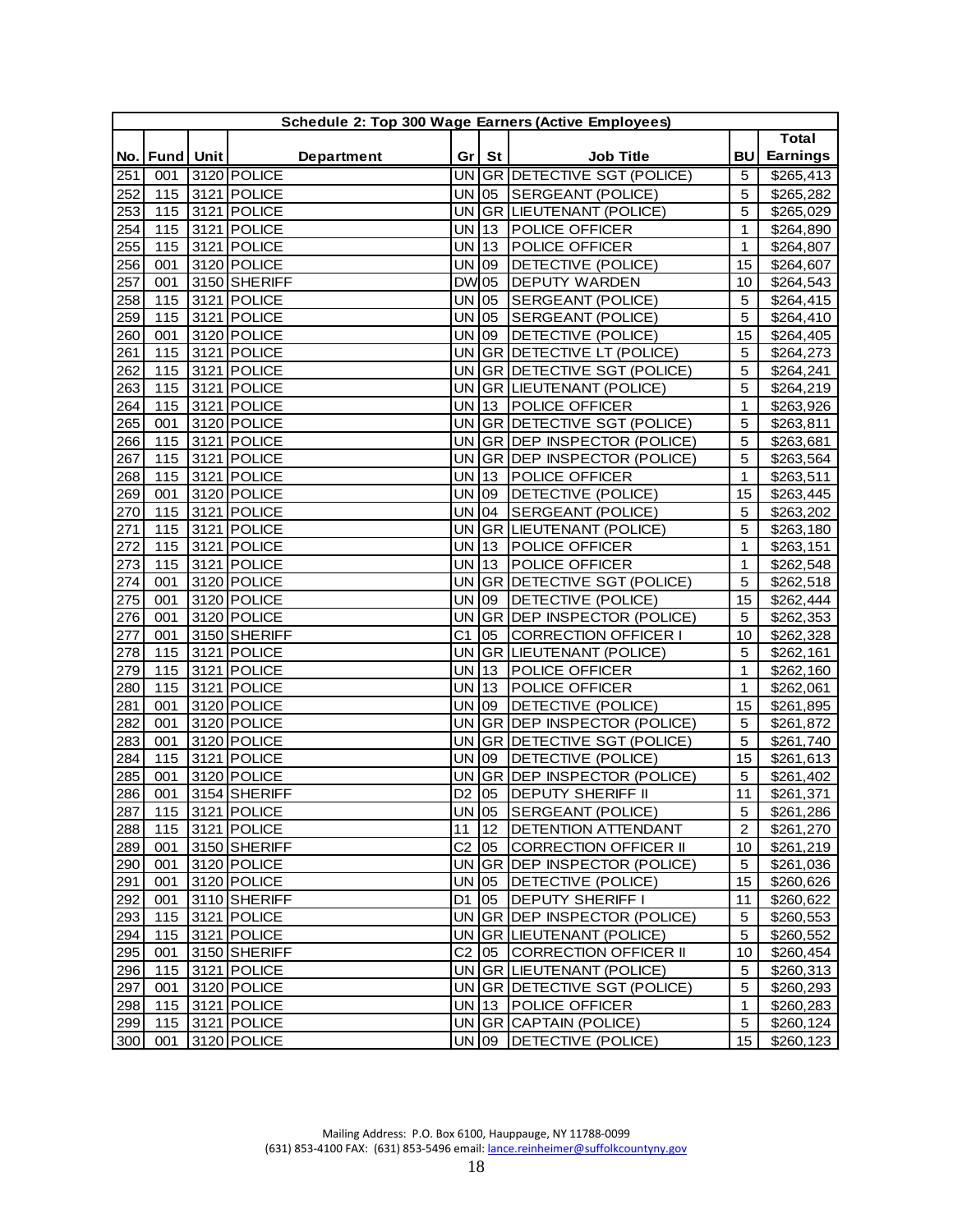| Pay<br><b>BU</b><br>No.   Fund   Unit  <br><b>Department</b><br>Gr   St  <br>job title<br>3150 SHERIFF<br>05 CORR OFFICER II (INVEST)<br>\$199,846<br>001<br>C2<br>10 I<br>1<br>115 3121 POLICE<br>12 DETENTION ATTENDANT<br>2<br>\$196,368<br>2<br>11<br>3121 POLICE<br>13 POLICE OFFICER<br>3<br>115<br>UN<br>$\mathbf{1}$<br>\$180,152<br>3162 SHERIFF<br>05 CORRECTION OFFICER I<br>\$179,997<br>4<br>001<br>C <sub>1</sub><br>10 <sup>°</sup><br>5<br>3158 SHERIFF<br>C <sub>1</sub><br>05 CORRECTION OFFICER I<br>\$176,626<br>001<br>10<br>6<br>3121 POLICE<br>13 POLICE OFFICER<br>115<br>UN<br>$\mathbf{1}$<br>\$175,437<br>05 DEPUTY SHERIFF I<br>3110 SHERIFF<br>7<br>001<br>11<br>\$170,182<br>D1<br>3150 SHERIFF<br>05 CORRECTION OFFICER I<br>\$164,303<br>8<br>001<br>C <sub>1</sub><br>10 <sup>1</sup><br>3150 SHERIFF<br>9<br>001<br>C <sub>1</sub><br>05 CORRECTION OFFICER I<br>\$154,631<br>10<br>001<br>3162 SHERIFF<br>C <sub>2</sub><br>05 CORRECTION OFFICER II<br>\$152,411<br>10<br>10<br>13 POLICE OFFICER<br>115<br>3121 POLICE<br>UN<br>$\mathbf{1}$<br>\$151,661<br>11<br>3121 POLICE<br>13 POLICE OFFICER<br>\$151,240<br>12<br>115<br>UN<br>$\mathbf{1}$<br>\$149,500<br>13<br>001<br>3150 SHERIFF<br>C <sub>2</sub><br>05 CORRECTION OFFICER II<br>10<br>001<br>3150 SHERIFF<br>05 CORRECTION OFFICER I<br>14<br>C1<br>10<br>\$149,353<br>3121 POLICE<br>13 POLICE OFFICER<br>15<br>115<br>UN<br>\$148,308<br>$\mathbf{1}$<br>3121 POLICE<br>13 POLICE OFFICER<br>16<br>115<br>UN<br>$\mathbf{1}$<br>\$148,081<br>05 CORRECTION OFFICER I<br>\$147,766<br>17<br>001<br>3150 SHERIFF<br>C <sub>1</sub><br>10 <sup>°</sup><br>13 POLICE OFFICER<br>18<br>3121 POLICE<br>UN<br>\$145,654<br>115<br>$\mathbf{1}$<br>3115 SHERIFF<br>05 DEPUTY SHERIFF I<br>001<br>11<br>\$144,813<br>19<br>D1<br>13 POLICE OFFICER<br>115<br>3121 POLICE<br>UN<br>$\mathbf{1}$<br>\$143,862<br>20<br>21<br>001<br>3162 SHERIFF<br>C <sub>2</sub><br>05 CORRECTION OFFICER II<br>\$143,717<br>10<br>05 DEPUTY SHERIFF I<br>22<br>001<br>3115 SHERIFF<br>\$143,565<br>D1<br>11<br>13 POLICE OFFICER<br>3121 POLICE<br>\$143,512<br>23<br>115<br>UN<br>$\mathbf{1}$<br>3121 POLICE<br>13 POLICE OFFICER<br>\$142,907<br>24<br>115<br>UN<br>$\mathbf{1}$<br>25<br>3150 SHERIFF<br>C <sub>1</sub><br>05 CORRECTION OFFICER I<br>\$141,833<br>001<br>10<br>26<br>001<br>3110 SHERIFF<br>05 DPTY SHERIFF II (INVEST)<br>\$140,718<br>D <sub>2</sub><br>11<br>13 POLICE OFFICER<br>\$140,533<br>115<br>3121 POLICE<br>UN<br>27<br>$\mathbf{1}$<br>05 CORRECTION OFFICER I<br>\$138,703<br>28<br>001<br>3158 SHERIFF<br>C <sub>1</sub><br>10 <sup>1</sup><br>115<br>3121 POLICE<br>13 POLICE OFFICER<br>\$138,561<br>29<br>UN<br>$\mathbf{1}$<br>115<br>3121 POLICE<br>13 POLICE OFFICER<br>\$138,397<br>30<br>UN<br>$\mathbf{1}$<br>3110 SHERIFF<br>05 DEPUTY SHERIFF I<br>\$137,599<br>31<br>001<br>11<br>D1<br>3121 POLICE<br><b>UN</b><br>13 POLICE OFFICER<br>\$135,591<br>32<br>115<br>$\mathbf{1}$<br>33<br>115<br>3121 POLICE<br>UN<br>13 POLICE OFFICER<br>\$134,592<br>$\mathbf{1}$<br>115<br>3121 POLICE<br>13 POLICE OFFICER<br>\$133,109<br>34<br>UN<br>$\mathbf{1}$<br>35<br>001<br>3162 SHERIFF<br>C <sub>1</sub><br>05 CORRECTION OFFICER I<br>10 <sup>1</sup><br>\$132,691<br>3162 SHERIFF<br>C <sub>2</sub><br>36<br>001<br>05 CORRECTION OFFICER II<br>10 <sup>1</sup><br>\$130,625<br>3115 SHERIFF<br>05 DEPUTY SHERIFF I<br>11<br>\$130,525<br>37<br>001<br>D1<br>13 POLICE OFFICER<br>3121 POLICE<br>\$129,919<br>38<br>115<br>UN<br>$\mathbf{1}$<br>115 3121 POLICE<br>13 POLICE OFFICER<br>39<br>$\mathbf{1}$<br>\$129,316<br>UN  <br>001 3150 SHERIFF<br>C1<br>05 CORRECTION OFFICER I<br>10 \$129,222<br>40<br>115 3121 POLICE<br>1 \$128,839<br>41<br>UN 13 POLICE OFFICER<br>115 3121 POLICE<br>UN 13 POLICE OFFICER<br>1 \$127,642<br>42<br>$1$ \$126,793<br>43<br>115 3121 POLICE<br>UN 13 POLICE OFFICER<br>44<br>115 3121 POLICE<br>UN 13 POLICE OFFICER<br>1 \$126,045<br>115 3121 POLICE<br>UN 13 POLICE OFFICER<br>1 \$121,861<br>45<br>05 DEPUTY SHERIFF I<br>11 \$121,307<br>46<br>001<br>3110 SHERIFF<br>D1 I<br>3162 SHERIFF<br>C3 05 CORRECTION OFFICER III<br>10 \$120,802<br>47<br>001<br>48<br>3162 SHERIFF<br>C <sub>2</sub><br>05 CORRECTION OFFICER II<br>10 \$120,226<br>001<br>001 3150 SHERIFF<br>C1<br>10 \$119,148<br>49<br>05 CORRECTION OFFICER I<br>50 <br>001 3154 SHERIFF<br>D1 05 DEPUTY SHERIFF I<br>11 \$119,100 | Schedule 3: Top 300 Overtime Earners (Active Employees) |  |  |  |  |  |  |          |  |  |  |  |
|---------------------------------------------------------------------------------------------------------------------------------------------------------------------------------------------------------------------------------------------------------------------------------------------------------------------------------------------------------------------------------------------------------------------------------------------------------------------------------------------------------------------------------------------------------------------------------------------------------------------------------------------------------------------------------------------------------------------------------------------------------------------------------------------------------------------------------------------------------------------------------------------------------------------------------------------------------------------------------------------------------------------------------------------------------------------------------------------------------------------------------------------------------------------------------------------------------------------------------------------------------------------------------------------------------------------------------------------------------------------------------------------------------------------------------------------------------------------------------------------------------------------------------------------------------------------------------------------------------------------------------------------------------------------------------------------------------------------------------------------------------------------------------------------------------------------------------------------------------------------------------------------------------------------------------------------------------------------------------------------------------------------------------------------------------------------------------------------------------------------------------------------------------------------------------------------------------------------------------------------------------------------------------------------------------------------------------------------------------------------------------------------------------------------------------------------------------------------------------------------------------------------------------------------------------------------------------------------------------------------------------------------------------------------------------------------------------------------------------------------------------------------------------------------------------------------------------------------------------------------------------------------------------------------------------------------------------------------------------------------------------------------------------------------------------------------------------------------------------------------------------------------------------------------------------------------------------------------------------------------------------------------------------------------------------------------------------------------------------------------------------------------------------------------------------------------------------------------------------------------------------------------------------------------------------------------------------------------------------------------------------------------------------------------------------------------------------------------------------------------------------------------------------------------------------------------------------------------------------------------------------------------------------------------------------------------------------------------------------------------------------------------------------------------------------------------------------------------------------------------------------------------------------------------------------------------------------------------------------------------------------------------------------------------------------------------------------------------------------------------------------------------------------------------------------------------------------------------------------|---------------------------------------------------------|--|--|--|--|--|--|----------|--|--|--|--|
|                                                                                                                                                                                                                                                                                                                                                                                                                                                                                                                                                                                                                                                                                                                                                                                                                                                                                                                                                                                                                                                                                                                                                                                                                                                                                                                                                                                                                                                                                                                                                                                                                                                                                                                                                                                                                                                                                                                                                                                                                                                                                                                                                                                                                                                                                                                                                                                                                                                                                                                                                                                                                                                                                                                                                                                                                                                                                                                                                                                                                                                                                                                                                                                                                                                                                                                                                                                                                                                                                                                                                                                                                                                                                                                                                                                                                                                                                                                                                                                                                                                                                                                                                                                                                                                                                                                                                                                                                                                                                 |                                                         |  |  |  |  |  |  | Overtime |  |  |  |  |
|                                                                                                                                                                                                                                                                                                                                                                                                                                                                                                                                                                                                                                                                                                                                                                                                                                                                                                                                                                                                                                                                                                                                                                                                                                                                                                                                                                                                                                                                                                                                                                                                                                                                                                                                                                                                                                                                                                                                                                                                                                                                                                                                                                                                                                                                                                                                                                                                                                                                                                                                                                                                                                                                                                                                                                                                                                                                                                                                                                                                                                                                                                                                                                                                                                                                                                                                                                                                                                                                                                                                                                                                                                                                                                                                                                                                                                                                                                                                                                                                                                                                                                                                                                                                                                                                                                                                                                                                                                                                                 |                                                         |  |  |  |  |  |  |          |  |  |  |  |
|                                                                                                                                                                                                                                                                                                                                                                                                                                                                                                                                                                                                                                                                                                                                                                                                                                                                                                                                                                                                                                                                                                                                                                                                                                                                                                                                                                                                                                                                                                                                                                                                                                                                                                                                                                                                                                                                                                                                                                                                                                                                                                                                                                                                                                                                                                                                                                                                                                                                                                                                                                                                                                                                                                                                                                                                                                                                                                                                                                                                                                                                                                                                                                                                                                                                                                                                                                                                                                                                                                                                                                                                                                                                                                                                                                                                                                                                                                                                                                                                                                                                                                                                                                                                                                                                                                                                                                                                                                                                                 |                                                         |  |  |  |  |  |  |          |  |  |  |  |
|                                                                                                                                                                                                                                                                                                                                                                                                                                                                                                                                                                                                                                                                                                                                                                                                                                                                                                                                                                                                                                                                                                                                                                                                                                                                                                                                                                                                                                                                                                                                                                                                                                                                                                                                                                                                                                                                                                                                                                                                                                                                                                                                                                                                                                                                                                                                                                                                                                                                                                                                                                                                                                                                                                                                                                                                                                                                                                                                                                                                                                                                                                                                                                                                                                                                                                                                                                                                                                                                                                                                                                                                                                                                                                                                                                                                                                                                                                                                                                                                                                                                                                                                                                                                                                                                                                                                                                                                                                                                                 |                                                         |  |  |  |  |  |  |          |  |  |  |  |
|                                                                                                                                                                                                                                                                                                                                                                                                                                                                                                                                                                                                                                                                                                                                                                                                                                                                                                                                                                                                                                                                                                                                                                                                                                                                                                                                                                                                                                                                                                                                                                                                                                                                                                                                                                                                                                                                                                                                                                                                                                                                                                                                                                                                                                                                                                                                                                                                                                                                                                                                                                                                                                                                                                                                                                                                                                                                                                                                                                                                                                                                                                                                                                                                                                                                                                                                                                                                                                                                                                                                                                                                                                                                                                                                                                                                                                                                                                                                                                                                                                                                                                                                                                                                                                                                                                                                                                                                                                                                                 |                                                         |  |  |  |  |  |  |          |  |  |  |  |
|                                                                                                                                                                                                                                                                                                                                                                                                                                                                                                                                                                                                                                                                                                                                                                                                                                                                                                                                                                                                                                                                                                                                                                                                                                                                                                                                                                                                                                                                                                                                                                                                                                                                                                                                                                                                                                                                                                                                                                                                                                                                                                                                                                                                                                                                                                                                                                                                                                                                                                                                                                                                                                                                                                                                                                                                                                                                                                                                                                                                                                                                                                                                                                                                                                                                                                                                                                                                                                                                                                                                                                                                                                                                                                                                                                                                                                                                                                                                                                                                                                                                                                                                                                                                                                                                                                                                                                                                                                                                                 |                                                         |  |  |  |  |  |  |          |  |  |  |  |
|                                                                                                                                                                                                                                                                                                                                                                                                                                                                                                                                                                                                                                                                                                                                                                                                                                                                                                                                                                                                                                                                                                                                                                                                                                                                                                                                                                                                                                                                                                                                                                                                                                                                                                                                                                                                                                                                                                                                                                                                                                                                                                                                                                                                                                                                                                                                                                                                                                                                                                                                                                                                                                                                                                                                                                                                                                                                                                                                                                                                                                                                                                                                                                                                                                                                                                                                                                                                                                                                                                                                                                                                                                                                                                                                                                                                                                                                                                                                                                                                                                                                                                                                                                                                                                                                                                                                                                                                                                                                                 |                                                         |  |  |  |  |  |  |          |  |  |  |  |
|                                                                                                                                                                                                                                                                                                                                                                                                                                                                                                                                                                                                                                                                                                                                                                                                                                                                                                                                                                                                                                                                                                                                                                                                                                                                                                                                                                                                                                                                                                                                                                                                                                                                                                                                                                                                                                                                                                                                                                                                                                                                                                                                                                                                                                                                                                                                                                                                                                                                                                                                                                                                                                                                                                                                                                                                                                                                                                                                                                                                                                                                                                                                                                                                                                                                                                                                                                                                                                                                                                                                                                                                                                                                                                                                                                                                                                                                                                                                                                                                                                                                                                                                                                                                                                                                                                                                                                                                                                                                                 |                                                         |  |  |  |  |  |  |          |  |  |  |  |
|                                                                                                                                                                                                                                                                                                                                                                                                                                                                                                                                                                                                                                                                                                                                                                                                                                                                                                                                                                                                                                                                                                                                                                                                                                                                                                                                                                                                                                                                                                                                                                                                                                                                                                                                                                                                                                                                                                                                                                                                                                                                                                                                                                                                                                                                                                                                                                                                                                                                                                                                                                                                                                                                                                                                                                                                                                                                                                                                                                                                                                                                                                                                                                                                                                                                                                                                                                                                                                                                                                                                                                                                                                                                                                                                                                                                                                                                                                                                                                                                                                                                                                                                                                                                                                                                                                                                                                                                                                                                                 |                                                         |  |  |  |  |  |  |          |  |  |  |  |
|                                                                                                                                                                                                                                                                                                                                                                                                                                                                                                                                                                                                                                                                                                                                                                                                                                                                                                                                                                                                                                                                                                                                                                                                                                                                                                                                                                                                                                                                                                                                                                                                                                                                                                                                                                                                                                                                                                                                                                                                                                                                                                                                                                                                                                                                                                                                                                                                                                                                                                                                                                                                                                                                                                                                                                                                                                                                                                                                                                                                                                                                                                                                                                                                                                                                                                                                                                                                                                                                                                                                                                                                                                                                                                                                                                                                                                                                                                                                                                                                                                                                                                                                                                                                                                                                                                                                                                                                                                                                                 |                                                         |  |  |  |  |  |  |          |  |  |  |  |
|                                                                                                                                                                                                                                                                                                                                                                                                                                                                                                                                                                                                                                                                                                                                                                                                                                                                                                                                                                                                                                                                                                                                                                                                                                                                                                                                                                                                                                                                                                                                                                                                                                                                                                                                                                                                                                                                                                                                                                                                                                                                                                                                                                                                                                                                                                                                                                                                                                                                                                                                                                                                                                                                                                                                                                                                                                                                                                                                                                                                                                                                                                                                                                                                                                                                                                                                                                                                                                                                                                                                                                                                                                                                                                                                                                                                                                                                                                                                                                                                                                                                                                                                                                                                                                                                                                                                                                                                                                                                                 |                                                         |  |  |  |  |  |  |          |  |  |  |  |
|                                                                                                                                                                                                                                                                                                                                                                                                                                                                                                                                                                                                                                                                                                                                                                                                                                                                                                                                                                                                                                                                                                                                                                                                                                                                                                                                                                                                                                                                                                                                                                                                                                                                                                                                                                                                                                                                                                                                                                                                                                                                                                                                                                                                                                                                                                                                                                                                                                                                                                                                                                                                                                                                                                                                                                                                                                                                                                                                                                                                                                                                                                                                                                                                                                                                                                                                                                                                                                                                                                                                                                                                                                                                                                                                                                                                                                                                                                                                                                                                                                                                                                                                                                                                                                                                                                                                                                                                                                                                                 |                                                         |  |  |  |  |  |  |          |  |  |  |  |
|                                                                                                                                                                                                                                                                                                                                                                                                                                                                                                                                                                                                                                                                                                                                                                                                                                                                                                                                                                                                                                                                                                                                                                                                                                                                                                                                                                                                                                                                                                                                                                                                                                                                                                                                                                                                                                                                                                                                                                                                                                                                                                                                                                                                                                                                                                                                                                                                                                                                                                                                                                                                                                                                                                                                                                                                                                                                                                                                                                                                                                                                                                                                                                                                                                                                                                                                                                                                                                                                                                                                                                                                                                                                                                                                                                                                                                                                                                                                                                                                                                                                                                                                                                                                                                                                                                                                                                                                                                                                                 |                                                         |  |  |  |  |  |  |          |  |  |  |  |
|                                                                                                                                                                                                                                                                                                                                                                                                                                                                                                                                                                                                                                                                                                                                                                                                                                                                                                                                                                                                                                                                                                                                                                                                                                                                                                                                                                                                                                                                                                                                                                                                                                                                                                                                                                                                                                                                                                                                                                                                                                                                                                                                                                                                                                                                                                                                                                                                                                                                                                                                                                                                                                                                                                                                                                                                                                                                                                                                                                                                                                                                                                                                                                                                                                                                                                                                                                                                                                                                                                                                                                                                                                                                                                                                                                                                                                                                                                                                                                                                                                                                                                                                                                                                                                                                                                                                                                                                                                                                                 |                                                         |  |  |  |  |  |  |          |  |  |  |  |
|                                                                                                                                                                                                                                                                                                                                                                                                                                                                                                                                                                                                                                                                                                                                                                                                                                                                                                                                                                                                                                                                                                                                                                                                                                                                                                                                                                                                                                                                                                                                                                                                                                                                                                                                                                                                                                                                                                                                                                                                                                                                                                                                                                                                                                                                                                                                                                                                                                                                                                                                                                                                                                                                                                                                                                                                                                                                                                                                                                                                                                                                                                                                                                                                                                                                                                                                                                                                                                                                                                                                                                                                                                                                                                                                                                                                                                                                                                                                                                                                                                                                                                                                                                                                                                                                                                                                                                                                                                                                                 |                                                         |  |  |  |  |  |  |          |  |  |  |  |
|                                                                                                                                                                                                                                                                                                                                                                                                                                                                                                                                                                                                                                                                                                                                                                                                                                                                                                                                                                                                                                                                                                                                                                                                                                                                                                                                                                                                                                                                                                                                                                                                                                                                                                                                                                                                                                                                                                                                                                                                                                                                                                                                                                                                                                                                                                                                                                                                                                                                                                                                                                                                                                                                                                                                                                                                                                                                                                                                                                                                                                                                                                                                                                                                                                                                                                                                                                                                                                                                                                                                                                                                                                                                                                                                                                                                                                                                                                                                                                                                                                                                                                                                                                                                                                                                                                                                                                                                                                                                                 |                                                         |  |  |  |  |  |  |          |  |  |  |  |
|                                                                                                                                                                                                                                                                                                                                                                                                                                                                                                                                                                                                                                                                                                                                                                                                                                                                                                                                                                                                                                                                                                                                                                                                                                                                                                                                                                                                                                                                                                                                                                                                                                                                                                                                                                                                                                                                                                                                                                                                                                                                                                                                                                                                                                                                                                                                                                                                                                                                                                                                                                                                                                                                                                                                                                                                                                                                                                                                                                                                                                                                                                                                                                                                                                                                                                                                                                                                                                                                                                                                                                                                                                                                                                                                                                                                                                                                                                                                                                                                                                                                                                                                                                                                                                                                                                                                                                                                                                                                                 |                                                         |  |  |  |  |  |  |          |  |  |  |  |
|                                                                                                                                                                                                                                                                                                                                                                                                                                                                                                                                                                                                                                                                                                                                                                                                                                                                                                                                                                                                                                                                                                                                                                                                                                                                                                                                                                                                                                                                                                                                                                                                                                                                                                                                                                                                                                                                                                                                                                                                                                                                                                                                                                                                                                                                                                                                                                                                                                                                                                                                                                                                                                                                                                                                                                                                                                                                                                                                                                                                                                                                                                                                                                                                                                                                                                                                                                                                                                                                                                                                                                                                                                                                                                                                                                                                                                                                                                                                                                                                                                                                                                                                                                                                                                                                                                                                                                                                                                                                                 |                                                         |  |  |  |  |  |  |          |  |  |  |  |
|                                                                                                                                                                                                                                                                                                                                                                                                                                                                                                                                                                                                                                                                                                                                                                                                                                                                                                                                                                                                                                                                                                                                                                                                                                                                                                                                                                                                                                                                                                                                                                                                                                                                                                                                                                                                                                                                                                                                                                                                                                                                                                                                                                                                                                                                                                                                                                                                                                                                                                                                                                                                                                                                                                                                                                                                                                                                                                                                                                                                                                                                                                                                                                                                                                                                                                                                                                                                                                                                                                                                                                                                                                                                                                                                                                                                                                                                                                                                                                                                                                                                                                                                                                                                                                                                                                                                                                                                                                                                                 |                                                         |  |  |  |  |  |  |          |  |  |  |  |
|                                                                                                                                                                                                                                                                                                                                                                                                                                                                                                                                                                                                                                                                                                                                                                                                                                                                                                                                                                                                                                                                                                                                                                                                                                                                                                                                                                                                                                                                                                                                                                                                                                                                                                                                                                                                                                                                                                                                                                                                                                                                                                                                                                                                                                                                                                                                                                                                                                                                                                                                                                                                                                                                                                                                                                                                                                                                                                                                                                                                                                                                                                                                                                                                                                                                                                                                                                                                                                                                                                                                                                                                                                                                                                                                                                                                                                                                                                                                                                                                                                                                                                                                                                                                                                                                                                                                                                                                                                                                                 |                                                         |  |  |  |  |  |  |          |  |  |  |  |
|                                                                                                                                                                                                                                                                                                                                                                                                                                                                                                                                                                                                                                                                                                                                                                                                                                                                                                                                                                                                                                                                                                                                                                                                                                                                                                                                                                                                                                                                                                                                                                                                                                                                                                                                                                                                                                                                                                                                                                                                                                                                                                                                                                                                                                                                                                                                                                                                                                                                                                                                                                                                                                                                                                                                                                                                                                                                                                                                                                                                                                                                                                                                                                                                                                                                                                                                                                                                                                                                                                                                                                                                                                                                                                                                                                                                                                                                                                                                                                                                                                                                                                                                                                                                                                                                                                                                                                                                                                                                                 |                                                         |  |  |  |  |  |  |          |  |  |  |  |
|                                                                                                                                                                                                                                                                                                                                                                                                                                                                                                                                                                                                                                                                                                                                                                                                                                                                                                                                                                                                                                                                                                                                                                                                                                                                                                                                                                                                                                                                                                                                                                                                                                                                                                                                                                                                                                                                                                                                                                                                                                                                                                                                                                                                                                                                                                                                                                                                                                                                                                                                                                                                                                                                                                                                                                                                                                                                                                                                                                                                                                                                                                                                                                                                                                                                                                                                                                                                                                                                                                                                                                                                                                                                                                                                                                                                                                                                                                                                                                                                                                                                                                                                                                                                                                                                                                                                                                                                                                                                                 |                                                         |  |  |  |  |  |  |          |  |  |  |  |
|                                                                                                                                                                                                                                                                                                                                                                                                                                                                                                                                                                                                                                                                                                                                                                                                                                                                                                                                                                                                                                                                                                                                                                                                                                                                                                                                                                                                                                                                                                                                                                                                                                                                                                                                                                                                                                                                                                                                                                                                                                                                                                                                                                                                                                                                                                                                                                                                                                                                                                                                                                                                                                                                                                                                                                                                                                                                                                                                                                                                                                                                                                                                                                                                                                                                                                                                                                                                                                                                                                                                                                                                                                                                                                                                                                                                                                                                                                                                                                                                                                                                                                                                                                                                                                                                                                                                                                                                                                                                                 |                                                         |  |  |  |  |  |  |          |  |  |  |  |
|                                                                                                                                                                                                                                                                                                                                                                                                                                                                                                                                                                                                                                                                                                                                                                                                                                                                                                                                                                                                                                                                                                                                                                                                                                                                                                                                                                                                                                                                                                                                                                                                                                                                                                                                                                                                                                                                                                                                                                                                                                                                                                                                                                                                                                                                                                                                                                                                                                                                                                                                                                                                                                                                                                                                                                                                                                                                                                                                                                                                                                                                                                                                                                                                                                                                                                                                                                                                                                                                                                                                                                                                                                                                                                                                                                                                                                                                                                                                                                                                                                                                                                                                                                                                                                                                                                                                                                                                                                                                                 |                                                         |  |  |  |  |  |  |          |  |  |  |  |
|                                                                                                                                                                                                                                                                                                                                                                                                                                                                                                                                                                                                                                                                                                                                                                                                                                                                                                                                                                                                                                                                                                                                                                                                                                                                                                                                                                                                                                                                                                                                                                                                                                                                                                                                                                                                                                                                                                                                                                                                                                                                                                                                                                                                                                                                                                                                                                                                                                                                                                                                                                                                                                                                                                                                                                                                                                                                                                                                                                                                                                                                                                                                                                                                                                                                                                                                                                                                                                                                                                                                                                                                                                                                                                                                                                                                                                                                                                                                                                                                                                                                                                                                                                                                                                                                                                                                                                                                                                                                                 |                                                         |  |  |  |  |  |  |          |  |  |  |  |
|                                                                                                                                                                                                                                                                                                                                                                                                                                                                                                                                                                                                                                                                                                                                                                                                                                                                                                                                                                                                                                                                                                                                                                                                                                                                                                                                                                                                                                                                                                                                                                                                                                                                                                                                                                                                                                                                                                                                                                                                                                                                                                                                                                                                                                                                                                                                                                                                                                                                                                                                                                                                                                                                                                                                                                                                                                                                                                                                                                                                                                                                                                                                                                                                                                                                                                                                                                                                                                                                                                                                                                                                                                                                                                                                                                                                                                                                                                                                                                                                                                                                                                                                                                                                                                                                                                                                                                                                                                                                                 |                                                         |  |  |  |  |  |  |          |  |  |  |  |
|                                                                                                                                                                                                                                                                                                                                                                                                                                                                                                                                                                                                                                                                                                                                                                                                                                                                                                                                                                                                                                                                                                                                                                                                                                                                                                                                                                                                                                                                                                                                                                                                                                                                                                                                                                                                                                                                                                                                                                                                                                                                                                                                                                                                                                                                                                                                                                                                                                                                                                                                                                                                                                                                                                                                                                                                                                                                                                                                                                                                                                                                                                                                                                                                                                                                                                                                                                                                                                                                                                                                                                                                                                                                                                                                                                                                                                                                                                                                                                                                                                                                                                                                                                                                                                                                                                                                                                                                                                                                                 |                                                         |  |  |  |  |  |  |          |  |  |  |  |
|                                                                                                                                                                                                                                                                                                                                                                                                                                                                                                                                                                                                                                                                                                                                                                                                                                                                                                                                                                                                                                                                                                                                                                                                                                                                                                                                                                                                                                                                                                                                                                                                                                                                                                                                                                                                                                                                                                                                                                                                                                                                                                                                                                                                                                                                                                                                                                                                                                                                                                                                                                                                                                                                                                                                                                                                                                                                                                                                                                                                                                                                                                                                                                                                                                                                                                                                                                                                                                                                                                                                                                                                                                                                                                                                                                                                                                                                                                                                                                                                                                                                                                                                                                                                                                                                                                                                                                                                                                                                                 |                                                         |  |  |  |  |  |  |          |  |  |  |  |
|                                                                                                                                                                                                                                                                                                                                                                                                                                                                                                                                                                                                                                                                                                                                                                                                                                                                                                                                                                                                                                                                                                                                                                                                                                                                                                                                                                                                                                                                                                                                                                                                                                                                                                                                                                                                                                                                                                                                                                                                                                                                                                                                                                                                                                                                                                                                                                                                                                                                                                                                                                                                                                                                                                                                                                                                                                                                                                                                                                                                                                                                                                                                                                                                                                                                                                                                                                                                                                                                                                                                                                                                                                                                                                                                                                                                                                                                                                                                                                                                                                                                                                                                                                                                                                                                                                                                                                                                                                                                                 |                                                         |  |  |  |  |  |  |          |  |  |  |  |
|                                                                                                                                                                                                                                                                                                                                                                                                                                                                                                                                                                                                                                                                                                                                                                                                                                                                                                                                                                                                                                                                                                                                                                                                                                                                                                                                                                                                                                                                                                                                                                                                                                                                                                                                                                                                                                                                                                                                                                                                                                                                                                                                                                                                                                                                                                                                                                                                                                                                                                                                                                                                                                                                                                                                                                                                                                                                                                                                                                                                                                                                                                                                                                                                                                                                                                                                                                                                                                                                                                                                                                                                                                                                                                                                                                                                                                                                                                                                                                                                                                                                                                                                                                                                                                                                                                                                                                                                                                                                                 |                                                         |  |  |  |  |  |  |          |  |  |  |  |
|                                                                                                                                                                                                                                                                                                                                                                                                                                                                                                                                                                                                                                                                                                                                                                                                                                                                                                                                                                                                                                                                                                                                                                                                                                                                                                                                                                                                                                                                                                                                                                                                                                                                                                                                                                                                                                                                                                                                                                                                                                                                                                                                                                                                                                                                                                                                                                                                                                                                                                                                                                                                                                                                                                                                                                                                                                                                                                                                                                                                                                                                                                                                                                                                                                                                                                                                                                                                                                                                                                                                                                                                                                                                                                                                                                                                                                                                                                                                                                                                                                                                                                                                                                                                                                                                                                                                                                                                                                                                                 |                                                         |  |  |  |  |  |  |          |  |  |  |  |
|                                                                                                                                                                                                                                                                                                                                                                                                                                                                                                                                                                                                                                                                                                                                                                                                                                                                                                                                                                                                                                                                                                                                                                                                                                                                                                                                                                                                                                                                                                                                                                                                                                                                                                                                                                                                                                                                                                                                                                                                                                                                                                                                                                                                                                                                                                                                                                                                                                                                                                                                                                                                                                                                                                                                                                                                                                                                                                                                                                                                                                                                                                                                                                                                                                                                                                                                                                                                                                                                                                                                                                                                                                                                                                                                                                                                                                                                                                                                                                                                                                                                                                                                                                                                                                                                                                                                                                                                                                                                                 |                                                         |  |  |  |  |  |  |          |  |  |  |  |
|                                                                                                                                                                                                                                                                                                                                                                                                                                                                                                                                                                                                                                                                                                                                                                                                                                                                                                                                                                                                                                                                                                                                                                                                                                                                                                                                                                                                                                                                                                                                                                                                                                                                                                                                                                                                                                                                                                                                                                                                                                                                                                                                                                                                                                                                                                                                                                                                                                                                                                                                                                                                                                                                                                                                                                                                                                                                                                                                                                                                                                                                                                                                                                                                                                                                                                                                                                                                                                                                                                                                                                                                                                                                                                                                                                                                                                                                                                                                                                                                                                                                                                                                                                                                                                                                                                                                                                                                                                                                                 |                                                         |  |  |  |  |  |  |          |  |  |  |  |
|                                                                                                                                                                                                                                                                                                                                                                                                                                                                                                                                                                                                                                                                                                                                                                                                                                                                                                                                                                                                                                                                                                                                                                                                                                                                                                                                                                                                                                                                                                                                                                                                                                                                                                                                                                                                                                                                                                                                                                                                                                                                                                                                                                                                                                                                                                                                                                                                                                                                                                                                                                                                                                                                                                                                                                                                                                                                                                                                                                                                                                                                                                                                                                                                                                                                                                                                                                                                                                                                                                                                                                                                                                                                                                                                                                                                                                                                                                                                                                                                                                                                                                                                                                                                                                                                                                                                                                                                                                                                                 |                                                         |  |  |  |  |  |  |          |  |  |  |  |
|                                                                                                                                                                                                                                                                                                                                                                                                                                                                                                                                                                                                                                                                                                                                                                                                                                                                                                                                                                                                                                                                                                                                                                                                                                                                                                                                                                                                                                                                                                                                                                                                                                                                                                                                                                                                                                                                                                                                                                                                                                                                                                                                                                                                                                                                                                                                                                                                                                                                                                                                                                                                                                                                                                                                                                                                                                                                                                                                                                                                                                                                                                                                                                                                                                                                                                                                                                                                                                                                                                                                                                                                                                                                                                                                                                                                                                                                                                                                                                                                                                                                                                                                                                                                                                                                                                                                                                                                                                                                                 |                                                         |  |  |  |  |  |  |          |  |  |  |  |
|                                                                                                                                                                                                                                                                                                                                                                                                                                                                                                                                                                                                                                                                                                                                                                                                                                                                                                                                                                                                                                                                                                                                                                                                                                                                                                                                                                                                                                                                                                                                                                                                                                                                                                                                                                                                                                                                                                                                                                                                                                                                                                                                                                                                                                                                                                                                                                                                                                                                                                                                                                                                                                                                                                                                                                                                                                                                                                                                                                                                                                                                                                                                                                                                                                                                                                                                                                                                                                                                                                                                                                                                                                                                                                                                                                                                                                                                                                                                                                                                                                                                                                                                                                                                                                                                                                                                                                                                                                                                                 |                                                         |  |  |  |  |  |  |          |  |  |  |  |
|                                                                                                                                                                                                                                                                                                                                                                                                                                                                                                                                                                                                                                                                                                                                                                                                                                                                                                                                                                                                                                                                                                                                                                                                                                                                                                                                                                                                                                                                                                                                                                                                                                                                                                                                                                                                                                                                                                                                                                                                                                                                                                                                                                                                                                                                                                                                                                                                                                                                                                                                                                                                                                                                                                                                                                                                                                                                                                                                                                                                                                                                                                                                                                                                                                                                                                                                                                                                                                                                                                                                                                                                                                                                                                                                                                                                                                                                                                                                                                                                                                                                                                                                                                                                                                                                                                                                                                                                                                                                                 |                                                         |  |  |  |  |  |  |          |  |  |  |  |
|                                                                                                                                                                                                                                                                                                                                                                                                                                                                                                                                                                                                                                                                                                                                                                                                                                                                                                                                                                                                                                                                                                                                                                                                                                                                                                                                                                                                                                                                                                                                                                                                                                                                                                                                                                                                                                                                                                                                                                                                                                                                                                                                                                                                                                                                                                                                                                                                                                                                                                                                                                                                                                                                                                                                                                                                                                                                                                                                                                                                                                                                                                                                                                                                                                                                                                                                                                                                                                                                                                                                                                                                                                                                                                                                                                                                                                                                                                                                                                                                                                                                                                                                                                                                                                                                                                                                                                                                                                                                                 |                                                         |  |  |  |  |  |  |          |  |  |  |  |
|                                                                                                                                                                                                                                                                                                                                                                                                                                                                                                                                                                                                                                                                                                                                                                                                                                                                                                                                                                                                                                                                                                                                                                                                                                                                                                                                                                                                                                                                                                                                                                                                                                                                                                                                                                                                                                                                                                                                                                                                                                                                                                                                                                                                                                                                                                                                                                                                                                                                                                                                                                                                                                                                                                                                                                                                                                                                                                                                                                                                                                                                                                                                                                                                                                                                                                                                                                                                                                                                                                                                                                                                                                                                                                                                                                                                                                                                                                                                                                                                                                                                                                                                                                                                                                                                                                                                                                                                                                                                                 |                                                         |  |  |  |  |  |  |          |  |  |  |  |
|                                                                                                                                                                                                                                                                                                                                                                                                                                                                                                                                                                                                                                                                                                                                                                                                                                                                                                                                                                                                                                                                                                                                                                                                                                                                                                                                                                                                                                                                                                                                                                                                                                                                                                                                                                                                                                                                                                                                                                                                                                                                                                                                                                                                                                                                                                                                                                                                                                                                                                                                                                                                                                                                                                                                                                                                                                                                                                                                                                                                                                                                                                                                                                                                                                                                                                                                                                                                                                                                                                                                                                                                                                                                                                                                                                                                                                                                                                                                                                                                                                                                                                                                                                                                                                                                                                                                                                                                                                                                                 |                                                         |  |  |  |  |  |  |          |  |  |  |  |
|                                                                                                                                                                                                                                                                                                                                                                                                                                                                                                                                                                                                                                                                                                                                                                                                                                                                                                                                                                                                                                                                                                                                                                                                                                                                                                                                                                                                                                                                                                                                                                                                                                                                                                                                                                                                                                                                                                                                                                                                                                                                                                                                                                                                                                                                                                                                                                                                                                                                                                                                                                                                                                                                                                                                                                                                                                                                                                                                                                                                                                                                                                                                                                                                                                                                                                                                                                                                                                                                                                                                                                                                                                                                                                                                                                                                                                                                                                                                                                                                                                                                                                                                                                                                                                                                                                                                                                                                                                                                                 |                                                         |  |  |  |  |  |  |          |  |  |  |  |
|                                                                                                                                                                                                                                                                                                                                                                                                                                                                                                                                                                                                                                                                                                                                                                                                                                                                                                                                                                                                                                                                                                                                                                                                                                                                                                                                                                                                                                                                                                                                                                                                                                                                                                                                                                                                                                                                                                                                                                                                                                                                                                                                                                                                                                                                                                                                                                                                                                                                                                                                                                                                                                                                                                                                                                                                                                                                                                                                                                                                                                                                                                                                                                                                                                                                                                                                                                                                                                                                                                                                                                                                                                                                                                                                                                                                                                                                                                                                                                                                                                                                                                                                                                                                                                                                                                                                                                                                                                                                                 |                                                         |  |  |  |  |  |  |          |  |  |  |  |
|                                                                                                                                                                                                                                                                                                                                                                                                                                                                                                                                                                                                                                                                                                                                                                                                                                                                                                                                                                                                                                                                                                                                                                                                                                                                                                                                                                                                                                                                                                                                                                                                                                                                                                                                                                                                                                                                                                                                                                                                                                                                                                                                                                                                                                                                                                                                                                                                                                                                                                                                                                                                                                                                                                                                                                                                                                                                                                                                                                                                                                                                                                                                                                                                                                                                                                                                                                                                                                                                                                                                                                                                                                                                                                                                                                                                                                                                                                                                                                                                                                                                                                                                                                                                                                                                                                                                                                                                                                                                                 |                                                         |  |  |  |  |  |  |          |  |  |  |  |
|                                                                                                                                                                                                                                                                                                                                                                                                                                                                                                                                                                                                                                                                                                                                                                                                                                                                                                                                                                                                                                                                                                                                                                                                                                                                                                                                                                                                                                                                                                                                                                                                                                                                                                                                                                                                                                                                                                                                                                                                                                                                                                                                                                                                                                                                                                                                                                                                                                                                                                                                                                                                                                                                                                                                                                                                                                                                                                                                                                                                                                                                                                                                                                                                                                                                                                                                                                                                                                                                                                                                                                                                                                                                                                                                                                                                                                                                                                                                                                                                                                                                                                                                                                                                                                                                                                                                                                                                                                                                                 |                                                         |  |  |  |  |  |  |          |  |  |  |  |
|                                                                                                                                                                                                                                                                                                                                                                                                                                                                                                                                                                                                                                                                                                                                                                                                                                                                                                                                                                                                                                                                                                                                                                                                                                                                                                                                                                                                                                                                                                                                                                                                                                                                                                                                                                                                                                                                                                                                                                                                                                                                                                                                                                                                                                                                                                                                                                                                                                                                                                                                                                                                                                                                                                                                                                                                                                                                                                                                                                                                                                                                                                                                                                                                                                                                                                                                                                                                                                                                                                                                                                                                                                                                                                                                                                                                                                                                                                                                                                                                                                                                                                                                                                                                                                                                                                                                                                                                                                                                                 |                                                         |  |  |  |  |  |  |          |  |  |  |  |
|                                                                                                                                                                                                                                                                                                                                                                                                                                                                                                                                                                                                                                                                                                                                                                                                                                                                                                                                                                                                                                                                                                                                                                                                                                                                                                                                                                                                                                                                                                                                                                                                                                                                                                                                                                                                                                                                                                                                                                                                                                                                                                                                                                                                                                                                                                                                                                                                                                                                                                                                                                                                                                                                                                                                                                                                                                                                                                                                                                                                                                                                                                                                                                                                                                                                                                                                                                                                                                                                                                                                                                                                                                                                                                                                                                                                                                                                                                                                                                                                                                                                                                                                                                                                                                                                                                                                                                                                                                                                                 |                                                         |  |  |  |  |  |  |          |  |  |  |  |
|                                                                                                                                                                                                                                                                                                                                                                                                                                                                                                                                                                                                                                                                                                                                                                                                                                                                                                                                                                                                                                                                                                                                                                                                                                                                                                                                                                                                                                                                                                                                                                                                                                                                                                                                                                                                                                                                                                                                                                                                                                                                                                                                                                                                                                                                                                                                                                                                                                                                                                                                                                                                                                                                                                                                                                                                                                                                                                                                                                                                                                                                                                                                                                                                                                                                                                                                                                                                                                                                                                                                                                                                                                                                                                                                                                                                                                                                                                                                                                                                                                                                                                                                                                                                                                                                                                                                                                                                                                                                                 |                                                         |  |  |  |  |  |  |          |  |  |  |  |
|                                                                                                                                                                                                                                                                                                                                                                                                                                                                                                                                                                                                                                                                                                                                                                                                                                                                                                                                                                                                                                                                                                                                                                                                                                                                                                                                                                                                                                                                                                                                                                                                                                                                                                                                                                                                                                                                                                                                                                                                                                                                                                                                                                                                                                                                                                                                                                                                                                                                                                                                                                                                                                                                                                                                                                                                                                                                                                                                                                                                                                                                                                                                                                                                                                                                                                                                                                                                                                                                                                                                                                                                                                                                                                                                                                                                                                                                                                                                                                                                                                                                                                                                                                                                                                                                                                                                                                                                                                                                                 |                                                         |  |  |  |  |  |  |          |  |  |  |  |
|                                                                                                                                                                                                                                                                                                                                                                                                                                                                                                                                                                                                                                                                                                                                                                                                                                                                                                                                                                                                                                                                                                                                                                                                                                                                                                                                                                                                                                                                                                                                                                                                                                                                                                                                                                                                                                                                                                                                                                                                                                                                                                                                                                                                                                                                                                                                                                                                                                                                                                                                                                                                                                                                                                                                                                                                                                                                                                                                                                                                                                                                                                                                                                                                                                                                                                                                                                                                                                                                                                                                                                                                                                                                                                                                                                                                                                                                                                                                                                                                                                                                                                                                                                                                                                                                                                                                                                                                                                                                                 |                                                         |  |  |  |  |  |  |          |  |  |  |  |
|                                                                                                                                                                                                                                                                                                                                                                                                                                                                                                                                                                                                                                                                                                                                                                                                                                                                                                                                                                                                                                                                                                                                                                                                                                                                                                                                                                                                                                                                                                                                                                                                                                                                                                                                                                                                                                                                                                                                                                                                                                                                                                                                                                                                                                                                                                                                                                                                                                                                                                                                                                                                                                                                                                                                                                                                                                                                                                                                                                                                                                                                                                                                                                                                                                                                                                                                                                                                                                                                                                                                                                                                                                                                                                                                                                                                                                                                                                                                                                                                                                                                                                                                                                                                                                                                                                                                                                                                                                                                                 |                                                         |  |  |  |  |  |  |          |  |  |  |  |
|                                                                                                                                                                                                                                                                                                                                                                                                                                                                                                                                                                                                                                                                                                                                                                                                                                                                                                                                                                                                                                                                                                                                                                                                                                                                                                                                                                                                                                                                                                                                                                                                                                                                                                                                                                                                                                                                                                                                                                                                                                                                                                                                                                                                                                                                                                                                                                                                                                                                                                                                                                                                                                                                                                                                                                                                                                                                                                                                                                                                                                                                                                                                                                                                                                                                                                                                                                                                                                                                                                                                                                                                                                                                                                                                                                                                                                                                                                                                                                                                                                                                                                                                                                                                                                                                                                                                                                                                                                                                                 |                                                         |  |  |  |  |  |  |          |  |  |  |  |
|                                                                                                                                                                                                                                                                                                                                                                                                                                                                                                                                                                                                                                                                                                                                                                                                                                                                                                                                                                                                                                                                                                                                                                                                                                                                                                                                                                                                                                                                                                                                                                                                                                                                                                                                                                                                                                                                                                                                                                                                                                                                                                                                                                                                                                                                                                                                                                                                                                                                                                                                                                                                                                                                                                                                                                                                                                                                                                                                                                                                                                                                                                                                                                                                                                                                                                                                                                                                                                                                                                                                                                                                                                                                                                                                                                                                                                                                                                                                                                                                                                                                                                                                                                                                                                                                                                                                                                                                                                                                                 |                                                         |  |  |  |  |  |  |          |  |  |  |  |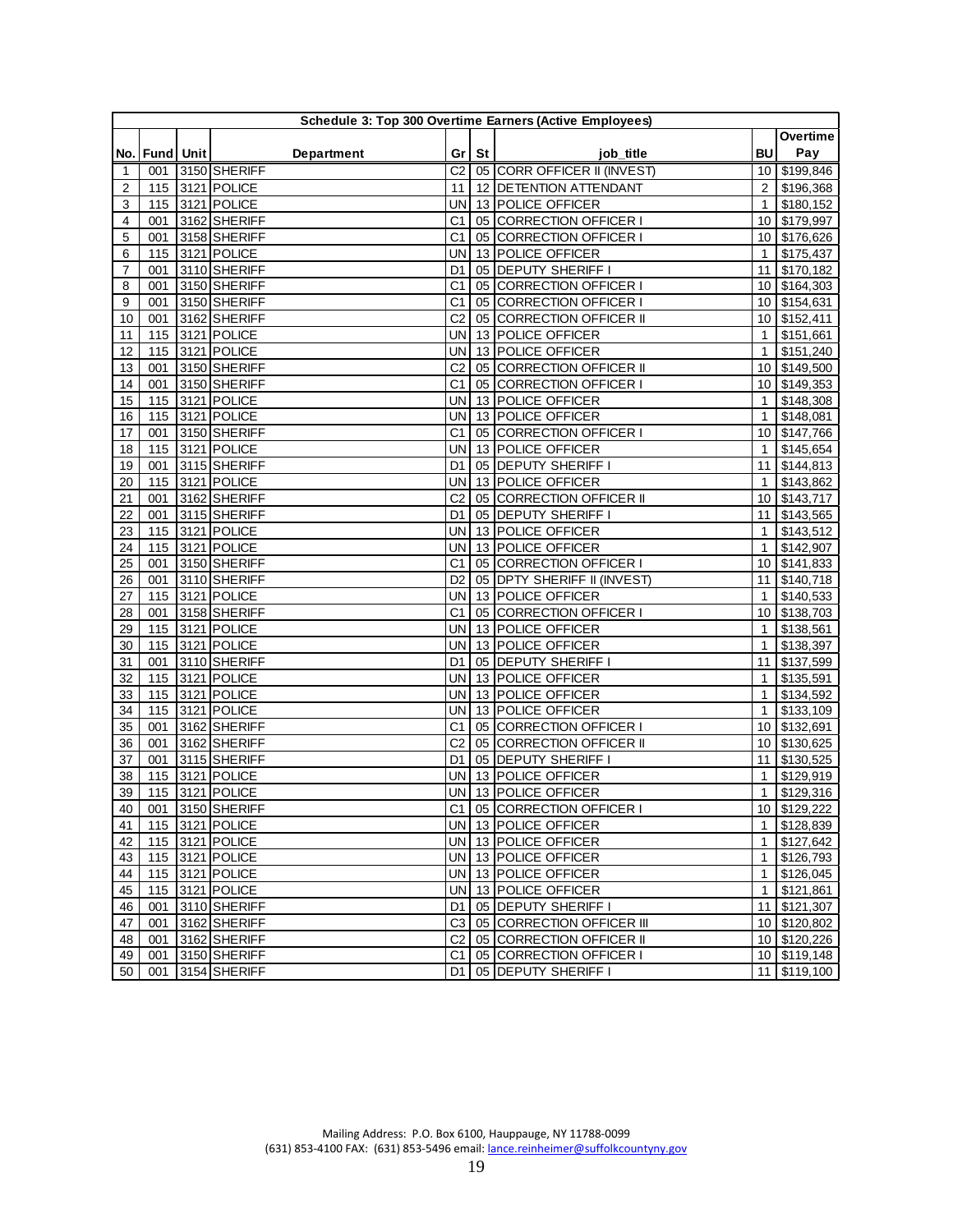|     | Schedule 3: Top 300 Overtime Earners (Active Employees) |  |                   |                |         |                             |                 |              |  |  |
|-----|---------------------------------------------------------|--|-------------------|----------------|---------|-----------------------------|-----------------|--------------|--|--|
|     |                                                         |  |                   |                |         |                             |                 | Overtime     |  |  |
|     | No.   Fund   Unit                                       |  | <b>Department</b> |                | Gr   St | job title                   | <b>BU</b>       | Pay          |  |  |
| 51  | 001                                                     |  | 3115 SHERIFF      | D1 I           |         | 05 DEPUTY SHERIFF I         | 11 <sup>1</sup> | \$118,922    |  |  |
| 52  | 001                                                     |  | 3150 SHERIFF      | C1             |         | 05 CORRECTION OFFICER I     | 10 <sup>1</sup> | \$118,149    |  |  |
| 53  | 115                                                     |  | 3121 POLICE       | <b>UN</b>      |         | 13 POLICE OFFICER           | $\mathbf{1}$    | \$116,976    |  |  |
| 54  | 001                                                     |  | 3110 SHERIFF      | D <sub>2</sub> |         | 05 DEPUTY SHERIFF II        | 11              | \$116,540    |  |  |
| 55  | 115                                                     |  | 3121 POLICE       | UN             |         | 13 POLICE OFFICER           | $\mathbf{1}$    | \$116,156    |  |  |
| 56  | 115                                                     |  | 3121 POLICE       | UN             |         | 13 POLICE OFFICER           | $\mathbf{1}$    | \$115,388    |  |  |
| 57  | 001                                                     |  | 3110 SHERIFF      | D2             |         | 05 DEPUTY SHERIFF II        | 11              | \$114,719    |  |  |
| 58  | 115                                                     |  | 3121 POLICE       | UN             |         | 13 POLICE OFFICER           | $\mathbf{1}$    | \$114,206    |  |  |
| 59  | 001                                                     |  | 3162 SHERIFF      | C <sub>1</sub> |         | 05 CORRECTION OFFICER I     | 10              | \$113,351    |  |  |
| 60  | 115                                                     |  | 3121 POLICE       | UN             |         | 13 POLICE OFFICER           | $\mathbf{1}$    | \$112,701    |  |  |
| 61  | 001                                                     |  | 3162 SHERIFF      | C <sub>1</sub> |         | 05 CORRECTION OFFICER I     | 10 <sup>°</sup> | \$112,692    |  |  |
| 62  | 001                                                     |  | 3150 SHERIFF      | C <sub>1</sub> |         | 05 CORRECTION OFFICER I     | 10              | \$112,198    |  |  |
| 63  | 115                                                     |  | 3121 POLICE       | UN             |         | 13 POLICE OFFICER           | $\mathbf{1}$    | \$111,789    |  |  |
| 64  | 001                                                     |  | 3115 SHERIFF      | D1             |         | 05 DEPUTY SHERIFF I         | 11              | \$111,697    |  |  |
| 65  | 001                                                     |  | 3162 SHERIFF      | C <sub>1</sub> |         | 05 CORRECTION OFFICER I     | 10 <sup>°</sup> | \$111,509    |  |  |
| 66  | 115                                                     |  | 3121 POLICE       | UN             |         | 13 POLICE OFFICER           | $\mathbf{1}$    | \$111,464    |  |  |
| 67  | 001                                                     |  | 3150 SHERIFF      | C <sub>2</sub> |         | 05 CORRECTION OFFICER II    | 10 <sup>1</sup> | \$111,279    |  |  |
| 68  | 001                                                     |  | 3150 SHERIFF      | C <sub>1</sub> |         | 05 CORRECTION OFFICER I     | 10              | \$111,210    |  |  |
| 69  | 001                                                     |  | 3154 SHERIFF      | D1             |         | 05 DEPUTY SHERIFF I         | 11              | \$111,163    |  |  |
| 70  | 115                                                     |  | 3121 POLICE       | UN             |         | 13 POLICE OFFICER           | $\mathbf{1}$    | \$111,158    |  |  |
| 71  | 001                                                     |  | 3115 SHERIFF      | D <sub>1</sub> |         | 05 DEPUTY SHERIFF I         | 11              | \$111,004    |  |  |
| 72  | 115                                                     |  | 3121 POLICE       | UN             |         | 13 POLICE OFFICER           | $\mathbf{1}$    | \$110,953    |  |  |
| 73  | 001                                                     |  | 3154 SHERIFF      | D <sub>2</sub> |         | 05 DEPUTY SHERIFF II        | 11              | \$110,889    |  |  |
| 74  | 001                                                     |  | 3150 SHERIFF      | C <sub>2</sub> |         | 05 CORRECTION OFFICER II    | 10              | \$110,744    |  |  |
| 75  | 001                                                     |  | 3120 POLICE       | UN             |         | GR DETECTIVE SGT (POLICE)   | 5               | \$110,425    |  |  |
| 76  | 115                                                     |  | 3121 POLICE       | UN             |         | 13 POLICE OFFICER           | $\mathbf{1}$    | \$110,197    |  |  |
| 77  | 001                                                     |  | 3154 SHERIFF      | D1             |         | 05 DEPUTY SHERIFF I         | 11              | \$110,069    |  |  |
| 78  | 001                                                     |  | 3150 SHERIFF      | C <sub>1</sub> |         | 05 CORR OFFICER I (INVEST)  | 10 <sup>1</sup> | \$109,793    |  |  |
| 79  | 001                                                     |  | 3120 POLICE       | UN             |         | GR DETECTIVE SGT (POLICE)   | 5               | \$109,772    |  |  |
| 80  | 115                                                     |  | 3121 POLICE       | UN             |         | 13 POLICE OFFICER           | $\mathbf{1}$    | \$109,731    |  |  |
| 81  | 115                                                     |  | 3121 POLICE       | UN             |         | 13 POLICE OFFICER           | $\mathbf{1}$    | \$109,380    |  |  |
| 82  | 001                                                     |  | 3110 SHERIFF      | D <sub>2</sub> |         | 05 DEPUTY SHERIFF II        | 11              | \$109,103    |  |  |
| 83  | 115                                                     |  | 3121 POLICE       | UN             |         | 13 POLICE OFFICER           | $\mathbf{1}$    | \$108,824    |  |  |
| 84  | 115                                                     |  | 3121 POLICE       | UN             |         | 13 POLICE OFFICER           | $\mathbf{1}$    | \$108,378    |  |  |
| 85  | 001                                                     |  | 3150 SHERIFF      | C <sub>1</sub> |         | 05 CORRECTION OFFICER I     | 10 <sup>1</sup> | \$107,388    |  |  |
| 86  | 115                                                     |  | 3121 POLICE       | UN             |         | 13 POLICE OFFICER           | $\mathbf{1}$    | \$107,262    |  |  |
| 87  | 001                                                     |  | 3120 POLICE       | UN             |         | 09 DETECTIVE (POLICE)       | 15              | \$107,192    |  |  |
| 88  | 001                                                     |  | 3154 SHERIFF      | D1             |         | 05 DEPUTY SHERIFF I         | 11              | \$107,117    |  |  |
| 89  | 001                                                     |  | 3110 SHERIFF      | D1             |         | 05 DEPUTY SHERIFF I         | 11              | \$106,250    |  |  |
| 90  |                                                         |  | 001 3150 SHERIFF  | C1             |         | 05 CORRECTION OFFICER I     |                 | 10 \$105,136 |  |  |
| 91  |                                                         |  | 001 3115 SHERIFF  |                |         | D1 05 DEPUTY SHERIFF I      |                 | 11 \$104,967 |  |  |
| 92  | 001                                                     |  | 3150 SHERIFF      | C2             |         | 05 CORRECTION OFFICER II    |                 | 10 \$104,945 |  |  |
| 93  | 001                                                     |  | 3150 SHERIFF      | C1             |         | 05 CORRECTION OFFICER I     |                 | 10 \$104,661 |  |  |
| 94  | 001                                                     |  | 3150 SHERIFF      | C <sub>2</sub> |         | 05 CORRECTION OFFICER II    |                 | 10 \$104,645 |  |  |
| 95  | 001                                                     |  | 3150 SHERIFF      | C1             |         | 05 CORRECTION OFFICER I     |                 | 10 \$104,325 |  |  |
| 96  | 001                                                     |  | 3110 SHERIFF      | D1 I           |         | 05 DEPUTY SHERIFF I         |                 | 11 \$104,112 |  |  |
| 97  | 001                                                     |  | 3162 SHERIFF      |                |         | C2 05 CORRECTION OFFICER II |                 | 10 \$104,040 |  |  |
| 98  |                                                         |  | 115 3121 POLICE   |                |         | UN 13 POLICE OFFICER        |                 | 1 \$103,915  |  |  |
| 99  |                                                         |  | 115 3121 POLICE   |                |         | UN 13 POLICE OFFICER        |                 | 1 \$102,592  |  |  |
| 100 |                                                         |  | 001 3162 SHERIFF  | C1 l           |         | 05 CORRECTION OFFICER I     |                 | 10 \$102,526 |  |  |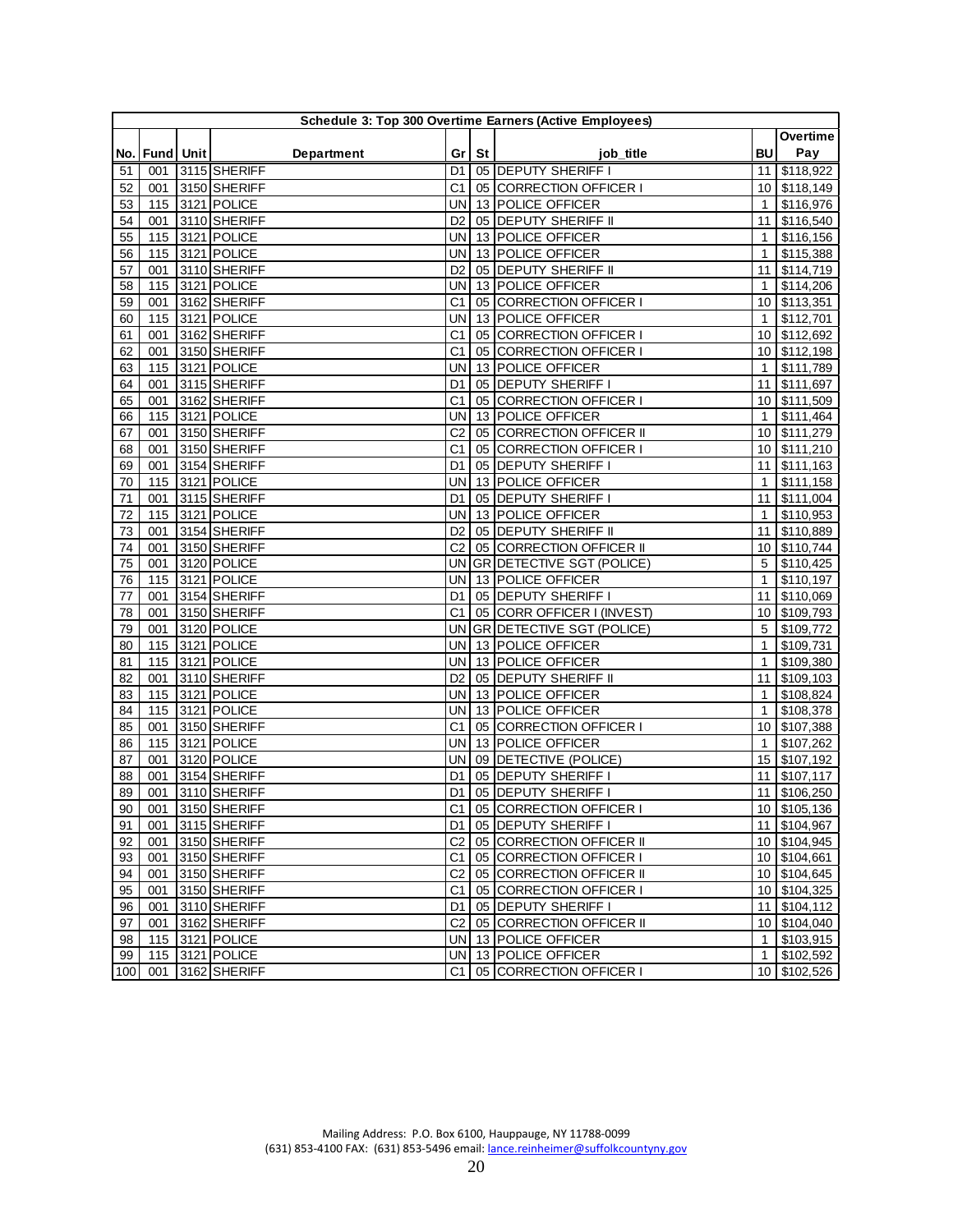|     | Schedule 3: Top 300 Overtime Earners (Active Employees) |  |                                    |                 |         |                                 |                  |                      |  |  |
|-----|---------------------------------------------------------|--|------------------------------------|-----------------|---------|---------------------------------|------------------|----------------------|--|--|
|     |                                                         |  |                                    |                 |         |                                 |                  | Overtime             |  |  |
|     | No.   Fund   Unit                                       |  | Department                         |                 | Gr   St | job title                       | BU               | Pay                  |  |  |
| 101 |                                                         |  | 115 3121 POLICE                    |                 |         | UN 13 POLICE OFFICER            | 1                | \$102,109            |  |  |
| 102 |                                                         |  | 115 3121 POLICE                    | UN <sup>I</sup> |         | 07 DETECTIVE (POLICE)           | 15               | \$101,230            |  |  |
| 103 | 115                                                     |  | 3121 POLICE                        | UNI             |         | 13 POLICE OFFICER               | $\mathbf{1}$     | \$100,710            |  |  |
| 104 | 001                                                     |  | 3150 SHERIFF                       | C <sub>2</sub>  |         | 05 CORRECTION OFFICER II        | 10               | \$100,671            |  |  |
| 105 | 115                                                     |  | 3121 POLICE                        | UN              |         | 13 POLICE OFFICER               | $\mathbf{1}$     | \$100,405            |  |  |
| 106 | 001                                                     |  | 3150 SHERIFF                       | C <sub>2</sub>  |         | 05 CORRECTION OFFICER II        | 10               | \$100,247            |  |  |
| 107 | 001                                                     |  | 3120 POLICE                        | <b>UN</b>       |         | 09 DETECTIVE (POLICE)           | 15               | \$100,122            |  |  |
| 108 | 115                                                     |  | 3121 POLICE                        | UN              |         | 13 POLICE OFFICER               | $\mathbf{1}$     | \$100,029            |  |  |
| 109 | 001                                                     |  | 3150 SHERIFF                       | C <sub>1</sub>  |         | 05 CORRECTION OFFICER I         | 10               | \$98,911             |  |  |
| 110 | 115                                                     |  | 3121 POLICE                        | UN              |         | 13 POLICE OFFICER               | $\mathbf{1}$     | \$97,869             |  |  |
| 111 | 115                                                     |  | 3121 POLICE                        | UN              |         | 13 POLICE OFFICER               | $\mathbf{1}$     | \$97,493             |  |  |
| 112 | 001                                                     |  | 3162 SHERIFF                       | C <sub>1</sub>  |         | 05 CORRECTION OFFICER I         | 10               | \$97,096             |  |  |
| 113 | 001                                                     |  | 3120 POLICE                        | UN              |         | 09 DETECTIVE (POLICE)           | 15               | \$96,916             |  |  |
| 114 | 001                                                     |  | 3162 SHERIFF                       | C <sub>1</sub>  |         | 05 CORRECTION OFFICER I         | 10               | \$96,849             |  |  |
| 115 | 001                                                     |  | 3150 SHERIFF                       | C <sub>2</sub>  |         | 05 CORRECTION OFFICER II        | 10               | \$96,624             |  |  |
| 116 | 115                                                     |  | 3121 POLICE                        | UN              |         | 13 POLICE OFFICER               | $\mathbf{1}$     | \$96,537             |  |  |
| 117 | 001                                                     |  | 3120 POLICE                        | UN              |         | GR DETECTIVE SGT (POLICE)       | 5                | \$96,495             |  |  |
| 118 | 001                                                     |  | 3162 SHERIFF                       | C1              |         | 05 CORRECTION OFFICER I         | 10               | \$96,426             |  |  |
| 119 | 001                                                     |  | 3162 SHERIFF                       | C <sub>1</sub>  |         | 05 CORRECTION OFFICER I         | 10               | \$95,987             |  |  |
| 120 | 001                                                     |  | 3154 SHERIFF                       | D1              |         | 05 DEPUTY SHERIFF I             | 11               | \$95,928             |  |  |
| 121 | 001                                                     |  | 3158 SHERIFF                       | C <sub>1</sub>  |         | 05 CORRECTION OFFICER I         | 10               | \$95,851             |  |  |
| 122 | 115                                                     |  | 3121 POLICE                        | <b>UN</b>       |         | 13 POLICE OFFICER               | $\mathbf{1}$     | \$95,801             |  |  |
| 123 | 115                                                     |  | 3121 POLICE                        | UN              |         | 13 POLICE OFFICER               | $\mathbf{1}$     | \$95,718             |  |  |
| 124 | 001                                                     |  | 3150 SHERIFF                       | C <sub>2</sub>  |         | 05 CORRECTION OFFICER II        | 10               | \$95,702             |  |  |
| 125 | 001                                                     |  | 3150 SHERIFF                       | C <sub>1</sub>  |         | 05 CORRECTION OFFICER I         | 10               | \$95,607             |  |  |
| 126 | 115                                                     |  | 3121 POLICE                        | UN              |         | 13 POLICE OFFICER               | 1                | \$95,504             |  |  |
| 127 | 001                                                     |  | 3150 SHERIFF                       | C1              |         | 05 CORRECTION OFFICER I         | 10               | \$95,307             |  |  |
| 128 | 115                                                     |  | 3121 POLICE                        | UN.             |         | 13 POLICE OFFICER               | $\mathbf{1}$     | \$95,032             |  |  |
| 129 | 115                                                     |  | 3121 POLICE                        | UN              |         | 13 POLICE OFFICER               | 1                | \$95,018             |  |  |
| 130 | 001                                                     |  | 3120 POLICE                        | UN              |         | <b>GR DETECTIVE LT (POLICE)</b> | 5                | \$94,866             |  |  |
| 131 | 115                                                     |  | 3121 POLICE                        | UN              |         | 13 POLICE OFFICER               | $\mathbf{1}$     | \$94,686             |  |  |
| 132 | 001                                                     |  | 3115 SHERIFF                       | D <sub>2</sub>  |         | 05 DEPUTY SHERIFF II            | 11               | \$94,594             |  |  |
| 133 | 001                                                     |  | 3120 POLICE                        | UN              |         | GR LIEUTENANT (POLICE)          | 5                | \$93,806             |  |  |
| 134 | 001                                                     |  | 3150 SHERIFF                       | C1              |         | 05 CORRECTION OFFICER I         | 10               | \$93,649             |  |  |
| 135 | 115                                                     |  | 3121 POLICE                        | UN              |         | 13 POLICE OFFICER               | $\mathbf{1}$     | \$93,169             |  |  |
| 136 | 001                                                     |  | 3110 SHERIFF                       | D <sub>2</sub>  |         | 05 DPTY SHERIFF II (INVEST)     | 11               | \$93,004             |  |  |
| 137 | 001                                                     |  | 3150 SHERIFF                       | C <sub>1</sub>  |         | 05 CORRECTION OFFICER I         | 10               | \$92,791             |  |  |
| 138 | 001                                                     |  | 3115 SHERIFF                       | D2              |         | 05 DEPUTY SHERIFF II            | 11               | \$92,414             |  |  |
| 139 | 001                                                     |  | 3150 SHERIFF                       | C1              |         | 05 CORRECTION OFFICER I         | 10               | \$91,935             |  |  |
| 140 | 001                                                     |  | 3120 POLICE                        |                 |         | UN 05 DETECTIVE (POLICE)        | 15               | \$91,814             |  |  |
|     | $141$ 001                                               |  | 3162 SHERIFF                       |                 |         | C2 05 CORRECTION OFFICER II     | 10               | \$91,675             |  |  |
| 142 | 001                                                     |  | 3162 SHERIFF                       |                 |         | C3 05 CORRECTION OFFICER III    | 10               | \$91,649             |  |  |
| 143 | 001                                                     |  | 3120 POLICE                        |                 |         | UN 09 DETECTIVE (POLICE)        | 15 <sup>15</sup> | \$91,591             |  |  |
| 144 | 001                                                     |  | 3150 SHERIFF                       | C1              |         | 05 CORRECTION OFFICER I         | 10 <sup>1</sup>  | $\overline{$91,576}$ |  |  |
| 145 | 001                                                     |  | 3150 SHERIFF                       | C1              |         | 05 CORRECTION OFFICER I         | 10 <sup>1</sup>  | \$91,493             |  |  |
| 146 | 001                                                     |  | 3150 SHERIFF                       | C1              |         | 05 CORRECTION OFFICER I         | 10 <sup>1</sup>  | \$91,490             |  |  |
| 147 | 001                                                     |  | 3120 POLICE                        |                 |         | UN 07 DETECTIVE (POLICE)        | 15               | \$91,420             |  |  |
| 148 | 001                                                     |  | 3150 SHERIFF                       | C1              |         | 05 CORRECTION OFFICER I         | 10 <sup>1</sup>  | \$91,410             |  |  |
| 149 | 001                                                     |  | 3400 FIRE, RESCUE & EMERGENCY SVCS | 17 <sup>1</sup> |         | 12 EMERG SVCS DISPATCHER I      | 6                | \$91,390             |  |  |
| 150 | 001                                                     |  | 3120 POLICE                        |                 |         | UN 09 DETECTIVE (POLICE)        | 15               | \$91,379             |  |  |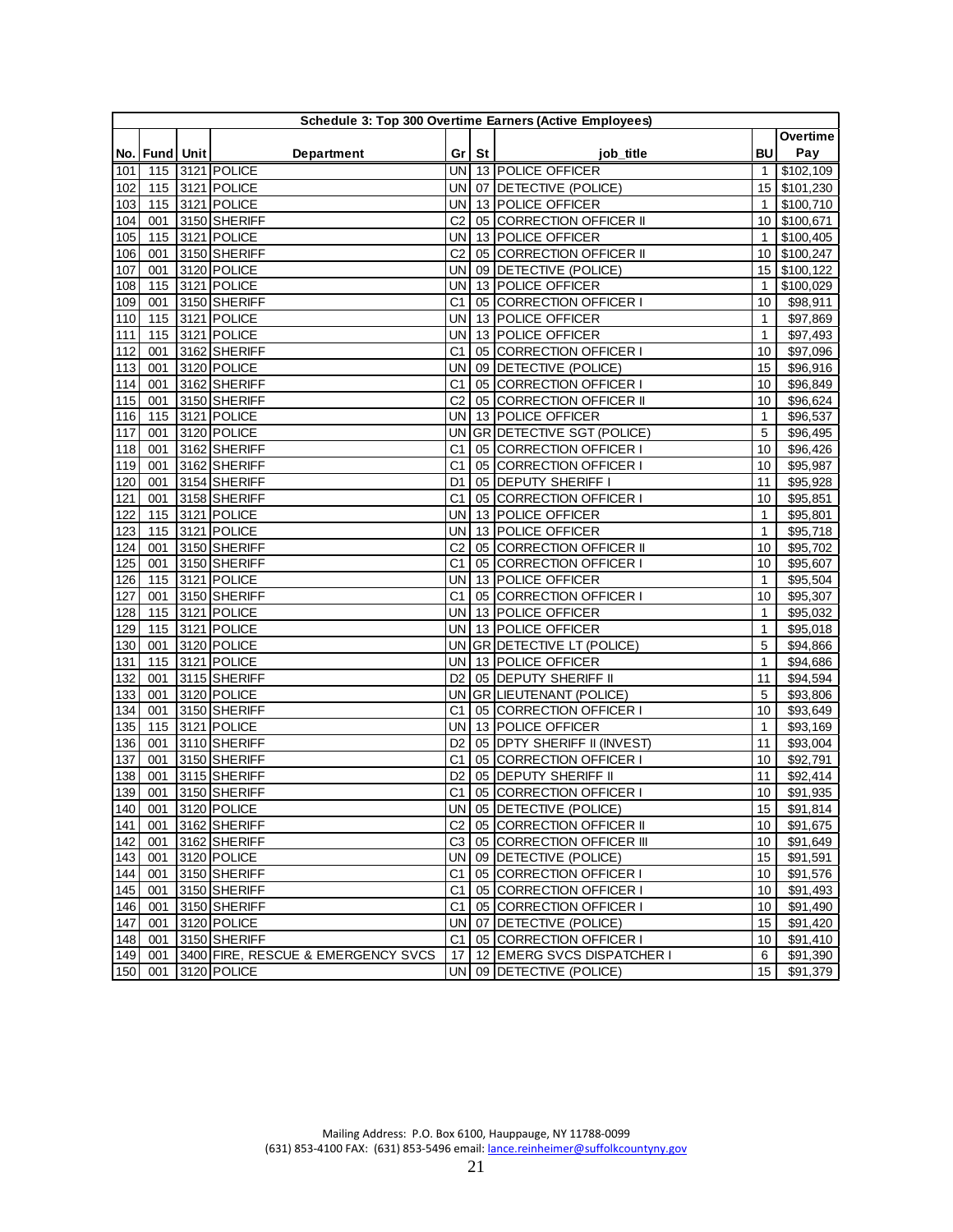| Pay<br><b>BU</b><br>No.   Fund   Unit  <br><b>Department</b><br>Gr   St  <br>job title<br>$\overline{$90,878}$<br>115<br>3121 POLICE<br>UNI<br>13 POLICE OFFICER<br>151<br>1<br>152<br>3162 SHERIFF<br>C1<br>05 CORRECTION OFFICER I<br>$\sqrt{$}90,717$<br>001<br>10<br>09 DETECTIVE (POLICE)<br>153<br>3120 POLICE<br>15<br>\$90,697<br>001<br>UN<br>3150 SHERIFF<br>05 DEPUTY SHERIFF I<br>154<br>001<br>\$90,229<br>D1<br>11<br>155<br>3110 SHERIFF<br>05 DEPUTY SHERIFF I (INVEST)<br>11<br>\$90,042<br>001<br>D1<br>156<br>05 CORRECTION OFFICER I<br>\$89,908<br>001<br>3150 SHERIFF<br>C1<br>10<br>13 POLICE OFFICER<br>115<br>3121 POLICE<br>$\mathbf{1}$<br>\$89,858<br>157<br>UN<br>3121 POLICE<br>13 POLICE OFFICER<br>\$89,739<br>158<br>115<br>UN<br>$\mathbf{1}$<br>\$89,534<br>159<br>115<br>3121 POLICE<br>13 POLICE OFFICER<br>1<br>UN<br>3150 SHERIFF<br>05 CORRECTION OFFICER I<br>\$89,426<br>160<br>001<br>C1<br>10<br><b>GR DETECTIVE SGT (POLICE)</b><br>3120 POLICE<br>5<br>\$89,425<br>161<br>001<br>UN<br>13 POLICE OFFICER<br>162<br>115<br>3121 POLICE<br>UN<br>$\mathbf{1}$<br>\$89,301<br>163<br>3110 SHERIFF<br>D <sub>2</sub><br>05 DPTY SHERIFF II (INVEST)<br>11<br>\$89,263<br>001<br>3121 POLICE<br>GR LIEUTENANT (POLICE)<br>5<br>\$88,918<br>164<br>115<br>UN<br>05 CORRECTION OFFICER II<br>165<br>001<br>3162 SHERIFF<br>C <sub>2</sub><br>10<br>\$88,323<br>3162 SHERIFF<br>C <sub>2</sub><br>\$87,884<br>166<br>001<br>05 CORRECTION OFFICER II<br>10<br>\$87,552<br>167<br>3162 SHERIFF<br>C1<br>05 CORRECTION OFFICER I<br>001<br>10<br>\$87,492<br>168<br>3150 SHERIFF<br>C <sub>1</sub><br>05 CORRECTION OFFICER I<br>001<br>10<br>\$87,181<br>169<br>3150 SHERIFF<br>C <sub>1</sub><br>05 CORR OFFICER I (INVEST)<br>001<br>10<br>170<br>001<br>3162 SHERIFF<br>C <sub>1</sub><br>05 CORRECTION OFFICER I<br>\$87,102<br>10<br>171<br>3150 SHERIFF<br>C <sub>1</sub><br>13 CORRECTION OFFICER I<br>\$87,035<br>001<br>10<br>172<br>001<br>3162 SHERIFF<br>C <sub>1</sub><br>05 CORRECTION OFFICER I<br>\$86,792<br>10<br>05 CORRECTION OFFICER I<br>\$86,594<br>173<br>3150 SHERIFF<br>C <sub>1</sub><br>001<br>10<br>3120 POLICE<br>\$86,370<br>174<br>001<br>UN<br>GR DETECTIVE SGT (POLICE)<br>5<br>175<br>3150 SHERIFF<br>C <sub>2</sub><br>05 CORRECTION OFFICER II<br>\$86,333<br>001<br>10<br>176<br>3121 POLICE<br>13 POLICE OFFICER<br>\$86,256<br>115<br>UN<br>$\mathbf{1}$<br>05 DEPUTY SHERIFF I<br>\$86,161<br>001<br>3154 SHERIFF<br>11<br>177<br>D1<br>178<br>001<br>3150 SHERIFF<br>C <sub>1</sub><br>05 CORRECTION OFFICER I<br>\$86,062<br>10<br>115<br>3121 POLICE<br>13 POLICE OFFICER<br>$\mathbf{1}$<br>\$85,832<br>179<br>UN<br>180<br>001<br>3154 SHERIFF<br>05 DEPUTY SHERIFF II<br>11<br>\$85,716<br>D <sub>2</sub><br>05 CORR OFFICER I (INVEST)<br>\$85,545<br>001<br>3150 SHERIFF<br>C <sub>1</sub><br>10<br>181<br>\$85,384<br>182<br>001<br>3120 POLICE<br>UN<br>04 DETECTIVE (POLICE)<br>15<br>183<br>3121 POLICE<br>13 POLICE OFFICER<br>\$85,370<br>115<br>UN<br>$\mathbf{1}$<br>184<br>3150 SHERIFF<br>C3<br>05 CORR OFFICER III (INVEST)<br>10<br>\$84,952<br>001<br>185<br>001<br>3150 SHERIFF<br>C <sub>2</sub><br>05 CORRECTION OFFICER II<br>10<br>\$84,895<br>186<br>001<br>3120 POLICE<br><b>UN</b><br>09 DETECTIVE (POLICE)<br>\$84,725<br>15<br>3162 SHERIFF<br>C <sub>1</sub><br>05 CORRECTION OFFICER I<br>\$84,602<br>187<br>001<br>10<br>188<br>3150 SHERIFF<br>05 CORRECTION OFFICER I<br>\$84,396<br>001<br>C1<br>10<br>3121 POLICE<br>13 POLICE OFFICER<br>189<br>115<br>UN<br>\$84,227<br>$\mathbf{1}$<br>190<br>001 3150 SHERIFF<br>C1<br>05 CORRECTION OFFICER I<br>10<br>\$84,204<br>191 001 3162 SHERIFF<br>C1 05 CORRECTION OFFICER I<br>10<br>\$83,997<br>115 3121 POLICE<br>UN 13 POLICE OFFICER<br>\$83,722<br>192<br>$\mathbf{1}$<br>193<br>115 3121 POLICE<br>UN 13 POLICE OFFICER<br>$\mathbf{1}$<br>\$83,639<br>194<br>001<br>3150 SHERIFF<br>C1<br>05 CORRECTION OFFICER I<br>\$83,542<br>10<br>195<br>115 3121 POLICE<br>13 POLICE OFFICER<br>\$83,514<br>UNI<br>$\mathbf{1}$<br>196<br>C <sub>2</sub><br>05 CORR OFFICER II (INVEST)<br>\$83,445<br>001<br>3162 SHERIFF<br>10<br>3162 SHERIFF<br>05 CORRECTION OFFICER I<br>\$83,363<br>197<br>001<br>C1<br>10<br>198<br>115 3121 POLICE<br>UN 13 POLICE OFFICER<br>\$83,314<br>$\mathbf{1}$<br>199<br>001 3162 SHERIFF<br>C1 05 CORRECTION OFFICER I<br>\$83,264<br>10 <sub>1</sub><br>001 3150 SHERIFF<br>05 CORRECTION OFFICER I<br>200<br>C1 l<br>10 <sup>1</sup><br>\$83,079 |  |  |  | Schedule 3: Top 300 Overtime Earners (Active Employees) |          |
|------------------------------------------------------------------------------------------------------------------------------------------------------------------------------------------------------------------------------------------------------------------------------------------------------------------------------------------------------------------------------------------------------------------------------------------------------------------------------------------------------------------------------------------------------------------------------------------------------------------------------------------------------------------------------------------------------------------------------------------------------------------------------------------------------------------------------------------------------------------------------------------------------------------------------------------------------------------------------------------------------------------------------------------------------------------------------------------------------------------------------------------------------------------------------------------------------------------------------------------------------------------------------------------------------------------------------------------------------------------------------------------------------------------------------------------------------------------------------------------------------------------------------------------------------------------------------------------------------------------------------------------------------------------------------------------------------------------------------------------------------------------------------------------------------------------------------------------------------------------------------------------------------------------------------------------------------------------------------------------------------------------------------------------------------------------------------------------------------------------------------------------------------------------------------------------------------------------------------------------------------------------------------------------------------------------------------------------------------------------------------------------------------------------------------------------------------------------------------------------------------------------------------------------------------------------------------------------------------------------------------------------------------------------------------------------------------------------------------------------------------------------------------------------------------------------------------------------------------------------------------------------------------------------------------------------------------------------------------------------------------------------------------------------------------------------------------------------------------------------------------------------------------------------------------------------------------------------------------------------------------------------------------------------------------------------------------------------------------------------------------------------------------------------------------------------------------------------------------------------------------------------------------------------------------------------------------------------------------------------------------------------------------------------------------------------------------------------------------------------------------------------------------------------------------------------------------------------------------------------------------------------------------------------------------------------------------------------------------------------------------------------------------------------------------------------------------------------------------------------------------------------------------------------------------------------------------------------------------------------------------------------------------------------------------------------------------------------------------------------------------------------------------------------------------------------------------------------------------------------------------------------------------------------------------|--|--|--|---------------------------------------------------------|----------|
|                                                                                                                                                                                                                                                                                                                                                                                                                                                                                                                                                                                                                                                                                                                                                                                                                                                                                                                                                                                                                                                                                                                                                                                                                                                                                                                                                                                                                                                                                                                                                                                                                                                                                                                                                                                                                                                                                                                                                                                                                                                                                                                                                                                                                                                                                                                                                                                                                                                                                                                                                                                                                                                                                                                                                                                                                                                                                                                                                                                                                                                                                                                                                                                                                                                                                                                                                                                                                                                                                                                                                                                                                                                                                                                                                                                                                                                                                                                                                                                                                                                                                                                                                                                                                                                                                                                                                                                                                                                                                                                                                      |  |  |  |                                                         | Overtime |
|                                                                                                                                                                                                                                                                                                                                                                                                                                                                                                                                                                                                                                                                                                                                                                                                                                                                                                                                                                                                                                                                                                                                                                                                                                                                                                                                                                                                                                                                                                                                                                                                                                                                                                                                                                                                                                                                                                                                                                                                                                                                                                                                                                                                                                                                                                                                                                                                                                                                                                                                                                                                                                                                                                                                                                                                                                                                                                                                                                                                                                                                                                                                                                                                                                                                                                                                                                                                                                                                                                                                                                                                                                                                                                                                                                                                                                                                                                                                                                                                                                                                                                                                                                                                                                                                                                                                                                                                                                                                                                                                                      |  |  |  |                                                         |          |
|                                                                                                                                                                                                                                                                                                                                                                                                                                                                                                                                                                                                                                                                                                                                                                                                                                                                                                                                                                                                                                                                                                                                                                                                                                                                                                                                                                                                                                                                                                                                                                                                                                                                                                                                                                                                                                                                                                                                                                                                                                                                                                                                                                                                                                                                                                                                                                                                                                                                                                                                                                                                                                                                                                                                                                                                                                                                                                                                                                                                                                                                                                                                                                                                                                                                                                                                                                                                                                                                                                                                                                                                                                                                                                                                                                                                                                                                                                                                                                                                                                                                                                                                                                                                                                                                                                                                                                                                                                                                                                                                                      |  |  |  |                                                         |          |
|                                                                                                                                                                                                                                                                                                                                                                                                                                                                                                                                                                                                                                                                                                                                                                                                                                                                                                                                                                                                                                                                                                                                                                                                                                                                                                                                                                                                                                                                                                                                                                                                                                                                                                                                                                                                                                                                                                                                                                                                                                                                                                                                                                                                                                                                                                                                                                                                                                                                                                                                                                                                                                                                                                                                                                                                                                                                                                                                                                                                                                                                                                                                                                                                                                                                                                                                                                                                                                                                                                                                                                                                                                                                                                                                                                                                                                                                                                                                                                                                                                                                                                                                                                                                                                                                                                                                                                                                                                                                                                                                                      |  |  |  |                                                         |          |
|                                                                                                                                                                                                                                                                                                                                                                                                                                                                                                                                                                                                                                                                                                                                                                                                                                                                                                                                                                                                                                                                                                                                                                                                                                                                                                                                                                                                                                                                                                                                                                                                                                                                                                                                                                                                                                                                                                                                                                                                                                                                                                                                                                                                                                                                                                                                                                                                                                                                                                                                                                                                                                                                                                                                                                                                                                                                                                                                                                                                                                                                                                                                                                                                                                                                                                                                                                                                                                                                                                                                                                                                                                                                                                                                                                                                                                                                                                                                                                                                                                                                                                                                                                                                                                                                                                                                                                                                                                                                                                                                                      |  |  |  |                                                         |          |
|                                                                                                                                                                                                                                                                                                                                                                                                                                                                                                                                                                                                                                                                                                                                                                                                                                                                                                                                                                                                                                                                                                                                                                                                                                                                                                                                                                                                                                                                                                                                                                                                                                                                                                                                                                                                                                                                                                                                                                                                                                                                                                                                                                                                                                                                                                                                                                                                                                                                                                                                                                                                                                                                                                                                                                                                                                                                                                                                                                                                                                                                                                                                                                                                                                                                                                                                                                                                                                                                                                                                                                                                                                                                                                                                                                                                                                                                                                                                                                                                                                                                                                                                                                                                                                                                                                                                                                                                                                                                                                                                                      |  |  |  |                                                         |          |
|                                                                                                                                                                                                                                                                                                                                                                                                                                                                                                                                                                                                                                                                                                                                                                                                                                                                                                                                                                                                                                                                                                                                                                                                                                                                                                                                                                                                                                                                                                                                                                                                                                                                                                                                                                                                                                                                                                                                                                                                                                                                                                                                                                                                                                                                                                                                                                                                                                                                                                                                                                                                                                                                                                                                                                                                                                                                                                                                                                                                                                                                                                                                                                                                                                                                                                                                                                                                                                                                                                                                                                                                                                                                                                                                                                                                                                                                                                                                                                                                                                                                                                                                                                                                                                                                                                                                                                                                                                                                                                                                                      |  |  |  |                                                         |          |
|                                                                                                                                                                                                                                                                                                                                                                                                                                                                                                                                                                                                                                                                                                                                                                                                                                                                                                                                                                                                                                                                                                                                                                                                                                                                                                                                                                                                                                                                                                                                                                                                                                                                                                                                                                                                                                                                                                                                                                                                                                                                                                                                                                                                                                                                                                                                                                                                                                                                                                                                                                                                                                                                                                                                                                                                                                                                                                                                                                                                                                                                                                                                                                                                                                                                                                                                                                                                                                                                                                                                                                                                                                                                                                                                                                                                                                                                                                                                                                                                                                                                                                                                                                                                                                                                                                                                                                                                                                                                                                                                                      |  |  |  |                                                         |          |
|                                                                                                                                                                                                                                                                                                                                                                                                                                                                                                                                                                                                                                                                                                                                                                                                                                                                                                                                                                                                                                                                                                                                                                                                                                                                                                                                                                                                                                                                                                                                                                                                                                                                                                                                                                                                                                                                                                                                                                                                                                                                                                                                                                                                                                                                                                                                                                                                                                                                                                                                                                                                                                                                                                                                                                                                                                                                                                                                                                                                                                                                                                                                                                                                                                                                                                                                                                                                                                                                                                                                                                                                                                                                                                                                                                                                                                                                                                                                                                                                                                                                                                                                                                                                                                                                                                                                                                                                                                                                                                                                                      |  |  |  |                                                         |          |
|                                                                                                                                                                                                                                                                                                                                                                                                                                                                                                                                                                                                                                                                                                                                                                                                                                                                                                                                                                                                                                                                                                                                                                                                                                                                                                                                                                                                                                                                                                                                                                                                                                                                                                                                                                                                                                                                                                                                                                                                                                                                                                                                                                                                                                                                                                                                                                                                                                                                                                                                                                                                                                                                                                                                                                                                                                                                                                                                                                                                                                                                                                                                                                                                                                                                                                                                                                                                                                                                                                                                                                                                                                                                                                                                                                                                                                                                                                                                                                                                                                                                                                                                                                                                                                                                                                                                                                                                                                                                                                                                                      |  |  |  |                                                         |          |
|                                                                                                                                                                                                                                                                                                                                                                                                                                                                                                                                                                                                                                                                                                                                                                                                                                                                                                                                                                                                                                                                                                                                                                                                                                                                                                                                                                                                                                                                                                                                                                                                                                                                                                                                                                                                                                                                                                                                                                                                                                                                                                                                                                                                                                                                                                                                                                                                                                                                                                                                                                                                                                                                                                                                                                                                                                                                                                                                                                                                                                                                                                                                                                                                                                                                                                                                                                                                                                                                                                                                                                                                                                                                                                                                                                                                                                                                                                                                                                                                                                                                                                                                                                                                                                                                                                                                                                                                                                                                                                                                                      |  |  |  |                                                         |          |
|                                                                                                                                                                                                                                                                                                                                                                                                                                                                                                                                                                                                                                                                                                                                                                                                                                                                                                                                                                                                                                                                                                                                                                                                                                                                                                                                                                                                                                                                                                                                                                                                                                                                                                                                                                                                                                                                                                                                                                                                                                                                                                                                                                                                                                                                                                                                                                                                                                                                                                                                                                                                                                                                                                                                                                                                                                                                                                                                                                                                                                                                                                                                                                                                                                                                                                                                                                                                                                                                                                                                                                                                                                                                                                                                                                                                                                                                                                                                                                                                                                                                                                                                                                                                                                                                                                                                                                                                                                                                                                                                                      |  |  |  |                                                         |          |
|                                                                                                                                                                                                                                                                                                                                                                                                                                                                                                                                                                                                                                                                                                                                                                                                                                                                                                                                                                                                                                                                                                                                                                                                                                                                                                                                                                                                                                                                                                                                                                                                                                                                                                                                                                                                                                                                                                                                                                                                                                                                                                                                                                                                                                                                                                                                                                                                                                                                                                                                                                                                                                                                                                                                                                                                                                                                                                                                                                                                                                                                                                                                                                                                                                                                                                                                                                                                                                                                                                                                                                                                                                                                                                                                                                                                                                                                                                                                                                                                                                                                                                                                                                                                                                                                                                                                                                                                                                                                                                                                                      |  |  |  |                                                         |          |
|                                                                                                                                                                                                                                                                                                                                                                                                                                                                                                                                                                                                                                                                                                                                                                                                                                                                                                                                                                                                                                                                                                                                                                                                                                                                                                                                                                                                                                                                                                                                                                                                                                                                                                                                                                                                                                                                                                                                                                                                                                                                                                                                                                                                                                                                                                                                                                                                                                                                                                                                                                                                                                                                                                                                                                                                                                                                                                                                                                                                                                                                                                                                                                                                                                                                                                                                                                                                                                                                                                                                                                                                                                                                                                                                                                                                                                                                                                                                                                                                                                                                                                                                                                                                                                                                                                                                                                                                                                                                                                                                                      |  |  |  |                                                         |          |
|                                                                                                                                                                                                                                                                                                                                                                                                                                                                                                                                                                                                                                                                                                                                                                                                                                                                                                                                                                                                                                                                                                                                                                                                                                                                                                                                                                                                                                                                                                                                                                                                                                                                                                                                                                                                                                                                                                                                                                                                                                                                                                                                                                                                                                                                                                                                                                                                                                                                                                                                                                                                                                                                                                                                                                                                                                                                                                                                                                                                                                                                                                                                                                                                                                                                                                                                                                                                                                                                                                                                                                                                                                                                                                                                                                                                                                                                                                                                                                                                                                                                                                                                                                                                                                                                                                                                                                                                                                                                                                                                                      |  |  |  |                                                         |          |
|                                                                                                                                                                                                                                                                                                                                                                                                                                                                                                                                                                                                                                                                                                                                                                                                                                                                                                                                                                                                                                                                                                                                                                                                                                                                                                                                                                                                                                                                                                                                                                                                                                                                                                                                                                                                                                                                                                                                                                                                                                                                                                                                                                                                                                                                                                                                                                                                                                                                                                                                                                                                                                                                                                                                                                                                                                                                                                                                                                                                                                                                                                                                                                                                                                                                                                                                                                                                                                                                                                                                                                                                                                                                                                                                                                                                                                                                                                                                                                                                                                                                                                                                                                                                                                                                                                                                                                                                                                                                                                                                                      |  |  |  |                                                         |          |
|                                                                                                                                                                                                                                                                                                                                                                                                                                                                                                                                                                                                                                                                                                                                                                                                                                                                                                                                                                                                                                                                                                                                                                                                                                                                                                                                                                                                                                                                                                                                                                                                                                                                                                                                                                                                                                                                                                                                                                                                                                                                                                                                                                                                                                                                                                                                                                                                                                                                                                                                                                                                                                                                                                                                                                                                                                                                                                                                                                                                                                                                                                                                                                                                                                                                                                                                                                                                                                                                                                                                                                                                                                                                                                                                                                                                                                                                                                                                                                                                                                                                                                                                                                                                                                                                                                                                                                                                                                                                                                                                                      |  |  |  |                                                         |          |
|                                                                                                                                                                                                                                                                                                                                                                                                                                                                                                                                                                                                                                                                                                                                                                                                                                                                                                                                                                                                                                                                                                                                                                                                                                                                                                                                                                                                                                                                                                                                                                                                                                                                                                                                                                                                                                                                                                                                                                                                                                                                                                                                                                                                                                                                                                                                                                                                                                                                                                                                                                                                                                                                                                                                                                                                                                                                                                                                                                                                                                                                                                                                                                                                                                                                                                                                                                                                                                                                                                                                                                                                                                                                                                                                                                                                                                                                                                                                                                                                                                                                                                                                                                                                                                                                                                                                                                                                                                                                                                                                                      |  |  |  |                                                         |          |
|                                                                                                                                                                                                                                                                                                                                                                                                                                                                                                                                                                                                                                                                                                                                                                                                                                                                                                                                                                                                                                                                                                                                                                                                                                                                                                                                                                                                                                                                                                                                                                                                                                                                                                                                                                                                                                                                                                                                                                                                                                                                                                                                                                                                                                                                                                                                                                                                                                                                                                                                                                                                                                                                                                                                                                                                                                                                                                                                                                                                                                                                                                                                                                                                                                                                                                                                                                                                                                                                                                                                                                                                                                                                                                                                                                                                                                                                                                                                                                                                                                                                                                                                                                                                                                                                                                                                                                                                                                                                                                                                                      |  |  |  |                                                         |          |
|                                                                                                                                                                                                                                                                                                                                                                                                                                                                                                                                                                                                                                                                                                                                                                                                                                                                                                                                                                                                                                                                                                                                                                                                                                                                                                                                                                                                                                                                                                                                                                                                                                                                                                                                                                                                                                                                                                                                                                                                                                                                                                                                                                                                                                                                                                                                                                                                                                                                                                                                                                                                                                                                                                                                                                                                                                                                                                                                                                                                                                                                                                                                                                                                                                                                                                                                                                                                                                                                                                                                                                                                                                                                                                                                                                                                                                                                                                                                                                                                                                                                                                                                                                                                                                                                                                                                                                                                                                                                                                                                                      |  |  |  |                                                         |          |
|                                                                                                                                                                                                                                                                                                                                                                                                                                                                                                                                                                                                                                                                                                                                                                                                                                                                                                                                                                                                                                                                                                                                                                                                                                                                                                                                                                                                                                                                                                                                                                                                                                                                                                                                                                                                                                                                                                                                                                                                                                                                                                                                                                                                                                                                                                                                                                                                                                                                                                                                                                                                                                                                                                                                                                                                                                                                                                                                                                                                                                                                                                                                                                                                                                                                                                                                                                                                                                                                                                                                                                                                                                                                                                                                                                                                                                                                                                                                                                                                                                                                                                                                                                                                                                                                                                                                                                                                                                                                                                                                                      |  |  |  |                                                         |          |
|                                                                                                                                                                                                                                                                                                                                                                                                                                                                                                                                                                                                                                                                                                                                                                                                                                                                                                                                                                                                                                                                                                                                                                                                                                                                                                                                                                                                                                                                                                                                                                                                                                                                                                                                                                                                                                                                                                                                                                                                                                                                                                                                                                                                                                                                                                                                                                                                                                                                                                                                                                                                                                                                                                                                                                                                                                                                                                                                                                                                                                                                                                                                                                                                                                                                                                                                                                                                                                                                                                                                                                                                                                                                                                                                                                                                                                                                                                                                                                                                                                                                                                                                                                                                                                                                                                                                                                                                                                                                                                                                                      |  |  |  |                                                         |          |
|                                                                                                                                                                                                                                                                                                                                                                                                                                                                                                                                                                                                                                                                                                                                                                                                                                                                                                                                                                                                                                                                                                                                                                                                                                                                                                                                                                                                                                                                                                                                                                                                                                                                                                                                                                                                                                                                                                                                                                                                                                                                                                                                                                                                                                                                                                                                                                                                                                                                                                                                                                                                                                                                                                                                                                                                                                                                                                                                                                                                                                                                                                                                                                                                                                                                                                                                                                                                                                                                                                                                                                                                                                                                                                                                                                                                                                                                                                                                                                                                                                                                                                                                                                                                                                                                                                                                                                                                                                                                                                                                                      |  |  |  |                                                         |          |
|                                                                                                                                                                                                                                                                                                                                                                                                                                                                                                                                                                                                                                                                                                                                                                                                                                                                                                                                                                                                                                                                                                                                                                                                                                                                                                                                                                                                                                                                                                                                                                                                                                                                                                                                                                                                                                                                                                                                                                                                                                                                                                                                                                                                                                                                                                                                                                                                                                                                                                                                                                                                                                                                                                                                                                                                                                                                                                                                                                                                                                                                                                                                                                                                                                                                                                                                                                                                                                                                                                                                                                                                                                                                                                                                                                                                                                                                                                                                                                                                                                                                                                                                                                                                                                                                                                                                                                                                                                                                                                                                                      |  |  |  |                                                         |          |
|                                                                                                                                                                                                                                                                                                                                                                                                                                                                                                                                                                                                                                                                                                                                                                                                                                                                                                                                                                                                                                                                                                                                                                                                                                                                                                                                                                                                                                                                                                                                                                                                                                                                                                                                                                                                                                                                                                                                                                                                                                                                                                                                                                                                                                                                                                                                                                                                                                                                                                                                                                                                                                                                                                                                                                                                                                                                                                                                                                                                                                                                                                                                                                                                                                                                                                                                                                                                                                                                                                                                                                                                                                                                                                                                                                                                                                                                                                                                                                                                                                                                                                                                                                                                                                                                                                                                                                                                                                                                                                                                                      |  |  |  |                                                         |          |
|                                                                                                                                                                                                                                                                                                                                                                                                                                                                                                                                                                                                                                                                                                                                                                                                                                                                                                                                                                                                                                                                                                                                                                                                                                                                                                                                                                                                                                                                                                                                                                                                                                                                                                                                                                                                                                                                                                                                                                                                                                                                                                                                                                                                                                                                                                                                                                                                                                                                                                                                                                                                                                                                                                                                                                                                                                                                                                                                                                                                                                                                                                                                                                                                                                                                                                                                                                                                                                                                                                                                                                                                                                                                                                                                                                                                                                                                                                                                                                                                                                                                                                                                                                                                                                                                                                                                                                                                                                                                                                                                                      |  |  |  |                                                         |          |
|                                                                                                                                                                                                                                                                                                                                                                                                                                                                                                                                                                                                                                                                                                                                                                                                                                                                                                                                                                                                                                                                                                                                                                                                                                                                                                                                                                                                                                                                                                                                                                                                                                                                                                                                                                                                                                                                                                                                                                                                                                                                                                                                                                                                                                                                                                                                                                                                                                                                                                                                                                                                                                                                                                                                                                                                                                                                                                                                                                                                                                                                                                                                                                                                                                                                                                                                                                                                                                                                                                                                                                                                                                                                                                                                                                                                                                                                                                                                                                                                                                                                                                                                                                                                                                                                                                                                                                                                                                                                                                                                                      |  |  |  |                                                         |          |
|                                                                                                                                                                                                                                                                                                                                                                                                                                                                                                                                                                                                                                                                                                                                                                                                                                                                                                                                                                                                                                                                                                                                                                                                                                                                                                                                                                                                                                                                                                                                                                                                                                                                                                                                                                                                                                                                                                                                                                                                                                                                                                                                                                                                                                                                                                                                                                                                                                                                                                                                                                                                                                                                                                                                                                                                                                                                                                                                                                                                                                                                                                                                                                                                                                                                                                                                                                                                                                                                                                                                                                                                                                                                                                                                                                                                                                                                                                                                                                                                                                                                                                                                                                                                                                                                                                                                                                                                                                                                                                                                                      |  |  |  |                                                         |          |
|                                                                                                                                                                                                                                                                                                                                                                                                                                                                                                                                                                                                                                                                                                                                                                                                                                                                                                                                                                                                                                                                                                                                                                                                                                                                                                                                                                                                                                                                                                                                                                                                                                                                                                                                                                                                                                                                                                                                                                                                                                                                                                                                                                                                                                                                                                                                                                                                                                                                                                                                                                                                                                                                                                                                                                                                                                                                                                                                                                                                                                                                                                                                                                                                                                                                                                                                                                                                                                                                                                                                                                                                                                                                                                                                                                                                                                                                                                                                                                                                                                                                                                                                                                                                                                                                                                                                                                                                                                                                                                                                                      |  |  |  |                                                         |          |
|                                                                                                                                                                                                                                                                                                                                                                                                                                                                                                                                                                                                                                                                                                                                                                                                                                                                                                                                                                                                                                                                                                                                                                                                                                                                                                                                                                                                                                                                                                                                                                                                                                                                                                                                                                                                                                                                                                                                                                                                                                                                                                                                                                                                                                                                                                                                                                                                                                                                                                                                                                                                                                                                                                                                                                                                                                                                                                                                                                                                                                                                                                                                                                                                                                                                                                                                                                                                                                                                                                                                                                                                                                                                                                                                                                                                                                                                                                                                                                                                                                                                                                                                                                                                                                                                                                                                                                                                                                                                                                                                                      |  |  |  |                                                         |          |
|                                                                                                                                                                                                                                                                                                                                                                                                                                                                                                                                                                                                                                                                                                                                                                                                                                                                                                                                                                                                                                                                                                                                                                                                                                                                                                                                                                                                                                                                                                                                                                                                                                                                                                                                                                                                                                                                                                                                                                                                                                                                                                                                                                                                                                                                                                                                                                                                                                                                                                                                                                                                                                                                                                                                                                                                                                                                                                                                                                                                                                                                                                                                                                                                                                                                                                                                                                                                                                                                                                                                                                                                                                                                                                                                                                                                                                                                                                                                                                                                                                                                                                                                                                                                                                                                                                                                                                                                                                                                                                                                                      |  |  |  |                                                         |          |
|                                                                                                                                                                                                                                                                                                                                                                                                                                                                                                                                                                                                                                                                                                                                                                                                                                                                                                                                                                                                                                                                                                                                                                                                                                                                                                                                                                                                                                                                                                                                                                                                                                                                                                                                                                                                                                                                                                                                                                                                                                                                                                                                                                                                                                                                                                                                                                                                                                                                                                                                                                                                                                                                                                                                                                                                                                                                                                                                                                                                                                                                                                                                                                                                                                                                                                                                                                                                                                                                                                                                                                                                                                                                                                                                                                                                                                                                                                                                                                                                                                                                                                                                                                                                                                                                                                                                                                                                                                                                                                                                                      |  |  |  |                                                         |          |
|                                                                                                                                                                                                                                                                                                                                                                                                                                                                                                                                                                                                                                                                                                                                                                                                                                                                                                                                                                                                                                                                                                                                                                                                                                                                                                                                                                                                                                                                                                                                                                                                                                                                                                                                                                                                                                                                                                                                                                                                                                                                                                                                                                                                                                                                                                                                                                                                                                                                                                                                                                                                                                                                                                                                                                                                                                                                                                                                                                                                                                                                                                                                                                                                                                                                                                                                                                                                                                                                                                                                                                                                                                                                                                                                                                                                                                                                                                                                                                                                                                                                                                                                                                                                                                                                                                                                                                                                                                                                                                                                                      |  |  |  |                                                         |          |
|                                                                                                                                                                                                                                                                                                                                                                                                                                                                                                                                                                                                                                                                                                                                                                                                                                                                                                                                                                                                                                                                                                                                                                                                                                                                                                                                                                                                                                                                                                                                                                                                                                                                                                                                                                                                                                                                                                                                                                                                                                                                                                                                                                                                                                                                                                                                                                                                                                                                                                                                                                                                                                                                                                                                                                                                                                                                                                                                                                                                                                                                                                                                                                                                                                                                                                                                                                                                                                                                                                                                                                                                                                                                                                                                                                                                                                                                                                                                                                                                                                                                                                                                                                                                                                                                                                                                                                                                                                                                                                                                                      |  |  |  |                                                         |          |
|                                                                                                                                                                                                                                                                                                                                                                                                                                                                                                                                                                                                                                                                                                                                                                                                                                                                                                                                                                                                                                                                                                                                                                                                                                                                                                                                                                                                                                                                                                                                                                                                                                                                                                                                                                                                                                                                                                                                                                                                                                                                                                                                                                                                                                                                                                                                                                                                                                                                                                                                                                                                                                                                                                                                                                                                                                                                                                                                                                                                                                                                                                                                                                                                                                                                                                                                                                                                                                                                                                                                                                                                                                                                                                                                                                                                                                                                                                                                                                                                                                                                                                                                                                                                                                                                                                                                                                                                                                                                                                                                                      |  |  |  |                                                         |          |
|                                                                                                                                                                                                                                                                                                                                                                                                                                                                                                                                                                                                                                                                                                                                                                                                                                                                                                                                                                                                                                                                                                                                                                                                                                                                                                                                                                                                                                                                                                                                                                                                                                                                                                                                                                                                                                                                                                                                                                                                                                                                                                                                                                                                                                                                                                                                                                                                                                                                                                                                                                                                                                                                                                                                                                                                                                                                                                                                                                                                                                                                                                                                                                                                                                                                                                                                                                                                                                                                                                                                                                                                                                                                                                                                                                                                                                                                                                                                                                                                                                                                                                                                                                                                                                                                                                                                                                                                                                                                                                                                                      |  |  |  |                                                         |          |
|                                                                                                                                                                                                                                                                                                                                                                                                                                                                                                                                                                                                                                                                                                                                                                                                                                                                                                                                                                                                                                                                                                                                                                                                                                                                                                                                                                                                                                                                                                                                                                                                                                                                                                                                                                                                                                                                                                                                                                                                                                                                                                                                                                                                                                                                                                                                                                                                                                                                                                                                                                                                                                                                                                                                                                                                                                                                                                                                                                                                                                                                                                                                                                                                                                                                                                                                                                                                                                                                                                                                                                                                                                                                                                                                                                                                                                                                                                                                                                                                                                                                                                                                                                                                                                                                                                                                                                                                                                                                                                                                                      |  |  |  |                                                         |          |
|                                                                                                                                                                                                                                                                                                                                                                                                                                                                                                                                                                                                                                                                                                                                                                                                                                                                                                                                                                                                                                                                                                                                                                                                                                                                                                                                                                                                                                                                                                                                                                                                                                                                                                                                                                                                                                                                                                                                                                                                                                                                                                                                                                                                                                                                                                                                                                                                                                                                                                                                                                                                                                                                                                                                                                                                                                                                                                                                                                                                                                                                                                                                                                                                                                                                                                                                                                                                                                                                                                                                                                                                                                                                                                                                                                                                                                                                                                                                                                                                                                                                                                                                                                                                                                                                                                                                                                                                                                                                                                                                                      |  |  |  |                                                         |          |
|                                                                                                                                                                                                                                                                                                                                                                                                                                                                                                                                                                                                                                                                                                                                                                                                                                                                                                                                                                                                                                                                                                                                                                                                                                                                                                                                                                                                                                                                                                                                                                                                                                                                                                                                                                                                                                                                                                                                                                                                                                                                                                                                                                                                                                                                                                                                                                                                                                                                                                                                                                                                                                                                                                                                                                                                                                                                                                                                                                                                                                                                                                                                                                                                                                                                                                                                                                                                                                                                                                                                                                                                                                                                                                                                                                                                                                                                                                                                                                                                                                                                                                                                                                                                                                                                                                                                                                                                                                                                                                                                                      |  |  |  |                                                         |          |
|                                                                                                                                                                                                                                                                                                                                                                                                                                                                                                                                                                                                                                                                                                                                                                                                                                                                                                                                                                                                                                                                                                                                                                                                                                                                                                                                                                                                                                                                                                                                                                                                                                                                                                                                                                                                                                                                                                                                                                                                                                                                                                                                                                                                                                                                                                                                                                                                                                                                                                                                                                                                                                                                                                                                                                                                                                                                                                                                                                                                                                                                                                                                                                                                                                                                                                                                                                                                                                                                                                                                                                                                                                                                                                                                                                                                                                                                                                                                                                                                                                                                                                                                                                                                                                                                                                                                                                                                                                                                                                                                                      |  |  |  |                                                         |          |
|                                                                                                                                                                                                                                                                                                                                                                                                                                                                                                                                                                                                                                                                                                                                                                                                                                                                                                                                                                                                                                                                                                                                                                                                                                                                                                                                                                                                                                                                                                                                                                                                                                                                                                                                                                                                                                                                                                                                                                                                                                                                                                                                                                                                                                                                                                                                                                                                                                                                                                                                                                                                                                                                                                                                                                                                                                                                                                                                                                                                                                                                                                                                                                                                                                                                                                                                                                                                                                                                                                                                                                                                                                                                                                                                                                                                                                                                                                                                                                                                                                                                                                                                                                                                                                                                                                                                                                                                                                                                                                                                                      |  |  |  |                                                         |          |
|                                                                                                                                                                                                                                                                                                                                                                                                                                                                                                                                                                                                                                                                                                                                                                                                                                                                                                                                                                                                                                                                                                                                                                                                                                                                                                                                                                                                                                                                                                                                                                                                                                                                                                                                                                                                                                                                                                                                                                                                                                                                                                                                                                                                                                                                                                                                                                                                                                                                                                                                                                                                                                                                                                                                                                                                                                                                                                                                                                                                                                                                                                                                                                                                                                                                                                                                                                                                                                                                                                                                                                                                                                                                                                                                                                                                                                                                                                                                                                                                                                                                                                                                                                                                                                                                                                                                                                                                                                                                                                                                                      |  |  |  |                                                         |          |
|                                                                                                                                                                                                                                                                                                                                                                                                                                                                                                                                                                                                                                                                                                                                                                                                                                                                                                                                                                                                                                                                                                                                                                                                                                                                                                                                                                                                                                                                                                                                                                                                                                                                                                                                                                                                                                                                                                                                                                                                                                                                                                                                                                                                                                                                                                                                                                                                                                                                                                                                                                                                                                                                                                                                                                                                                                                                                                                                                                                                                                                                                                                                                                                                                                                                                                                                                                                                                                                                                                                                                                                                                                                                                                                                                                                                                                                                                                                                                                                                                                                                                                                                                                                                                                                                                                                                                                                                                                                                                                                                                      |  |  |  |                                                         |          |
|                                                                                                                                                                                                                                                                                                                                                                                                                                                                                                                                                                                                                                                                                                                                                                                                                                                                                                                                                                                                                                                                                                                                                                                                                                                                                                                                                                                                                                                                                                                                                                                                                                                                                                                                                                                                                                                                                                                                                                                                                                                                                                                                                                                                                                                                                                                                                                                                                                                                                                                                                                                                                                                                                                                                                                                                                                                                                                                                                                                                                                                                                                                                                                                                                                                                                                                                                                                                                                                                                                                                                                                                                                                                                                                                                                                                                                                                                                                                                                                                                                                                                                                                                                                                                                                                                                                                                                                                                                                                                                                                                      |  |  |  |                                                         |          |
|                                                                                                                                                                                                                                                                                                                                                                                                                                                                                                                                                                                                                                                                                                                                                                                                                                                                                                                                                                                                                                                                                                                                                                                                                                                                                                                                                                                                                                                                                                                                                                                                                                                                                                                                                                                                                                                                                                                                                                                                                                                                                                                                                                                                                                                                                                                                                                                                                                                                                                                                                                                                                                                                                                                                                                                                                                                                                                                                                                                                                                                                                                                                                                                                                                                                                                                                                                                                                                                                                                                                                                                                                                                                                                                                                                                                                                                                                                                                                                                                                                                                                                                                                                                                                                                                                                                                                                                                                                                                                                                                                      |  |  |  |                                                         |          |
|                                                                                                                                                                                                                                                                                                                                                                                                                                                                                                                                                                                                                                                                                                                                                                                                                                                                                                                                                                                                                                                                                                                                                                                                                                                                                                                                                                                                                                                                                                                                                                                                                                                                                                                                                                                                                                                                                                                                                                                                                                                                                                                                                                                                                                                                                                                                                                                                                                                                                                                                                                                                                                                                                                                                                                                                                                                                                                                                                                                                                                                                                                                                                                                                                                                                                                                                                                                                                                                                                                                                                                                                                                                                                                                                                                                                                                                                                                                                                                                                                                                                                                                                                                                                                                                                                                                                                                                                                                                                                                                                                      |  |  |  |                                                         |          |
|                                                                                                                                                                                                                                                                                                                                                                                                                                                                                                                                                                                                                                                                                                                                                                                                                                                                                                                                                                                                                                                                                                                                                                                                                                                                                                                                                                                                                                                                                                                                                                                                                                                                                                                                                                                                                                                                                                                                                                                                                                                                                                                                                                                                                                                                                                                                                                                                                                                                                                                                                                                                                                                                                                                                                                                                                                                                                                                                                                                                                                                                                                                                                                                                                                                                                                                                                                                                                                                                                                                                                                                                                                                                                                                                                                                                                                                                                                                                                                                                                                                                                                                                                                                                                                                                                                                                                                                                                                                                                                                                                      |  |  |  |                                                         |          |
|                                                                                                                                                                                                                                                                                                                                                                                                                                                                                                                                                                                                                                                                                                                                                                                                                                                                                                                                                                                                                                                                                                                                                                                                                                                                                                                                                                                                                                                                                                                                                                                                                                                                                                                                                                                                                                                                                                                                                                                                                                                                                                                                                                                                                                                                                                                                                                                                                                                                                                                                                                                                                                                                                                                                                                                                                                                                                                                                                                                                                                                                                                                                                                                                                                                                                                                                                                                                                                                                                                                                                                                                                                                                                                                                                                                                                                                                                                                                                                                                                                                                                                                                                                                                                                                                                                                                                                                                                                                                                                                                                      |  |  |  |                                                         |          |
|                                                                                                                                                                                                                                                                                                                                                                                                                                                                                                                                                                                                                                                                                                                                                                                                                                                                                                                                                                                                                                                                                                                                                                                                                                                                                                                                                                                                                                                                                                                                                                                                                                                                                                                                                                                                                                                                                                                                                                                                                                                                                                                                                                                                                                                                                                                                                                                                                                                                                                                                                                                                                                                                                                                                                                                                                                                                                                                                                                                                                                                                                                                                                                                                                                                                                                                                                                                                                                                                                                                                                                                                                                                                                                                                                                                                                                                                                                                                                                                                                                                                                                                                                                                                                                                                                                                                                                                                                                                                                                                                                      |  |  |  |                                                         |          |
|                                                                                                                                                                                                                                                                                                                                                                                                                                                                                                                                                                                                                                                                                                                                                                                                                                                                                                                                                                                                                                                                                                                                                                                                                                                                                                                                                                                                                                                                                                                                                                                                                                                                                                                                                                                                                                                                                                                                                                                                                                                                                                                                                                                                                                                                                                                                                                                                                                                                                                                                                                                                                                                                                                                                                                                                                                                                                                                                                                                                                                                                                                                                                                                                                                                                                                                                                                                                                                                                                                                                                                                                                                                                                                                                                                                                                                                                                                                                                                                                                                                                                                                                                                                                                                                                                                                                                                                                                                                                                                                                                      |  |  |  |                                                         |          |
|                                                                                                                                                                                                                                                                                                                                                                                                                                                                                                                                                                                                                                                                                                                                                                                                                                                                                                                                                                                                                                                                                                                                                                                                                                                                                                                                                                                                                                                                                                                                                                                                                                                                                                                                                                                                                                                                                                                                                                                                                                                                                                                                                                                                                                                                                                                                                                                                                                                                                                                                                                                                                                                                                                                                                                                                                                                                                                                                                                                                                                                                                                                                                                                                                                                                                                                                                                                                                                                                                                                                                                                                                                                                                                                                                                                                                                                                                                                                                                                                                                                                                                                                                                                                                                                                                                                                                                                                                                                                                                                                                      |  |  |  |                                                         |          |
|                                                                                                                                                                                                                                                                                                                                                                                                                                                                                                                                                                                                                                                                                                                                                                                                                                                                                                                                                                                                                                                                                                                                                                                                                                                                                                                                                                                                                                                                                                                                                                                                                                                                                                                                                                                                                                                                                                                                                                                                                                                                                                                                                                                                                                                                                                                                                                                                                                                                                                                                                                                                                                                                                                                                                                                                                                                                                                                                                                                                                                                                                                                                                                                                                                                                                                                                                                                                                                                                                                                                                                                                                                                                                                                                                                                                                                                                                                                                                                                                                                                                                                                                                                                                                                                                                                                                                                                                                                                                                                                                                      |  |  |  |                                                         |          |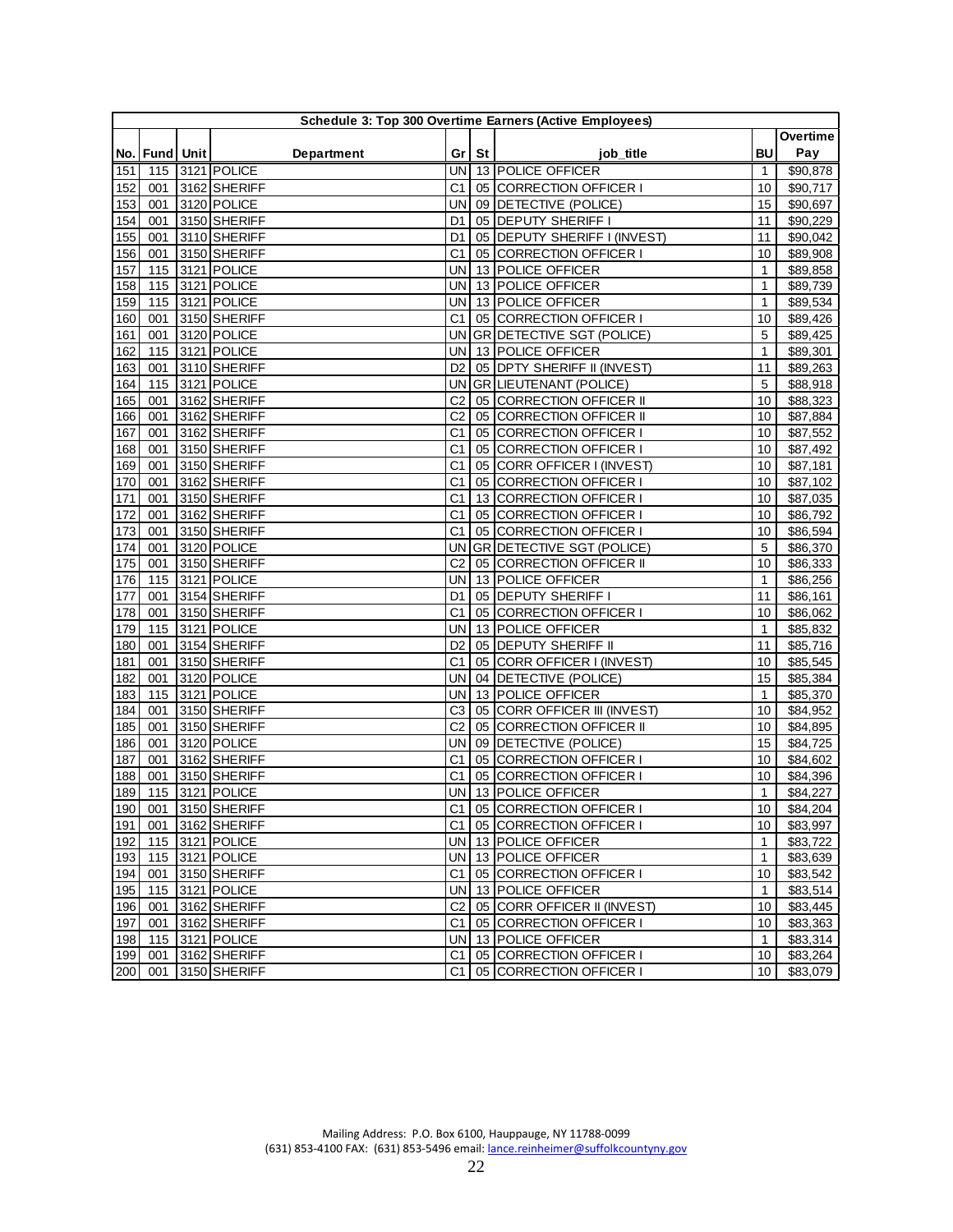|     |                   |                      |                |         | Schedule 3: Top 300 Overtime Earners (Active Employees) |                 |          |
|-----|-------------------|----------------------|----------------|---------|---------------------------------------------------------|-----------------|----------|
|     |                   |                      |                |         |                                                         |                 | Overtime |
|     | No.   Fund   Unit | Department           |                | Gr   St | job_title                                               | BU              | Pay      |
| 201 | 001               | 3150 SHERIFF         | C1             |         | 05 CORRECTION OFFICER I                                 | 10              | \$82,979 |
| 202 | 115               | 3121 POLICE          | UN             |         | 13 POLICE OFFICER                                       | $\mathbf{1}$    | \$82,879 |
| 203 | 001               | 3150 SHERIFF         | C1             |         | 05 CORRECTION OFFICER I                                 | 10              | \$82,527 |
| 204 | 001               | 3120 POLICE          | UN             |         | 09 DETECTIVE (POLICE)                                   | 15              | \$82,375 |
| 205 | 001               | 3150 SHERIFF         | C <sub>1</sub> |         | 05 CORRECTION OFFICER I                                 | 10              | \$82,192 |
| 206 | 001               | 3162 SHERIFF         | C <sub>2</sub> |         | 05 CORRECTION OFFICER II                                | 10              | \$82,130 |
| 207 | 001               | 3150 SHERIFF         | C <sub>1</sub> |         | 05 CORRECTION OFFICER I                                 | 10              | \$82,001 |
| 208 | 115               | 3121 POLICE          | UN             |         | 13 POLICE OFFICER                                       | $\mathbf{1}$    | \$81,926 |
| 209 | 115               | 3121 POLICE          | UN             |         | 13 POLICE OFFICER                                       | $\mathbf{1}$    | \$81,801 |
| 210 | 001               | 3162 SHERIFF         | C1             |         | 05 CORRECTION OFFICER I                                 | 10              | \$81,707 |
| 211 | 001               | 3115 SHERIFF         | D <sub>2</sub> |         | 05 DEPUTY SHERIFF II                                    | 11              | \$81,704 |
| 212 | 001               | 3686 SHERIFF         | D1             |         | 05 DEPUTY SHERIFF I                                     | 11              | \$81,441 |
| 213 | 001               | 3110 SHERIFF         | D1             |         | 05 DEPUTY SHERIFF I                                     | 11              | \$81,205 |
| 214 | 001               | 3162 SHERIFF         | C1             |         | 05 CORRECTION OFFICER I                                 | 10              | \$81,185 |
| 215 | 001               | 3158 SHERIFF         | C <sub>1</sub> |         | 05 CORRECTION OFFICER I                                 | 10              | \$81,069 |
| 216 | 001               | 3150 SHERIFF         | C <sub>1</sub> |         | 05 CORRECTION OFFICER I                                 | 10              | \$80,999 |
| 217 | 001               | 3150 SHERIFF         | C <sub>3</sub> |         | 05 CORRECTION OFFICER III                               | 10              | \$80,758 |
| 218 | 001               | 3110 SHERIFF         | D1             |         | 05 DEPUTY SHERIFF I (INVEST)                            | 11              | \$80,758 |
| 219 | 115               | 3121 POLICE          | UN             |         | 13 POLICE OFFICER                                       | $\mathbf{1}$    | \$80,706 |
| 220 | 001               | 3162 SHERIFF         | C <sub>2</sub> |         | 05 CORRECTION OFFICER II                                | 10              | \$80,618 |
| 221 | 115               | 3121 POLICE          | UN             |         | 13 POLICE OFFICER                                       | $\mathbf{1}$    | \$80,612 |
| 222 | 001               | 3110 SHERIFF         | D1             |         | 05 DEPUTY SHERIFF I (INVEST)                            | 11              | \$80,538 |
| 223 | 001               | 3110 SHERIFF         | D <sub>1</sub> |         | 05 DEPUTY SHERIFF I                                     | 11              | \$80,512 |
| 224 | 001               | 3162 SHERIFF         | C <sub>1</sub> |         | 05 CORRECTION OFFICER I                                 | 10              | \$80,500 |
| 225 | 001               | 3154 SHERIFF         | D1             |         | 05 DEPUTY SHERIFF I                                     | 11              | \$80,464 |
| 226 | 001               | 3162 SHERIFF         | C1             |         | 05 CORRECTION OFFICER I                                 | 10              | \$80,435 |
| 227 | 001               | 3150 SHERIFF         | C <sub>1</sub> |         | 05 CORRECTION OFFICER I                                 | 10              | \$80,433 |
| 228 | 001               | 3150 SHERIFF         | C1             |         | 05 CORRECTION OFFICER I                                 | 10              | \$80,388 |
| 229 | 115               | 3121 POLICE          | UN             |         | 13 POLICE OFFICER                                       | $\mathbf{1}$    | \$80,192 |
| 230 | 001               | 3150 SHERIFF         | C <sub>3</sub> |         | 05 CORRECTION OFFICER III                               | 10              | \$80,191 |
| 231 | 001               | 3158 SHERIFF         | C1             |         | 05 CORRECTION OFFICER I                                 | 10              | \$80,164 |
| 232 | 115               | 3121 POLICE          | UN             |         | 13 POLICE OFFICER                                       | $\mathbf{1}$    | \$79,969 |
| 233 | 001               | 3150 SHERIFF         | C <sub>1</sub> |         | 05 CORRECTION OFFICER I                                 | 10              | \$79,851 |
| 234 | 477               | 4477 HEALTH SERVICES | 21             |         | 12 PUBLIC HEALTH SANITARIAN                             | 2               | \$79,708 |
| 235 | 001               | 3162 SHERIFF         | C1             |         | 05 CORRECTION OFFICER I                                 | 10              | \$79,553 |
| 236 | 115               | 3121 POLICE          | UN             |         | 13 POLICE OFFICER                                       | $\mathbf{1}$    | \$79,439 |
| 237 | 001               | 3150 SHERIFF         | C <sub>3</sub> |         | 05 CORRECTION OFFICER III                               | 10              | \$79,255 |
| 238 | 115               | 3121 POLICE          | UN             |         | 13 POLICE OFFICER                                       | $\mathbf{1}$    | \$78,999 |
| 239 | 001               | 3150 SHERIFF         | C1             |         | 05 CORRECTION OFFICER I                                 | 10              | \$78,994 |
|     |                   | 240 115 3121 POLICE  |                |         | UN 13 POLICE OFFICER                                    | $\overline{1}$  | \$78,683 |
| 241 |                   | 001 3115 SHERIFF     |                |         | D1   05   DEPUTY SHERIFF I                              | 11              | \$78,282 |
| 242 |                   | 115 3121 POLICE      |                |         | UN 13 POLICE OFFICER                                    | $\mathbf{1}$    | \$78,242 |
| 243 |                   | 001 3150 SHERIFF     |                |         | C1 05 CORRECTION OFFICER I                              | 10 <sup>°</sup> | \$77,966 |
| 244 | 001               | 3150 SHERIFF         | D1             |         | 05 DEPUTY SHERIFF I                                     | 11              | \$77,890 |
| 245 | 001               | 3120 POLICE          |                |         | UN 09 DETECTIVE (POLICE)                                | 15              | \$77,665 |
| 246 | 001               | 3150 SHERIFF         | C <sub>1</sub> |         | 05 CORRECTION OFFICER I                                 | 10              | \$77,539 |
| 247 | 001               | 3150 SHERIFF         |                |         | C1   05 CORRECTION OFFICER I                            | 10              | \$77,176 |
| 248 |                   | 115 3121 POLICE      |                |         | UN 13 POLICE OFFICER                                    | $\mathbf{1}$    | \$77,086 |
| 249 |                   | 001 3162 SHERIFF     |                |         | C1 05 CORRECTION OFFICER I                              | 10              | \$76,873 |
|     |                   | 250 115 3121 POLICE  |                |         | UN 13 POLICE OFFICER                                    | $\mathbf{1}$    | \$76,807 |
|     |                   |                      |                |         |                                                         |                 |          |